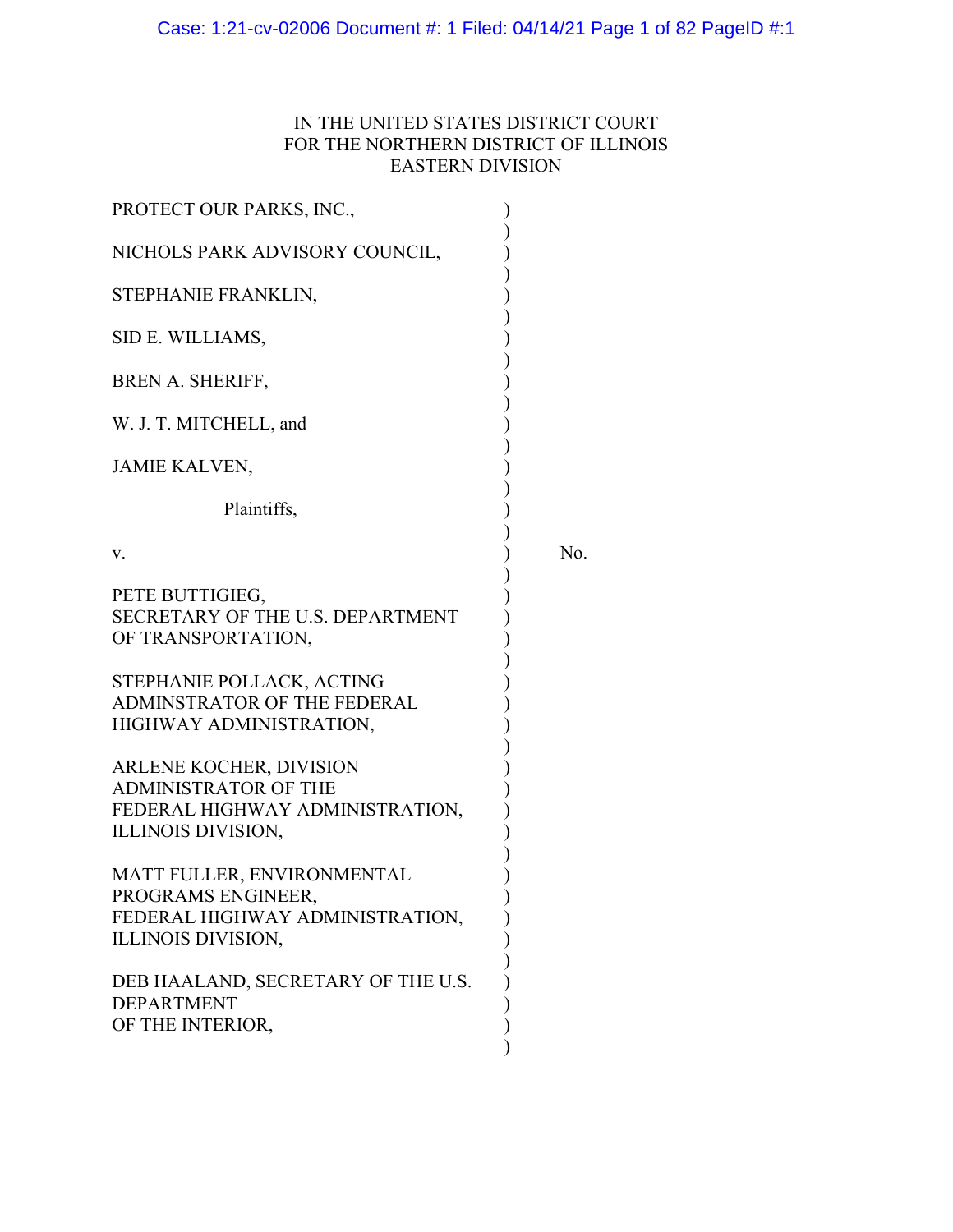)

)

)

)

)

SHAWN BENGE, DEPUTY DIRECTOR, OPERATIONS, EXERCISING THE DELEGATED) AUTHORITY OF THE DIRECTOR OF THE ) NATIONAL PARK SERVICE, )

JOHN E. WHITLEY, ACTING SECRETARY ) OF THE ARMY,

PAUL B. CULLBERSON, COMMANDING ) OFFICER OF THE ARMY CORPS OF  $|$ ENGINEERS, CHICAGO DISTIRCT, )

THE CITY OF CHICAGO,

THE CHICAGO PARK DISTRICT, and )

THE OBAMA FOUNDATION,

Defendants.

## **COMPLAINT FOR DECLARATORY AND INJUNCTIVE RELIEF**

For their complaint against the Defendants, Plaintiffs state as follows:

### **NATURE OF THE CASE**

1. This is an action seeking declaratory and injunctive relief from any and all activities that may adversely affect the environment, natural, scenic, cultural and/or historic resources associated with the roadwork and construction of the Obama Presidential Center (the "OPC"). The City of Chicago has proposed, and the federal agencies have approved, a plan to locate the OPC on 19.3 prime acres at the center of Jackson Park on Chicago's southeast side. In addition, the vast undertaking of building out the OPC will require the City to take and destroy another approximately 10 acres of land from Jackson Park, needed only if the OPC is completed, in order to reconstruct a new roadwork plan needed to minimize the traffic disruptions in and around the proposed OPC. In total, project completion requires the removal and occupation of almost 30 acres of Jackson Park. Necessarily, that massive endeavor would permanently destroy Jackson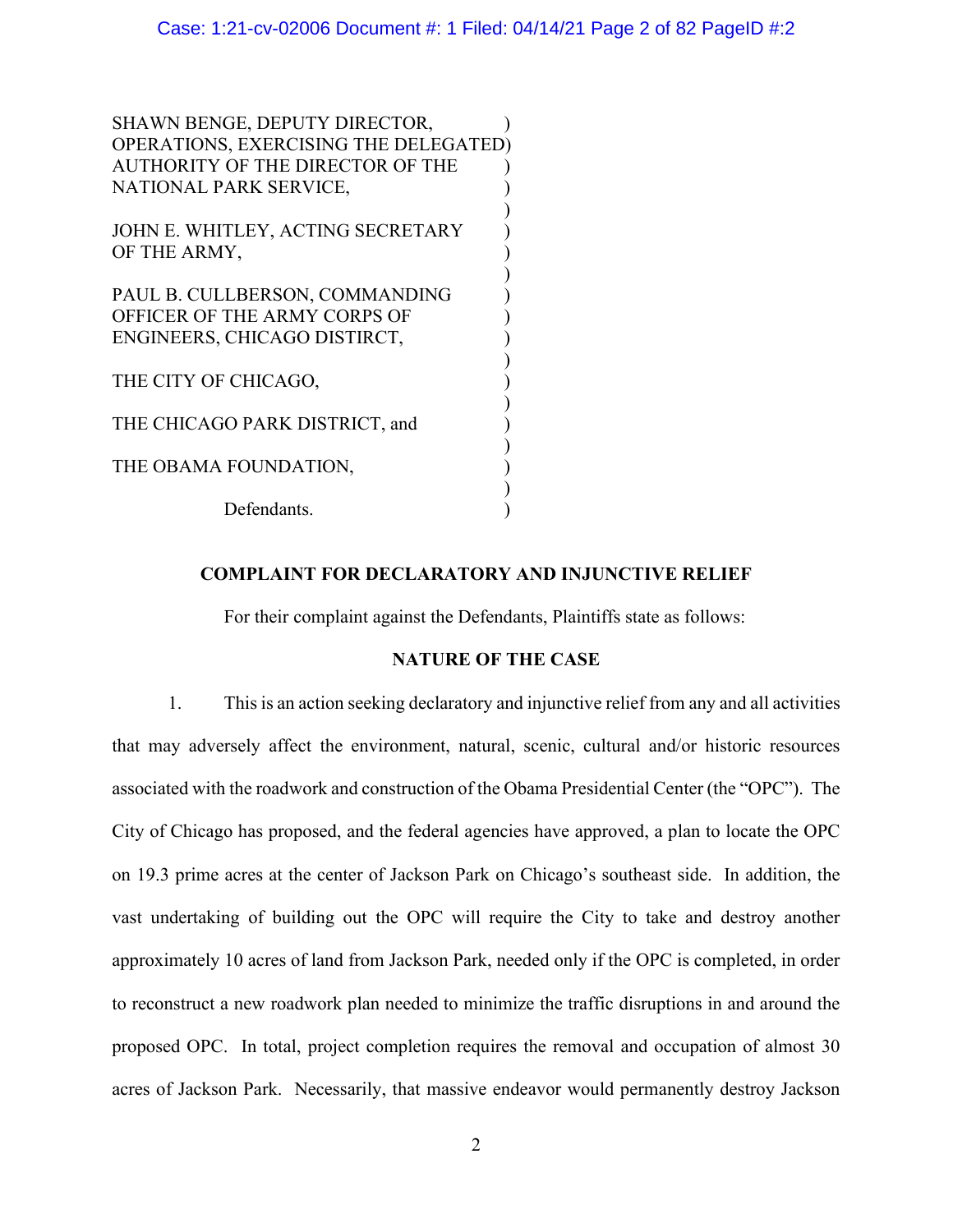#### Case: 1:21-cv-02006 Document #: 1 Filed: 04/14/21 Page 3 of 82 PageID #:3

Park's roadways, trees and overall integrity, thereby dismantling a unique and treasured asset of the City of Chicago. Jackson Park is a cultural landscape masterpiece designed by the landscape architect Frederick Law Olmsted in 1871. His basic conception has been continuously maintained since the Park's founding.

2. The magnitude, location and funding of the proposed project has triggered several major federal reviews. The first is pursuant to Section 4(f) of the Department of Transportation Act, 49 U.S.C. § 303(c) ("Section 4(f)") and 23 U.S.C. § 138(a); the second is pursuant to Section 106 of National Historic Preservation Act of 1966, 54 U.S.C. § 306108 ("Section 106"); a further review is under the Urban Park and Recreation Recovery Act ("UPARR") (54 U.S.C.§§ 200501- 200511); the fourth is under the National Environmental Policy Act 42 U.S.C. §§ 4321-4347 ("NEPA"). All of these federal regulatory reviews require a comprehensive review of alternatives to determine how to best address the adverse effects and impacts created by the OPC, by seeking ways to avoid, minimize, and mitigate those impacts. In each case, the applicable government agency must evaluate opportunities for the avoidance, minimization or mitigation of future adverse effects.

3. This complaint is necessitated by the faulty conclusions of all the named Defendants in their evaluation of the OPC in Jackson Park. Contrary to both the letter and spirit of these statutes, all the federal agencies and other Defendants have largely ignored the detailed regulatory framework set out in the various statutes, while also ignoring the City's public trust obligations created by the 1869 grant that binds not only the Park District but any assignee, including the City of Chicago, that takes title from it. NEPA, Section 106 of Historic Preservation Act, and Section 4(f) of the Transportation Act offer a precise methodology that instructs government agencies as to what factors should be considered and the strict lexical order in which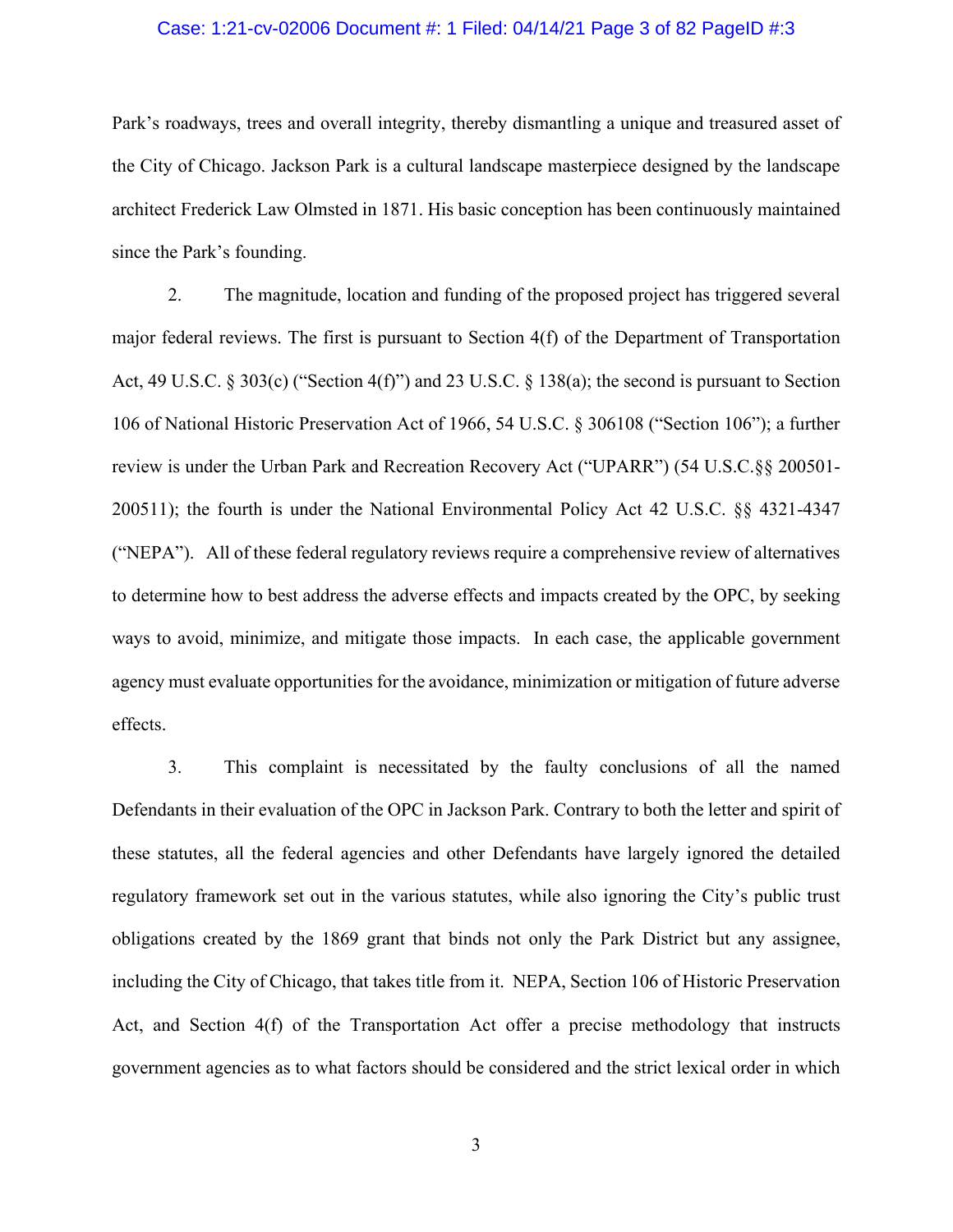#### Case: 1:21-cv-02006 Document #: 1 Filed: 04/14/21 Page 4 of 82 PageID #:4

that examination should take place. The common thread that runs through these diverse proceedings is they all ignored the methodology and regulatory framework, which requires the review of viable and obvious less-harmful alternatives to the Jackson Park site.

4. Under these statutory schemes, the first order of business is avoidance of adverse effects to the physical, historical and cultural environment of Jackson Park by the simple expedient of locating the OPC outside of Jackson Park. A proper, non-predetermined process yields a clear answer in the affirmative. Even though the defendant administrators were fully aware of their statutory obligations, they all refused to consider any avoidance alternatives to the Jackson Park site for the OPC, including but not limited to a site located just to the west of Washington Park, on nonpark lands, which offers a better location for the OPC that is much less harmful to protected resources, and is wholly consistent with the applicable statutory framework and underlying policies.

5. Likewise, minimization of adverse impacts was also deliberately ignored: there was no consideration of moving the OPC to another location in Jackson Park, reducing its size, or both.

6. Finally, the brief consideration of mitigation efforts proposed only meager and cosmetic responses, focusing more on documenting the existing grandeur of Jackson Park, but not to preserving it.

7. The political forces exerted by Defendants City of Chicago and the Chicago Park District that were four-square behind the Obama Foundation, led to the wholesale delegation of decision-making authority. Thus, the results of the City's cursory review process were foreordained from the outset. Indeed, the City of Chicago improperly delegated to the Obama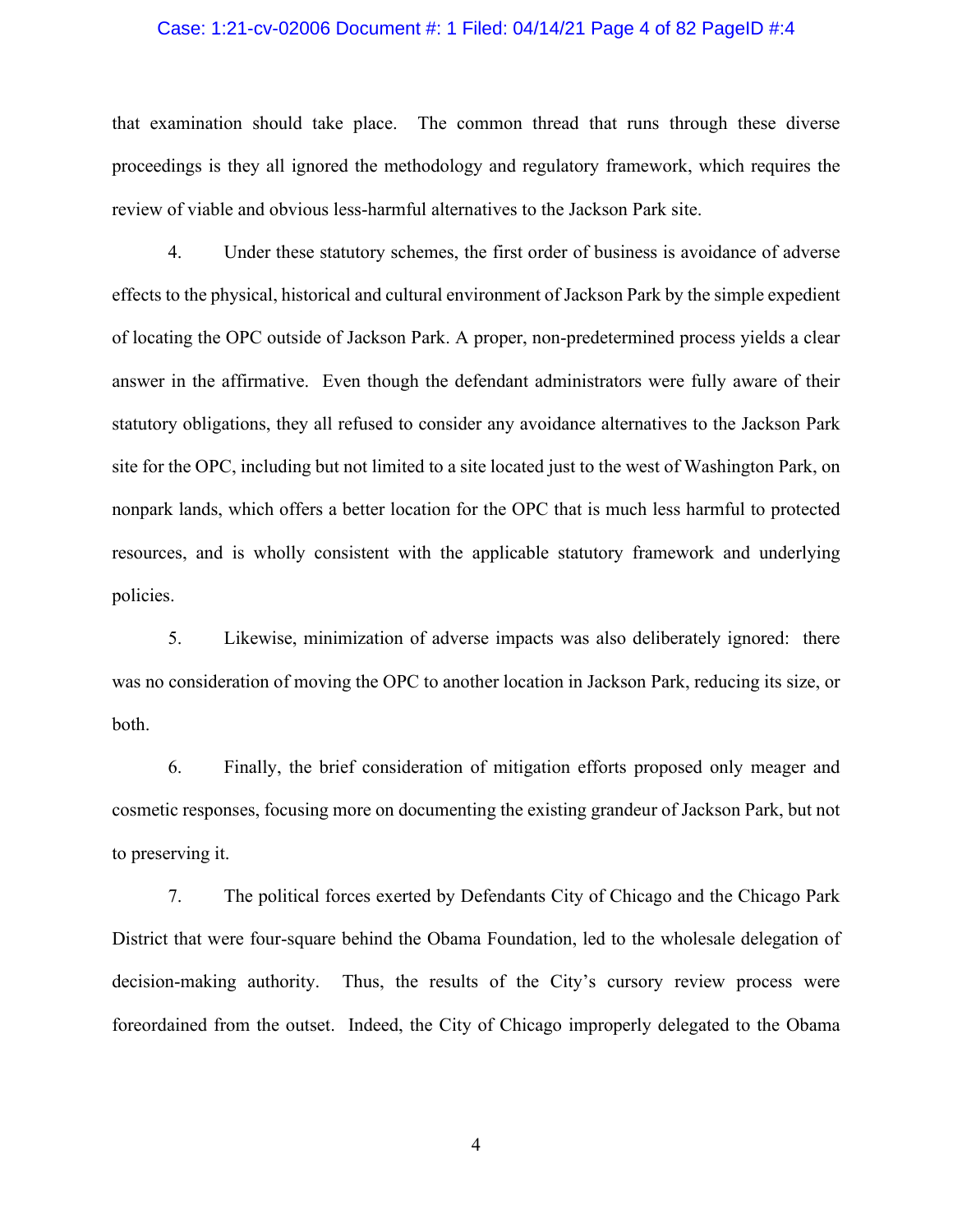#### Case: 1:21-cv-02006 Document #: 1 Filed: 04/14/21 Page 5 of 82 PageID #:5

Foundation the decision on the location and site plans to the OPC. Thereafter, it rubber-stamped its approval and became its primary advocate and enforcer throughout the entire review process.

8. Each of these multiple reviews and reports rested on the illegal practice of project segmentation. The relevant agencies purposefully and improperly split the OPC project into two or more smaller pieces, solely to escape federal review of the project's most objectionable features: the shutting down and altering of four major roads within Jackson Park, the cutting down of close to 1000 mature and established trees, and construction of the OPC at the heart of Jackson Park, destroying the Midway Plaisance, the Women's Garden and other recreational features and open spaces within this historic landscape.

9. This artificial segmentation technique led to agency reports that ignored any avoidance or minimization alternatives that could prevent or reduce significant and permanent changes to the historic and environmental underpinnings of Jackson Park. That artificial truncation forced the various reviews to concentrate exclusively on road reconstruction only *after* the destruction of land within Jackson Park, its roadways, trees, lagoons, and architectural features embedded in the overall project. Put differently, the federal reviews fractionated the OPC project in an effort to force the agencies to turn a blind eye to the true magnitude of the destructive impacts to Jackson Park and other historic and environmental resources.

10. Plaintiffs' challenge herein also includes, under the doctrine of supplemental jurisdiction, certain of Plaintiffs' state law claims, including the violation of the venerable public trust doctrine, in part by having the City and Park District improperly delegate decision-making authority over the OPC to the Obama Foundation, a private entity with its own purposes. That purported delegation effectively negates the limitations contained in the original grant from the Illinois legislature that ordered the trust property, including both Jackson and Washington Parks,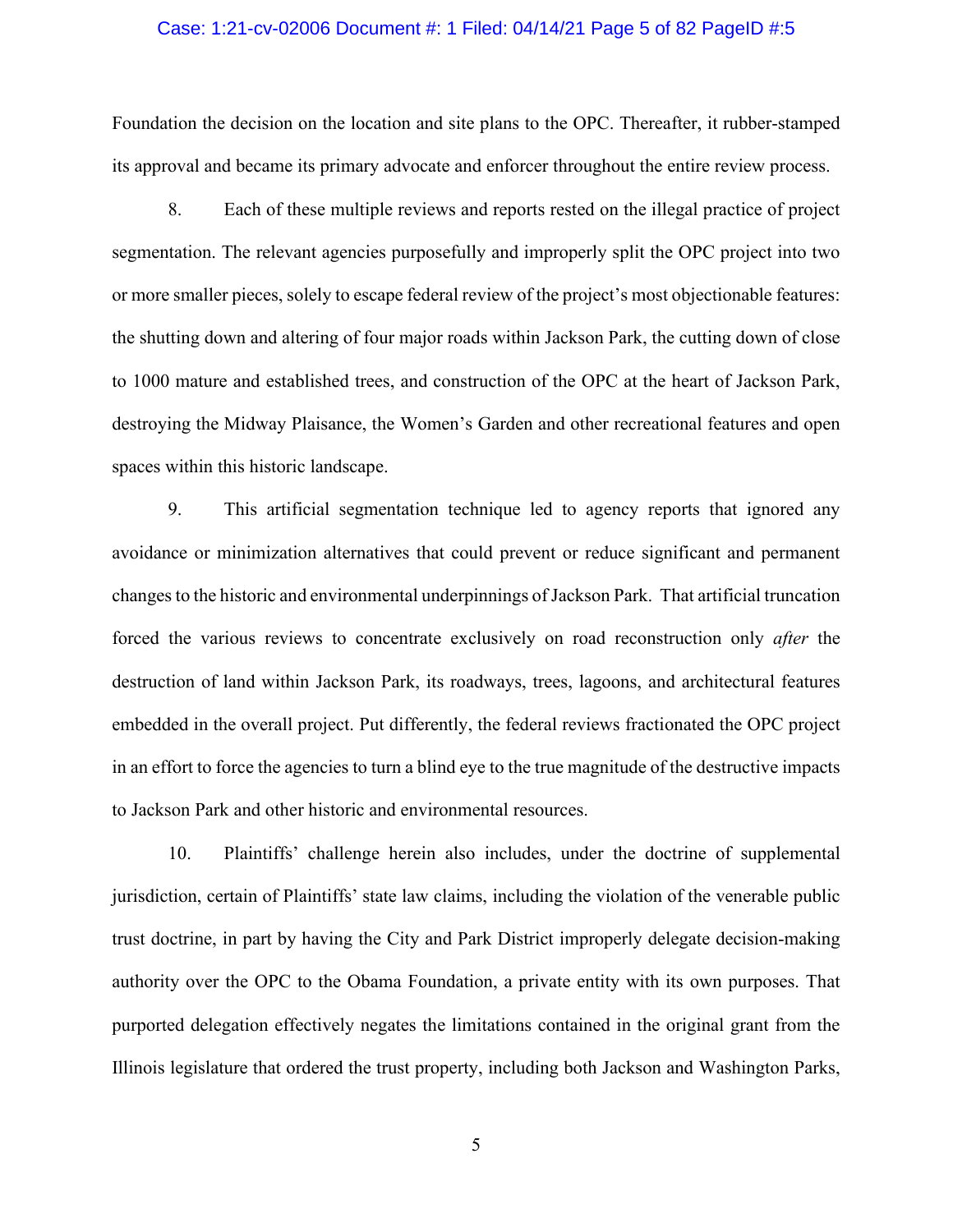#### Case: 1:21-cv-02006 Document #: 1 Filed: 04/14/21 Page 6 of 82 PageID #:6

to remain free and open, neither of which will occur if the construction of the OPC is allowed to gut Jackson Park. Further, the City's orchestration of this one-sided deal is both *ultra vires*, and in violation of key provisions of the Illinois Constitution. These include prohibitions against using or taking public property for private purposes, and for improper delegation of authority in violation of the basic constitutional principle of separation of powers.

#### **PARTIES**

11. Plaintiff Protect Our Parks Inc. ("POP") is an Illinois not for profit entity that acts as an advocacy group designed to keep public parks open, free, and to maintain their aesthetic beauty and recreational access. Herbert Caplan is the president of Protect Our Parks.

12. The individual members of POP reside near Jackson Park, and have been actively involved in community organizing and in the regulatory and administrative actions in order to secure the adequate consideration of alternatives that did not involve the destruction of historic resources such as Jackson Park, the Midway Plaisance and the Chicago Boulevard Historic District and other adverse impacts to nearby historic and environmental resources. Mr. Caplan and other members of Protect Our Parks use Jackson Park, the Midway Plaisance and the Chicago Boulevard Historic District, have used them for years, enjoyed and appreciated Jackson Park and utilized the various roads within and around the park, including but not limited to the roads such as Cornell, Hayes and Marquette. POP and its members furthermore have interest in the aesthetics and animal populations of Jackson Park, which was created by the world-renowned landscape architect, Frederick Law Olmsted. POP and its members intend to continue to use and enjoy Jackson Park, the Midway Plaisance and the surrounding roads and areas as they have, including studying and enjoying the landscape architecture, its historic resources, plantings, environment and similar recreational, social and cultural events. Given the proposed reconfiguration and partial destruction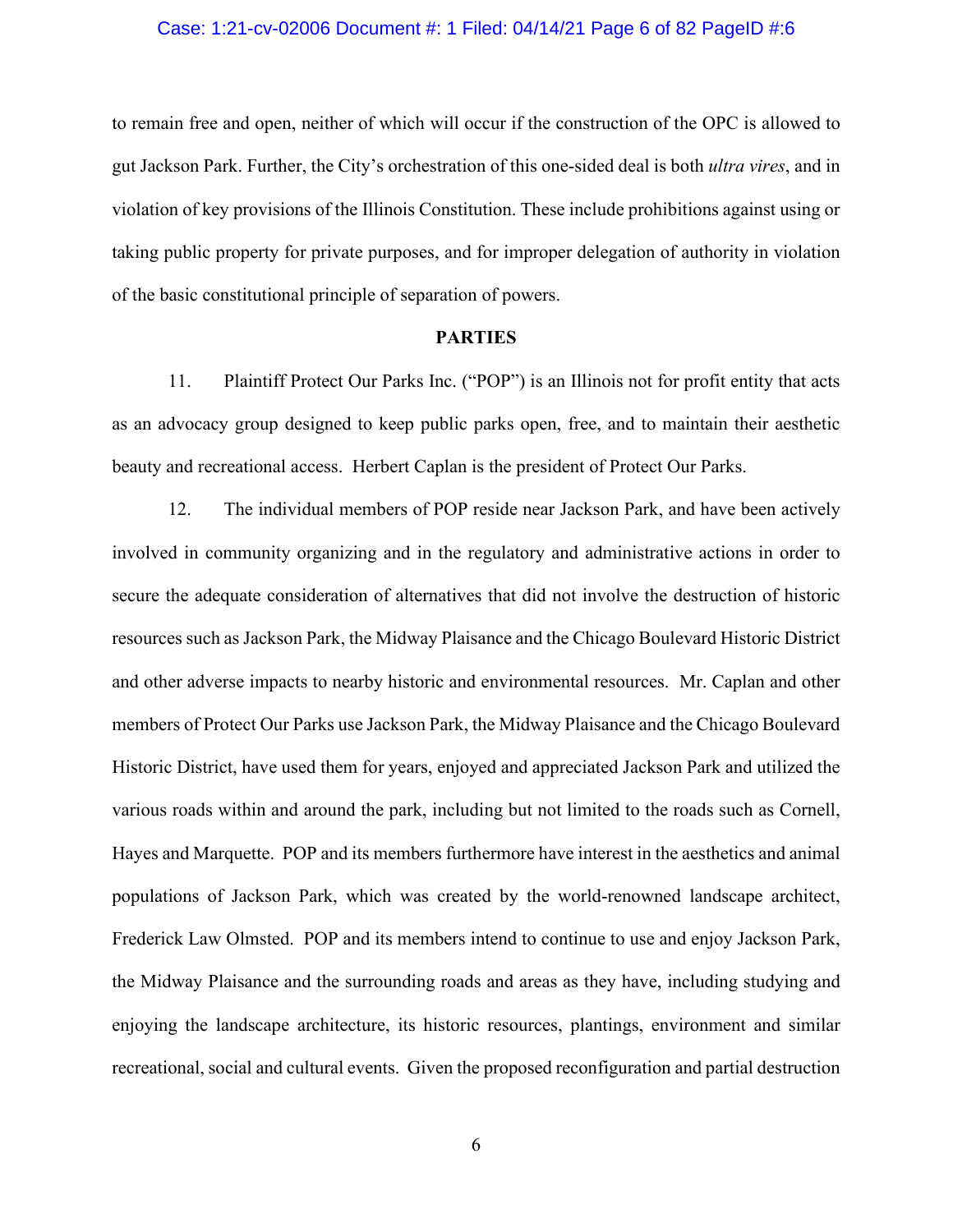### Case: 1:21-cv-02006 Document #: 1 Filed: 04/14/21 Page 7 of 82 PageID #:7

of Jackson Park, POP and its members believe the aesthetic and recreational values of Jackson Park would be irreparably diminished and harmed by the proposed OPC.

13. Plaintiff Nichols Park Advisory Council (NPAC) qualifies as an Illinois not-forprofit entity under the financial sponsorship of the Hyde Park - Kenwood Community Conference (HPKCC), a south side 501c-3 organization registered with the state of Illinois. The NPAC's primary focus is the stewardship of Nichols Park, a park located on the south side of Chicago, but also works with other South Side Parks, including but not limited to Jackson Park, to ensure that public Parks remain open and free, and maintain their aesthetic beauty and public recreational access. In that capacity, NPAC was a consulting party to the federal reviews that were performed in regard to the OPC, which are now the subject of this complaint. Stephanie Franklin is the president of NPAC.

14. The individual members of NPAC reside near Jackson Park, and have been actively involved in community organizing and in the regulatory and administrative actions in order to secure the adequate consideration of alternatives that do not involve the destruction of historic resources such as Jackson Park, the Midway Plaisance, the Paul Douglas Nature Sanctuary (Wooded Island) and other adverse impacts to nearby historic and environmental resources. Ms. Franklin and other members of NPAC use Jackson Park, the Midway Plaisance and Wooded Island, enjoy and appreciate Jackson Park, have volunteered there, and use the various roads within and around the park, including but not limited to Cornell, Hayes, and Marquette Drives. NPAC and its members furthermore have interest in the aesthetics, trees, bird and animal populations of Jackson Park. NPAC and its members intend to continue to use and enjoy Jackson Park, the Midway Plaisance and the surrounding roads and areas as they have, including enjoying the landscape architecture, its historic resources, plantings, natural environment and similar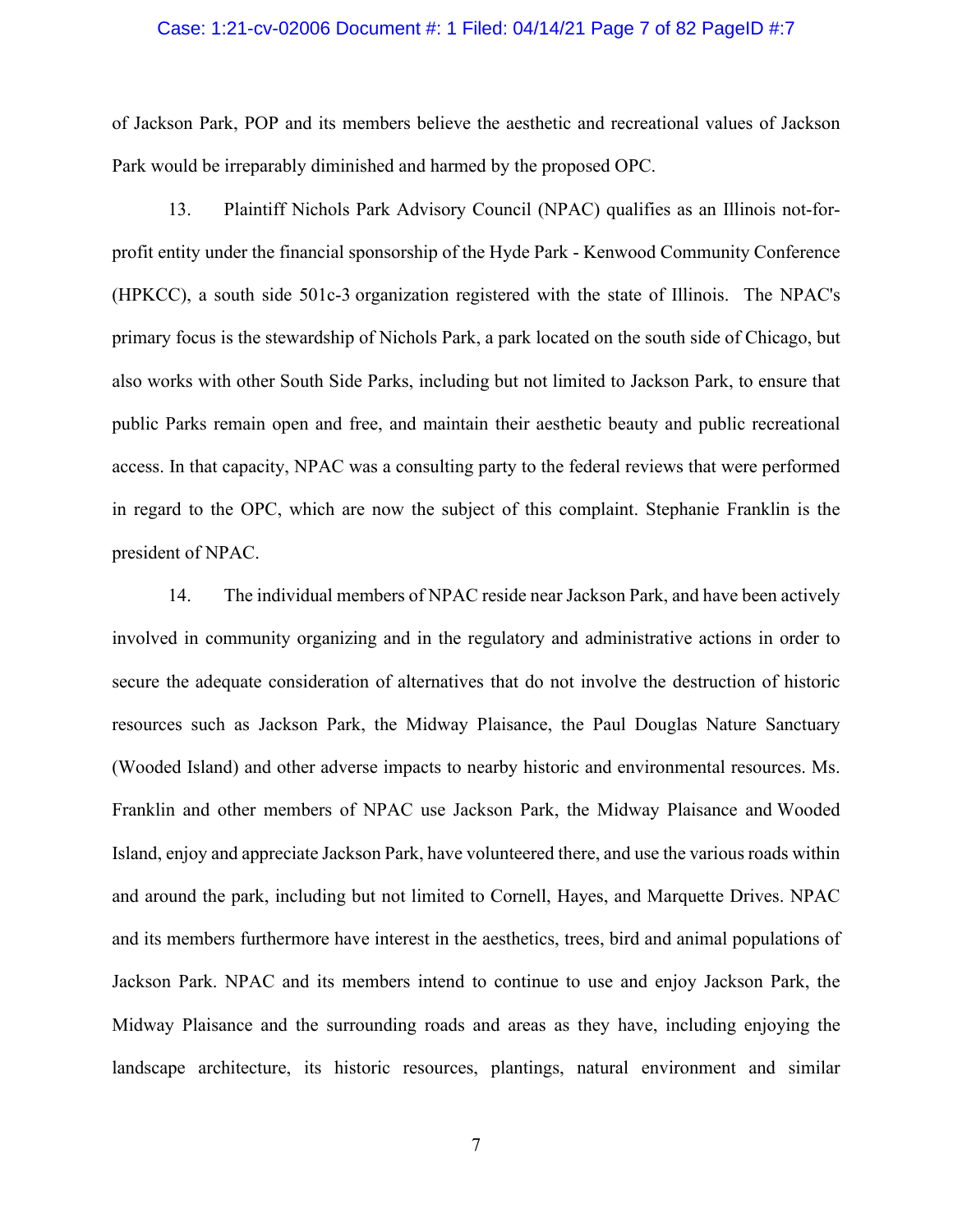#### Case: 1:21-cv-02006 Document #: 1 Filed: 04/14/21 Page 8 of 82 PageID #:8

recreational, social and cultural events, such as the bird walks. Given the proposed reconfiguration and destruction of Jackson Park, NPAC and its members believe the aesthetic, environmental, and recreational values of Jackson Park would be irreparably diminished and harmed.

15. Plaintiff Sid E. Williams is a Chicago resident, and long-time Hyde Park resident and homeowner, having lived there since he was a child in the 1950s. Mr. Williams throughout his life has used Jackson Park, whether as a youth playing football games, or now as he enjoys walks in Jackson Park and its aesthetic beauty. Mr. Williams similarly enjoyed and uses the Midway Plaisance and the Chicago Boulevard Historic District (of which Jackson Park is a part). Mr. Williams uses Cornell Drive and other thoroughfares within Jackson Park. Given the proposed reconfiguration and destruction of lands within Jackson Park, Mr. Williams believes the aesthetic and recreational values of Jackson Park would be irreparably diminished and harmed by the proposed OPC.

16. Plaintiff Stephanie Franklin is a Chicago resident, and long-time Hyde Park resident and homeowner in the area. Ms. Franklin throughout her life has used Jackson Park, and enjoys walks in Jackson Park and has used and continues to use Jackson Park for walks and has enjoyed its aesthetic beauty, including its trees and gardens, including but not limited to the Woman's Garden. Ms. Franklin similarly enjoyed and uses the Midway Plaisance and the Chicago Boulevard Historic District (of which Jackson Park is a part). Ms. Franklin also uses the roadway system in Jackson Park. Ms. Franklin was actively involved in the federal review process in her role as the head of Nichols Park Advisory Council. Given the proposed reconfiguration and destruction of lands within Jackson Park, Ms. Franklin believes the aesthetic and recreational values of Jackson Park would be irreparably diminished and harmed by the proposed OPC.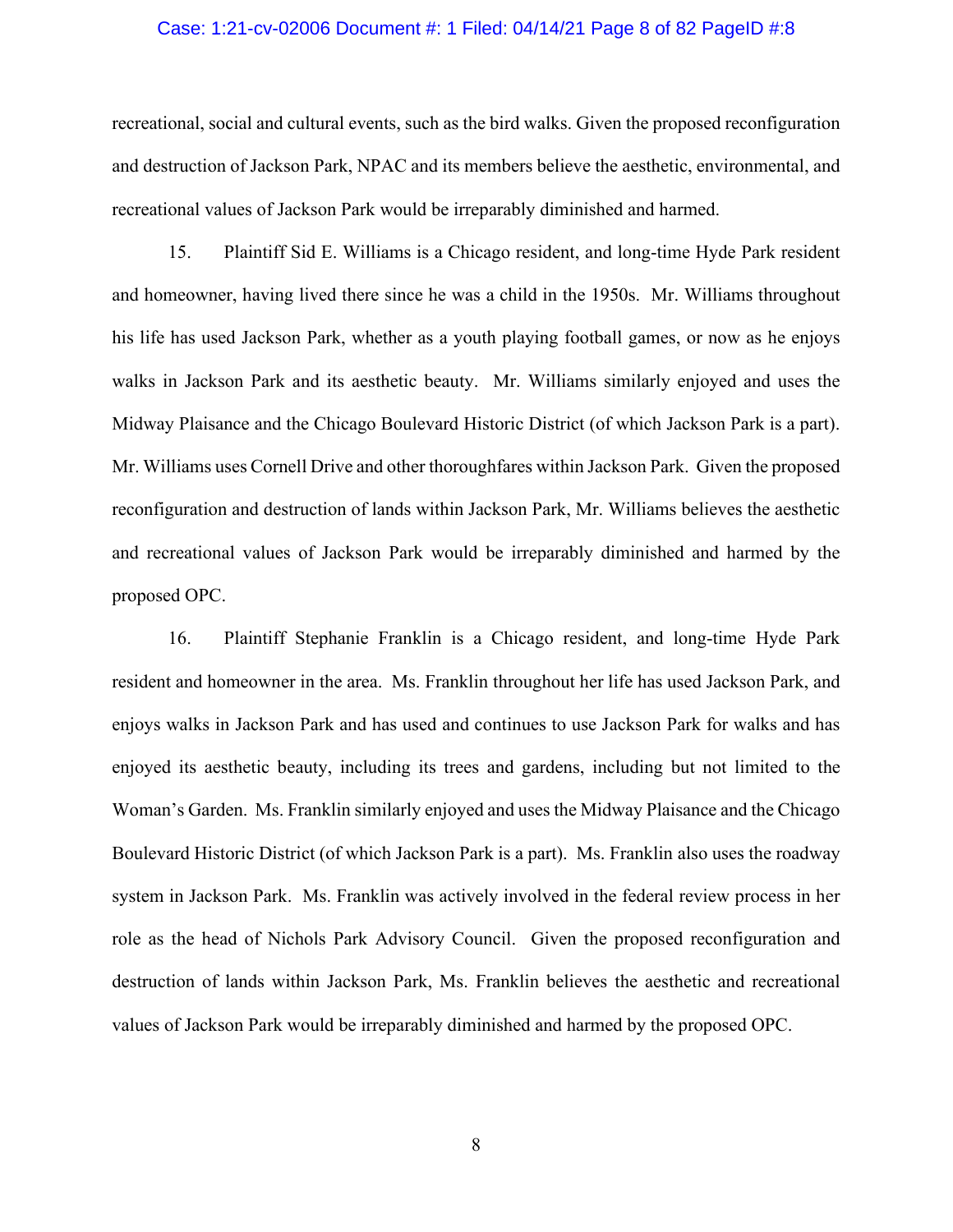#### Case: 1:21-cv-02006 Document #: 1 Filed: 04/14/21 Page 9 of 82 PageID #:9

17. Plaintiff Bren A. Sheriff is a Chicago resident, and long-time resident and homeowner in the South Shore neighborhood near Jackson Park. Ms. Sheriff throughout her life has used Jackson Park, and enjoys walks in Jackson Park and its aesthetic beauty. Ms. Sheriff similarly enjoys and uses the Midway Plaisance and the Chicago Boulevard Historic District (of which Jackson Park is a part). Ms. Sheriff also uses the roadways in Jackson Park including Cornell Drive. Given the proposed reconfiguration and destruction of lands within Jackson Park, Ms. Sheriff believes the aesthetic and recreational values of Jackson Park would be irreparably diminished and harmed by the proposed OPC.

18. Plaintiff Dr. W. J. T. Mitchell is the Gaylord Donnelley Distinguished Service Professor of English and Art History at the University of Chicago. Dr. Mitchell has been teaching at the University of Chicago since 1978, and for the last 42 years has been the Editor of the interdisciplinary humanities journal, *Critical Inquiry*. Dr. Mitchell is a Chicago resident, and longtime Hyde Park resident where he is a homeowner. Dr. Mitchell is very familiar with Jackson Park as a frequently used recreational space, and as a historic landscape and the idea of public space. His book, *Landscape and Power* (2nd ed. 2005) connects Jackson Park to the traditions underlying Olmsted's brilliant updating of landscape arts to the demands of democracy. Dr. Mitchell has used and continues to use Jackson Park, is a frequent visitor to Jackson Park as he enjoys walks with students in Jackson Park, discussing its landscape architecture and its aesthetic beauty. Dr. Mitchell similarly enjoys and regularly uses the Midway Plaisance and the Chicago Boulevard Historic District (of which Jackson Park is a part). Dr. Mitchell uses Cornell Drive and other roadways within Jackson Park. Given the proposed reconfiguration and the destruction of lands within Jackson Park, Dr. Mitchell believes the aesthetic and recreational values of Jackson Park as well as the Midway Plaisance would be irreparably diminished and harmed.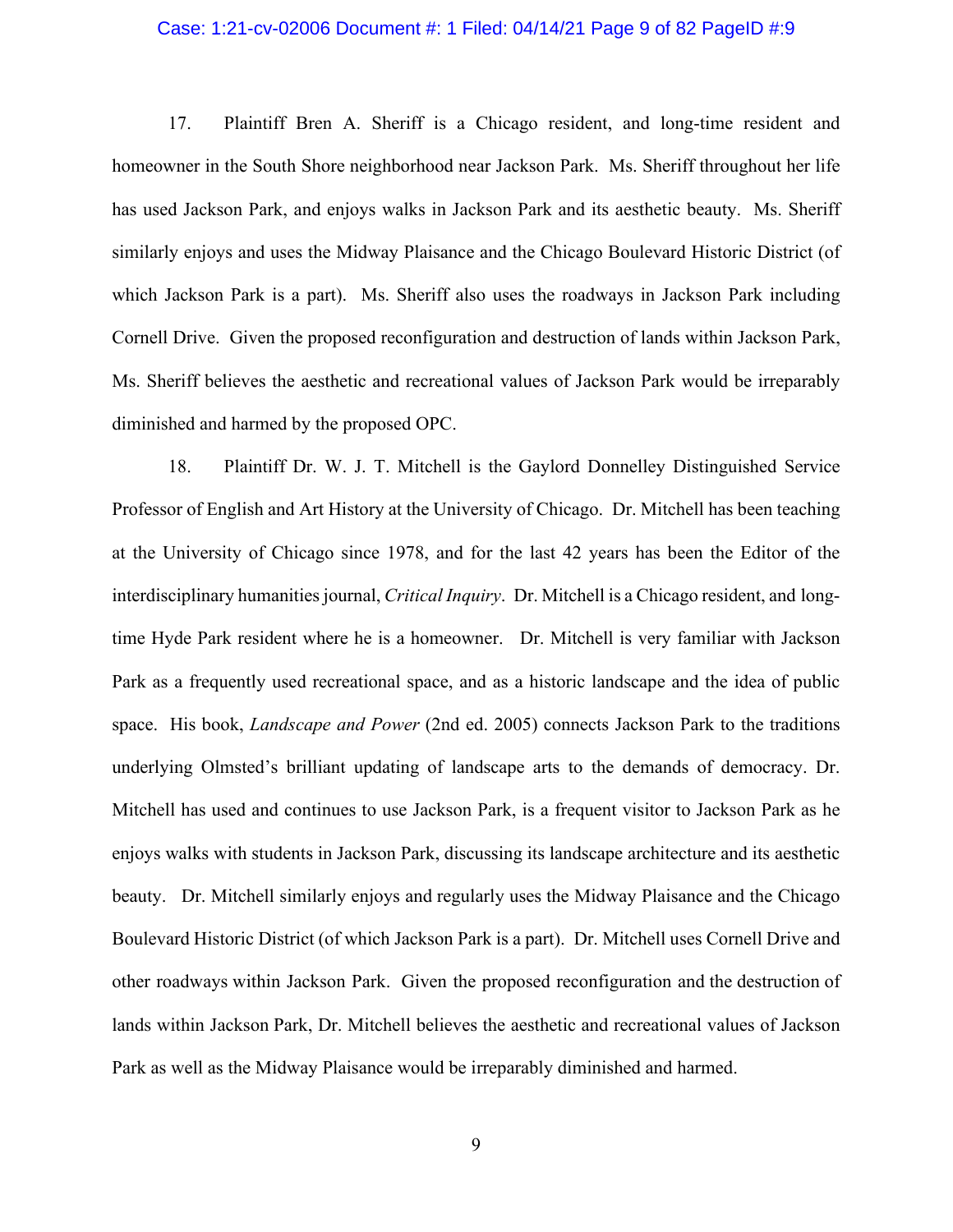### Case: 1:21-cv-02006 Document #: 1 Filed: 04/14/21 Page 10 of 82 PageID #:10

19. Plaintiff Jamie Kalven is a Chicago resident, and long-time Hyde Park resident and homeowner. Mr. Kalven is a writer and human rights activist, who has worked on many critical issues in the City including but not limited to affordable housing issues and police misconduct issues. Throughout his life, Mr. Kalven has used and continues to use Jackson Park, utilizing the entirety of the park as an active runner, and enjoys walks in Jackson Park and its aesthetic beauty. Mr. Kalven similarly enjoys and regularly uses the Midway Plaisance and the Chicago Boulevard Historic District (of which Jackson Park is a part). Mr. Kalven uses Cornell Drive and other roadways within Jackson Park. Given the proposed reconfiguration and the destruction of lands within Jackson Park, Mr. Kalven believes the aesthetic and recreational values of Jackson Park would be irreparably diminished and harmed.

20. The interests of POP, NPAC, the individual Plaintiffs, and others are within the zone of interests intended to be protected by Section 4(f), Section 106, UPARR, NEPA, and other regulations set forth in this Complaint. The interests of Plaintiffs and Plaintiffs' members have been and will continue to be aggrieved and adversely effected by the actions of the Defendants complained of herein. Neither the numerous claims asserted herein, nor the relief requested, requires the participation of individual members of the Plaintiff organization[s] in this lawsuit.

21. Given the interest in advocacy on behalf of protecting Jackson Park and the other nearby historic and environmental resources, Plaintiffs have a strong interest in ensuring that Defendants comply with the mandates of Section 4(f), UPARR, Section 106 and NEPA and the other federal and state regulations described in this complaint.

22. Furthermore, the Plaintiffs (and/or their members) are municipal taxpayers who have standing to bring causes of action here as the City is responsible for payment of various aspects of the project, including but not limited to expenses associated with environmental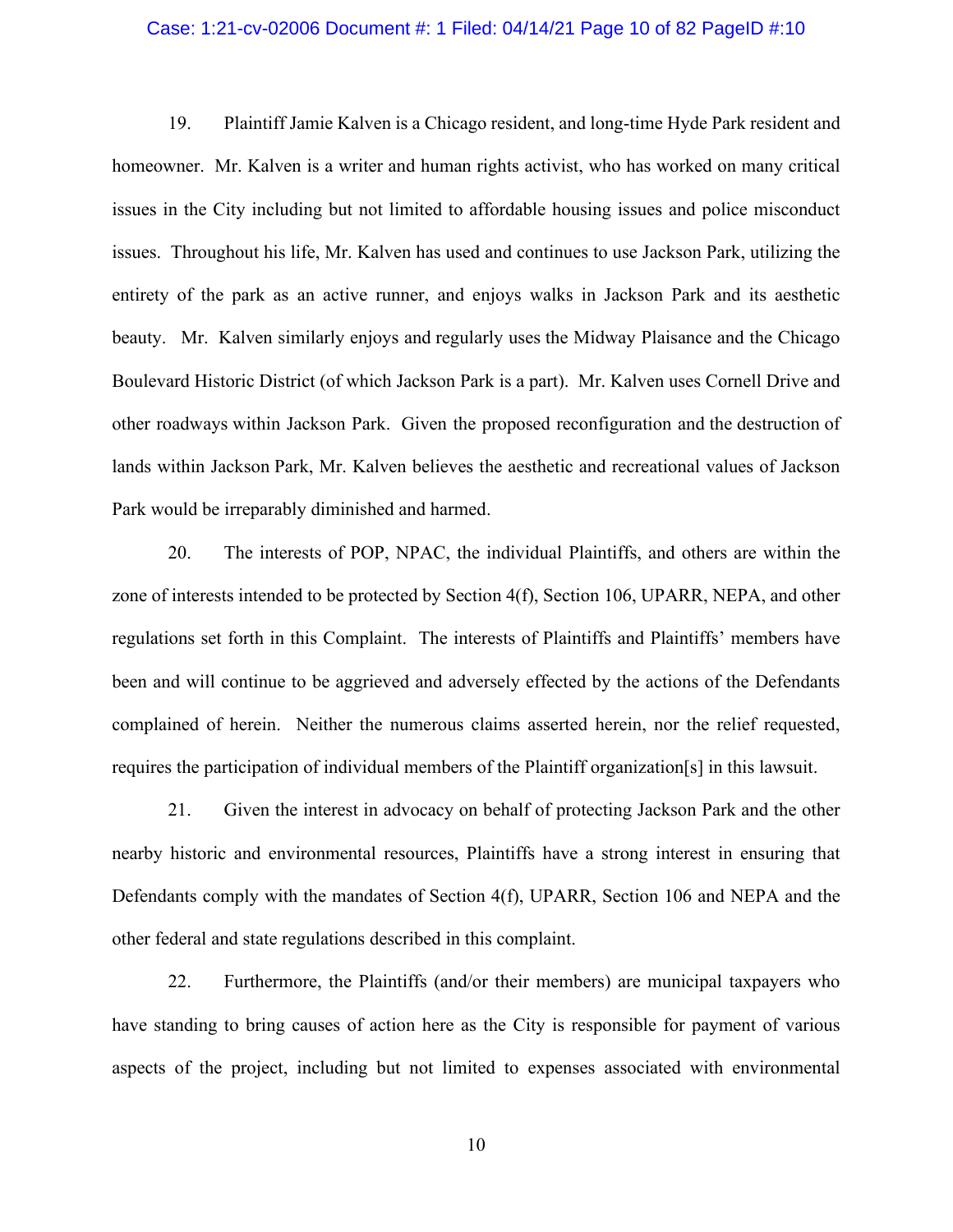### Case: 1:21-cv-02006 Document #: 1 Filed: 04/14/21 Page 11 of 82 PageID #:11

remediation costs as well as roadwork-related costs within Jackson Park which project has been characterized as "local."

23. Defendant Pete Buttigieg has been named here solely in his official capacity as Secretary of the United States Department of Transportation. In that capacity, Defendant is responsible for the administration, operations, and activities of the Department of Transportation, including the Federal Highway Administration ("FHWA") and for the federal government's compliance with Section 4(f), Section 106 and NEPA.

24. Defendant Stephanie Pollack is named here solely in her official capacity as Acting Administrator of the FHWA. In that capacity, Defendant Pollack is responsible for ensuring the FHWA's compliance with Section 4(f), Section 106, and NEPA reviews.

25. Defendant Arlene K. Kocher is named here solely in her official capacity as the Division Administrator of the Illinois Division of the FHWA. In that capacity, Defendant Kocher is responsible for ensuring the FHWA's compliance with Section 4(f), Section 106, and NEPA reviews.

26. Defendant Matt Fuller is named here solely in his official capacity as the Environmental Programs Engineer of the Illinois Division of the FHWA. In that capacity, Defendant Fuller is responsible for carrying out the Section 106 review process as well as involvement in the Section 4(f), UPARR and NEPA reviews.

27. Defendant Anthony Quigley, P.E., is named here solely in his official capacity as the Deputy Director, Region 1 Engineer of the Illinois Department of Transportation. In that capacity, Defendant Quigley has worked with Defendant Kocher on the Section 4(f) review.

28. Defendant Deb Haaland is named here solely in her capacity as Secretary of the United States Department of the Interior. In that capacity, Defendant is responsible for the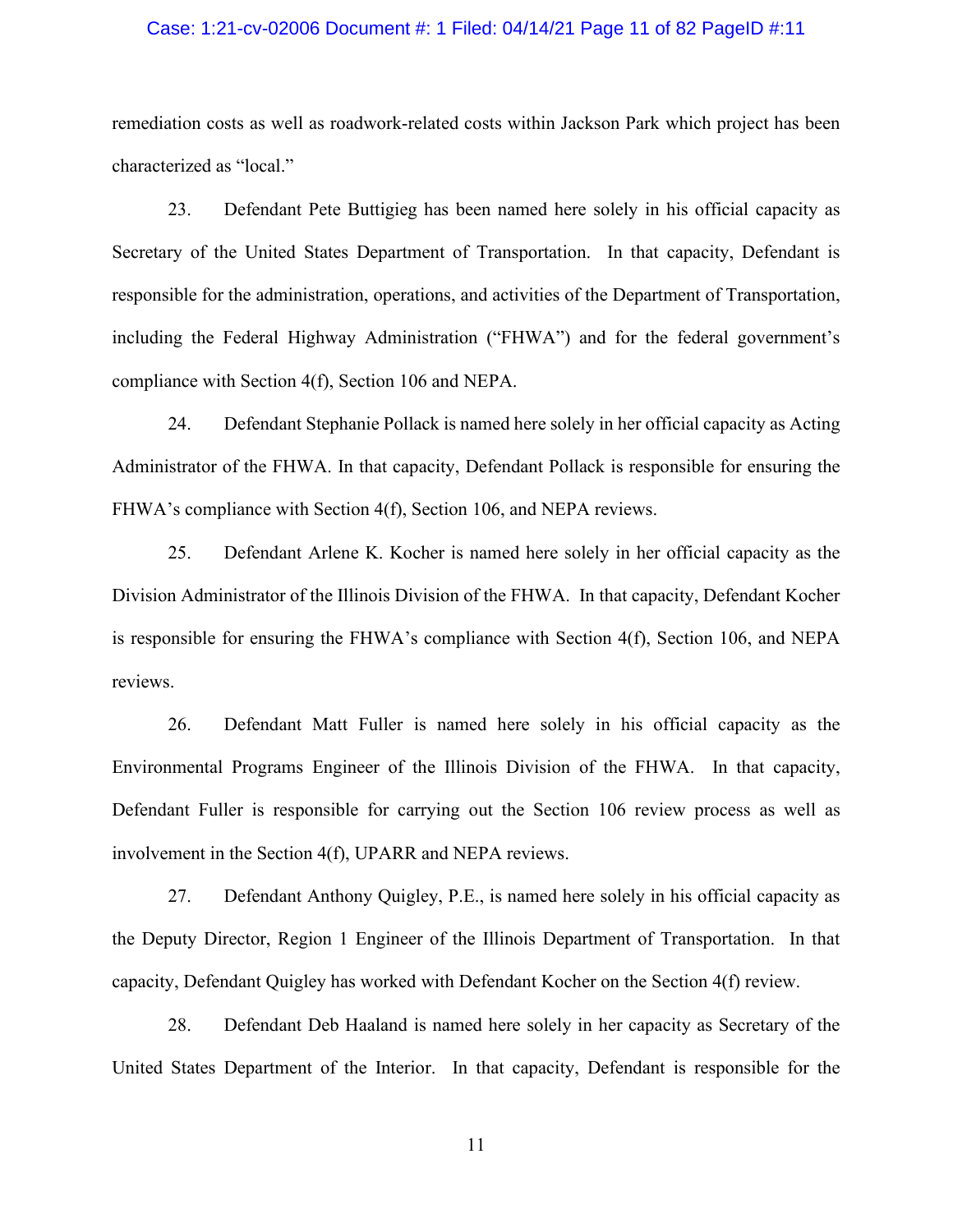#### Case: 1:21-cv-02006 Document #: 1 Filed: 04/14/21 Page 12 of 82 PageID #:12

administration, operations and activities of the Interior Department, including the National Park Service, and for compliance with Section 106, UPARR and NEPA.

29. Defendant Shawn Benge, is named here solely in his capacity as Deputy Director, Operations, Exercising the Delegated Authority of the Director of the National Park Service. In that capacity, Defendant Benge is responsible for carrying out the NEPA review, as well as a review under UPARR.

30. Defendant John E. Whitley is named here solely in his capacity as Acting Secretary of the Army. Defendant Whitley has been responsible for and involved with approvals for certain permits and modifications associated with the Great Lakes Fishery and Ecosystem Restoration project that has been ongoing in Jackson Park.

31. Defendant Paul B. Cullberson is named here solely in his capacity as Commanding Officer of the Army Corps of Engineers. Defendant Cullberson has been responsible for and involved with approvals for certain permits and modifications associated with the Great Lakes Fishery and Ecosystem Recovery project that has been ongoing in Jackson Park.

32. Defendant City of Chicago (the "City") is a municipal corporation which is named here as both the entity that has transferred public trust property to a private entity, as well as the ostensible applicant for the various reviews conducted by the federal agencies.

33. Defendant Chicago Park District received the deed to Jackson Park on behalf of the public, which it transferred in part to the City to allow the further transfer to a private party, namely defendant Obama Foundation.

34. Defendant Obama Foundation (sometimes the "Foundation") is a private not-forprofit entity responsible for the construction of the Obama Presidential Center on various portions of Jackson Park. Further, the Obama Foundation is the real party in interest for the various federal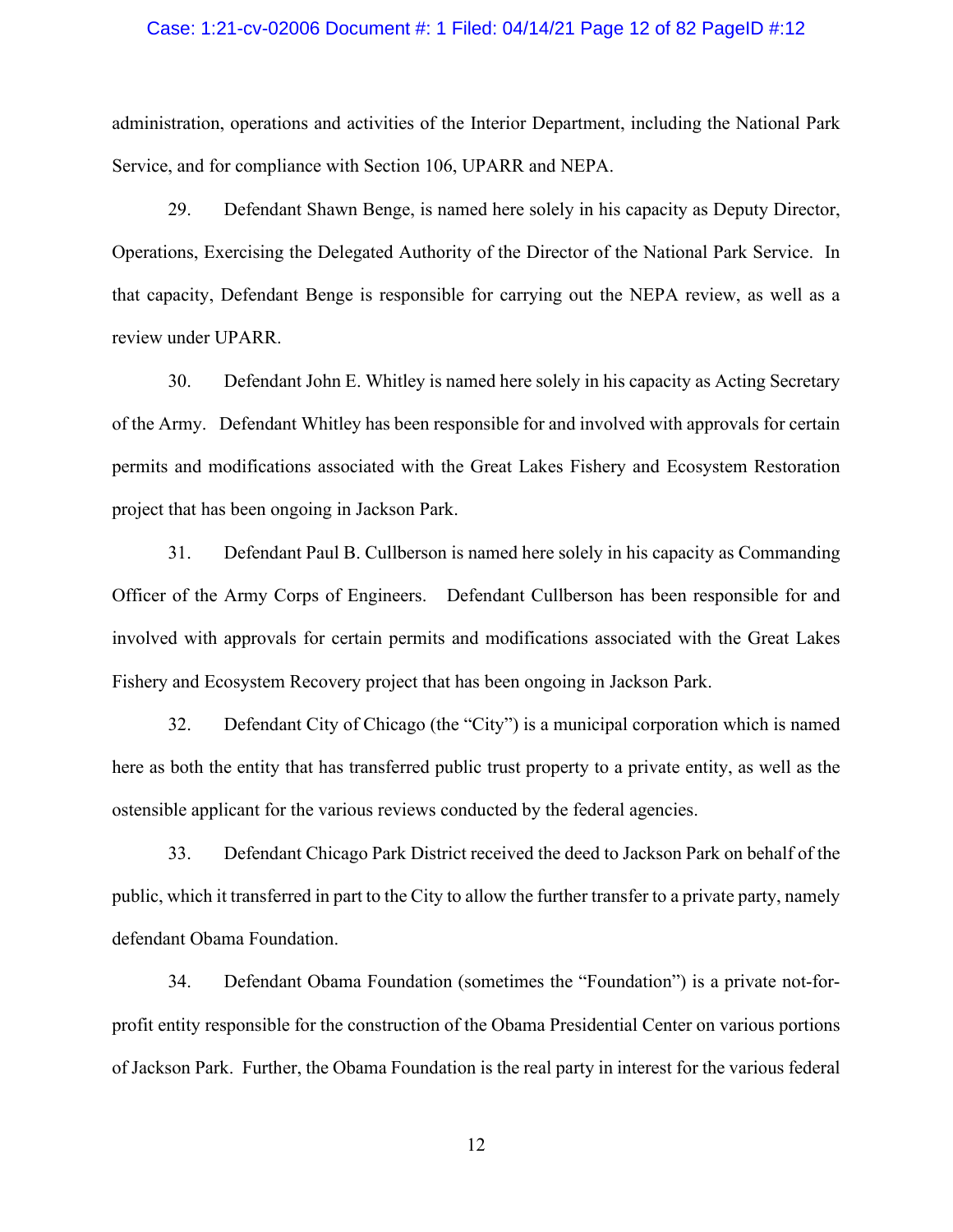#### Case: 1:21-cv-02006 Document #: 1 Filed: 04/14/21 Page 13 of 82 PageID #:13

reviews, which were necessitated by the Foundation's decision to place and construct the OPC in Jackson Park, and as further set forth below, has been the party to whom authority has been delegated from various state and federal authorities. The Foundation also has been designated as the party to which various properties and rights have been transferred that are the subject of this dispute. Moreover, the Foundation is a necessary party to effectuate both injunctive and declarative relief.

#### **JURISDICTION AND VENUE**

35. This Court has jurisdiction over the subject matter of this action pursuant to 28 U.S.C. § 1331(a), 28 U.S.C. §§ 2201-2202, 28 U.S.C. § 1361 and 5 U.S.C. §§ 701-706. Venue is proper in this district under 28 U.S.C. § 1391(e) and 5 U.S.C. § 703.

### **RELEVANT FACTS**

36. Jackson Park is one of the most historically famous urban parks in the nation. Over a century ago, Frederick Law Olmsted — perhaps this country's most famous and revered landscape architect — designed Jackson Park. Olmstead's ingenious and resplendent design remains largely intact to this day.

37. Jackson Park was dedicated by a specific land grant from the Illinois legislature in 1869, placing it in public trust. The Illinois General Assembly deeded the real estate comprising Jackson Park to what would become the Defendant Chicago Park District. Such grant was subject to restrictions in perpetuity on the purposes for which the property may be used, as the grant expressly provided that the demised property "shall be held, managed and controlled by [the Commissioners] and their successors as a public park, for the recreation, health and benefit of the public, and free to all persons forever."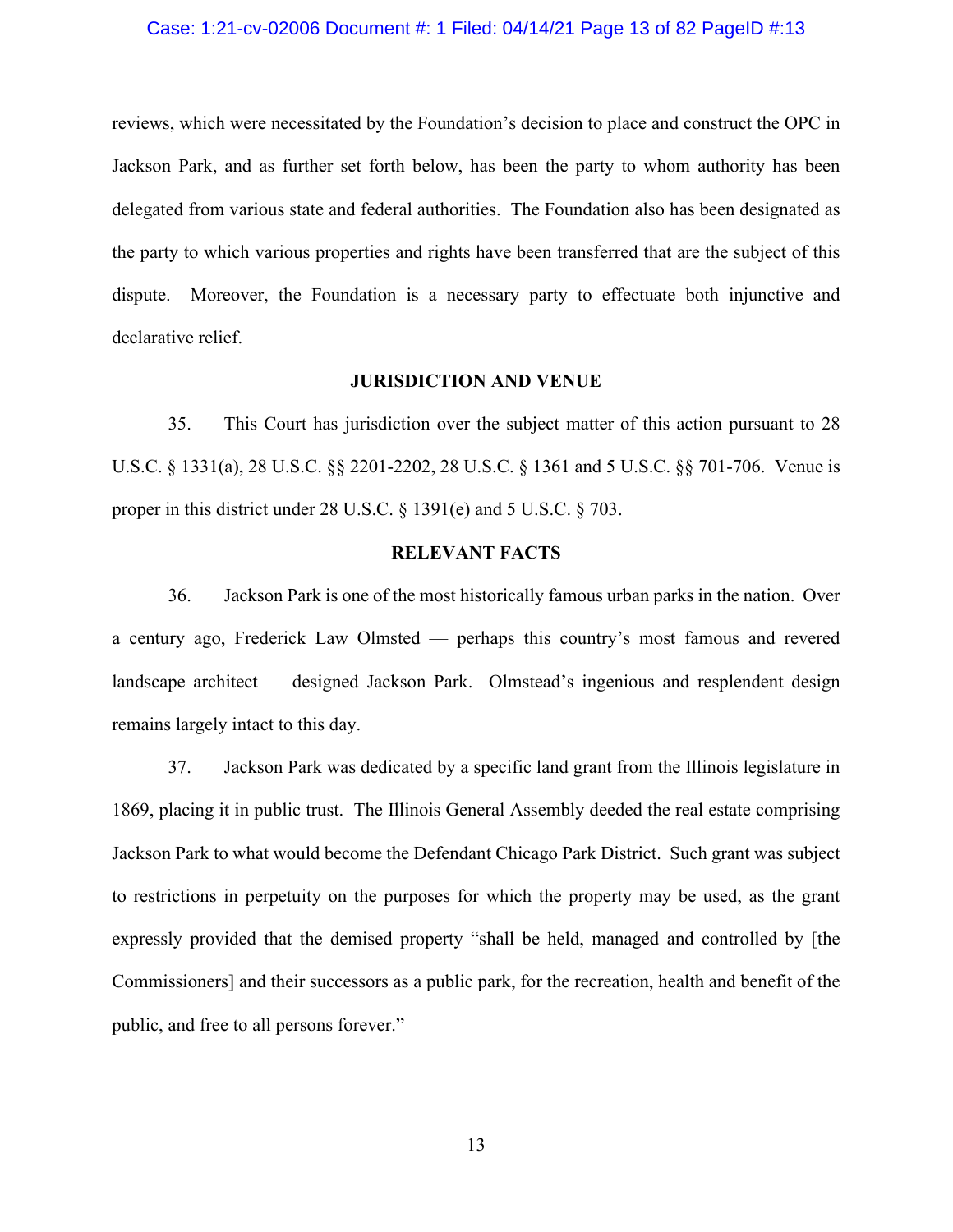### Case: 1:21-cv-02006 Document #: 1 Filed: 04/14/21 Page 14 of 82 PageID #:14

38. Significantly, Jackson Park's historic character was publicly recognized in 1972 by placing the site on the National Register of Historic Places, which is administered by defendant National Park Service. 54 U.S.C. § 302103. The Park's roadways, including Cornell Drive and the Midway Plaisance, likewise remain important thoroughfares whose special vistas allow everyone to see and appreciate Jackson Park and its environs, while offering crucial surface transportation links to the urban area enveloping Jackson Park, extending from northern Indiana to the Chicago loop area. A prominent Chicago Park District historian described Jackson Park as follows:

Jackson Park is a nationally significant landscape on the south side of Chicago, famed for its connections to Frederick Law Olmsted and Daniel Burnham, and as the site of the 1893 World's Columbian Exposition. This session will discuss techniques for preserving this valuable historic resource. Jackson Park is one of the most significant and complex historic landscapes in Chicago and the nation. Originally designed by Olmsted & Vaux in 1871, the site was redeveloped by Olmsted and Daniel H. Burnham, and the Wooded Island in the park is considered one of '150 great places in Illinois.'

## *Washington Park Is Found To Be The Best Location For The Obama Presidential Library*

39. The ultimate decision to site the OPC in Jackson Park has taken a set of long and circuitous turns. The journey began in March 2014, when the Foundation, a private, not-for- profit entity, began searching for a future site for an Obama Presidential Library.

40. The initial proposals were received from around the world, including locations in Hawaii and the other places in the United States, including Washington D, C. New York and Chicago. When the Obama Foundation settled on Chicago for the location of the then-library, several sites were identified on the south side of Chicago, each sponsored by its own entity. The University of Chicago proposed sites in Washington Park and Jackson Park; these proposals offered existing University-owned land and, if necessary, offered to acquire additional lands. Put differently, its initial proposal contemplated that private land would be used for the development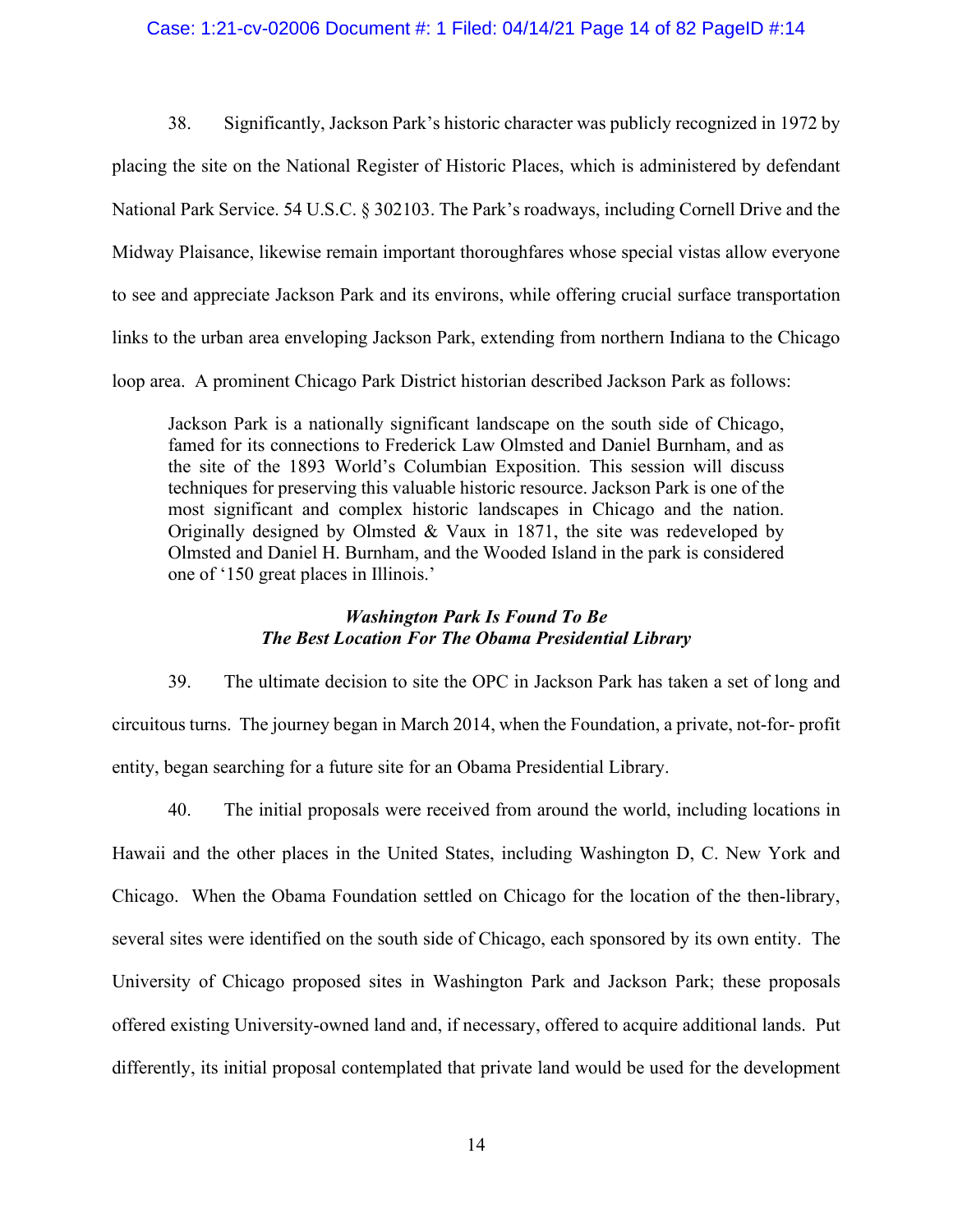#### Case: 1:21-cv-02006 Document #: 1 Filed: 04/14/21 Page 15 of 82 PageID #:15

by the Obama Foundation. The University of Illinois at Chicago ("UIC") also made a proposal for the library to be built in the North Lawndale area.

41. Ultimately, based on those proposals, the Foundation ranked the Washington Park site as its first choice for the library, with Jackson Park second, and the site in North Lawndale third. The Foundation's analysis did not discuss potential negative impacts of its massive development plans on the proposed locations or surrounding communities.

42. The University of Chicago commissioned Anderson Economic Group ("AEG") to prepare an economic impact analysis, which also ranked Washington Park as the top location for what was then the proposed new Obama Presidential Library. The Washington Park site "would most amenably accommodate new businesses and investment that might come into the area due to the presence of a presidential library." In contrast, AEG concluded: "There is not a current base of industry in place that would serve the demand of visitors to Jackson Park within half a mile of the proposed location. There is some room for growth, but a lot of the nearby land is taken up by public parks or large institutions and developments." Similarly, a 2016 report by Deloitte for the Chicago Community Trust did not identify Jackson Park as the best location for the Library.

### *The City Council Expressly Delegates Decision Making Authority Regarding The Siting And Construction Of The Presidential Library To The Obama Foundation*

43. The Foundation communicated to the City the results of its study but provided no specific information that compared the pros or cons of any locations, for example comparing a Jackson Park location to a Washington Park location. Rather than performing such a review on its own initiative, the City Council unanimously passed an ordinance ("the 2015 Ordinance") that solely reflected the *Foundation's plan* for a presidential library, a museum, and "the Foundation's executive and administrative offices, and other ancillary facilities, such as parking and landscaped open space." (Exhibit 1 hereto)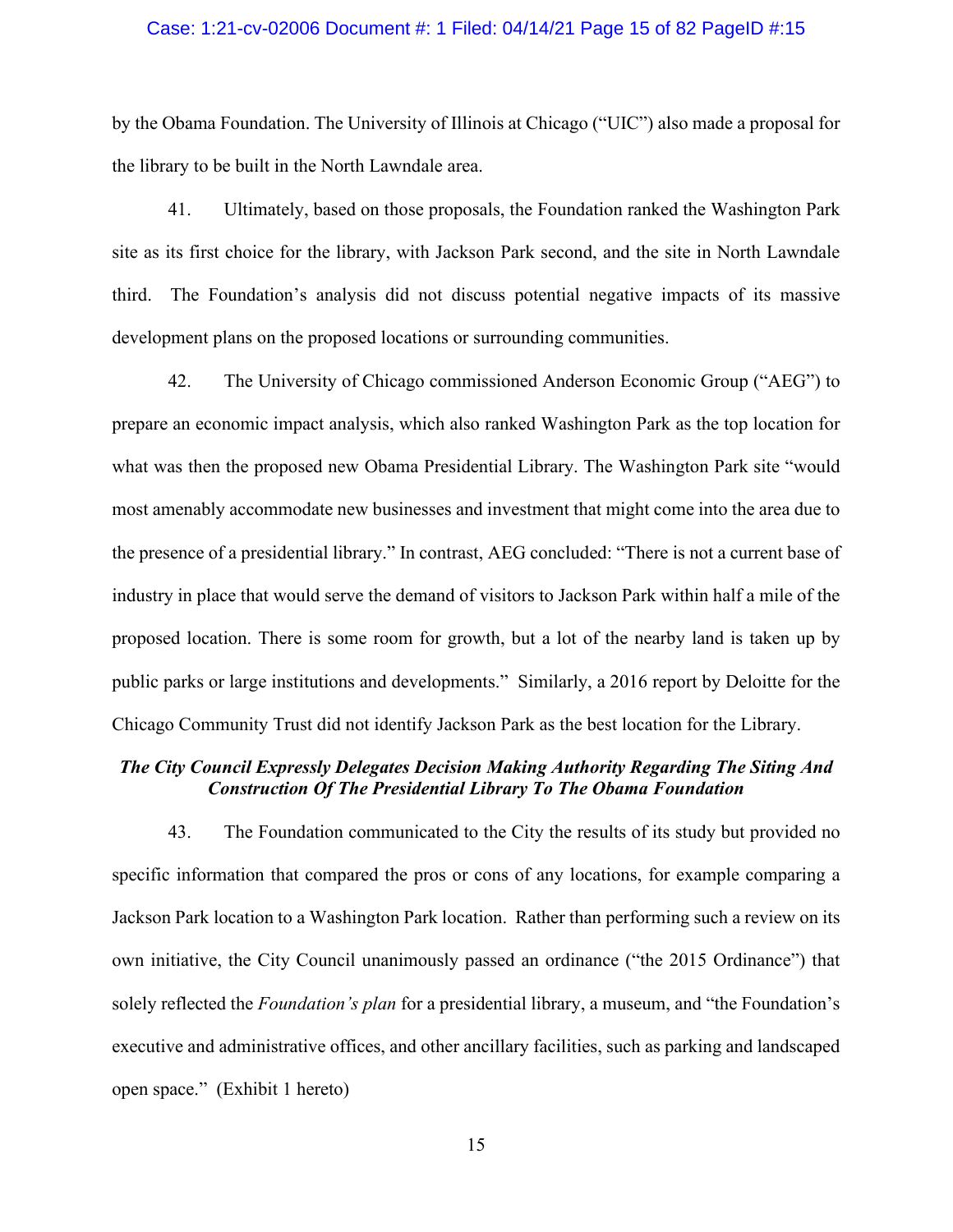### Case: 1:21-cv-02006 Document #: 1 Filed: 04/14/21 Page 16 of 82 PageID #:16

44. The 2015 Ordinance specified that the City would review or recommend sites, submitted by the University of Chicago and UIC (those being the Washington Park, Jackson Park, and North Lawndale locations). However, the ordinance also provided that the City had already decided to forgo making its own independent evaluation of the sites to see which choice would on balance offer the best benefits to the City and its citizens. From start to finish the supposed review by the City was intended solely to rubber-stamp the choice of the Foundation.

45. The City explicitly delegated *the entire selection process and choice* of final location to the Foundation and its namesake:

WHEREAS, While the City Council is **confident** in the quality and thoroughness of both UIC's and UChicago's proposals, *the City defers to the sound judgment of the President and his Foundation as to the ultimate location of the Presidential Library.* (Emphasis supplied)

At no point did the 2015 Ordinance address any conflicts between the Foundation and the City as a whole. But it did conclude:

It is anticipated that the City and the Foundation will enter into a long-term ground lease that will allow the Foundation to develop, construct and operate the Presidential Center, and that the Foundation will enter into a use agreement, sublease or other agreement with NARA [National Archives and Records Administration] to operate the Library and Museum.

46. The 2015 Ordinance notes the Foundation "expressed concern" over the City's "lack of control over the proposed park sites" (even though owned by the Park District). Accordingly, the City enacted a provision that led ultimately to the transfer of ownership of critical and numerous acres of Jackson Park to the City. The City's plan was designed to take and then distribute public trust parkland in an effort to escape the public trust obligations that attached to the land and were explicitly made binding on any assignee, public or private, that took the property. transferred.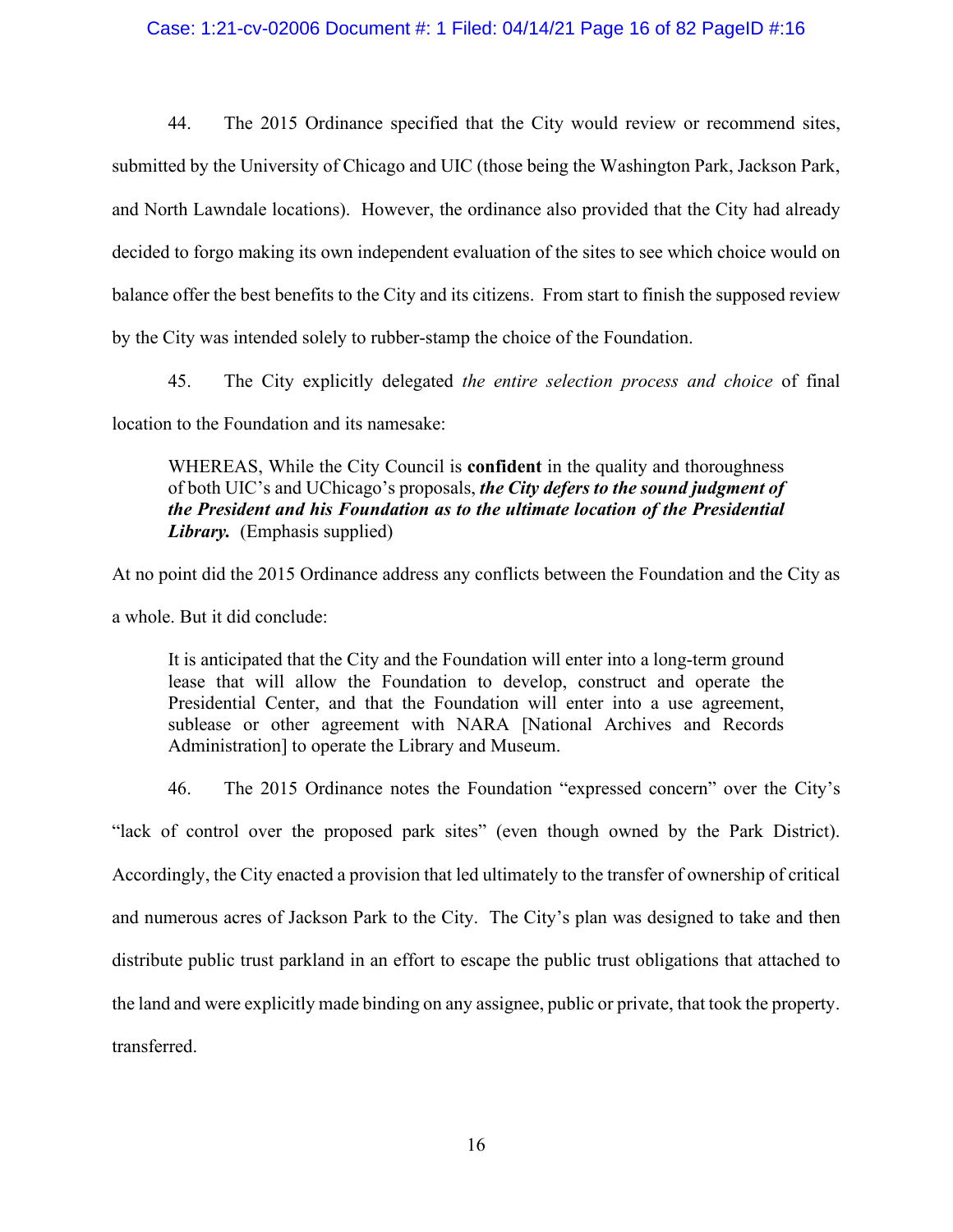#### Case: 1:21-cv-02006 Document #: 1 Filed: 04/14/21 Page 17 of 82 PageID #:17

47. The transfer of the Jackson Park land to the City was also done in an effort to escape the obligation of the Chicago Park District to find new replacement lands to dedicate to public use after the transfer to the Obama Foundation, a private party, was complete. Specifically, 70 ILCS 1205/10-7, governs the transfer of public land to private parties, saying:

Any park district owning or holding any real estate is authorized to convey such property to a nongovernmental entity in exchange for other real property of substantially equal or greater value as determined by 2 appraisals of the property and of substantially the same or greater suitability for park purposes without additional cost to such district.

48. At a minimum, the curious transfer from the Park District to the City, and the Foundation's insistence that the City "lack[ed] control" over the site, were done to improperly facilitate the transfer of parkland to a non-governmental entity, thereby circumventing the governing statute above.

### *The Museum Act Is Suddenly Modified*

49. About this same time, the Illinois legislature enacted an amendment to the existing Illinois Aquarium and Museum Act, which became effective on January 1, 2016 ("2016 Amendment") in order to ease the transfer of Jackson Park land to the Obama Foundation.

50. This Amendment to the Museum Act, for the first time and only after the City had approved (and abdicated its own role regarding) the presidential library, added new language, *inter alia,* allowing edifices to be used as aquariums or as museums of art, industry, science, or natural or other history, including a new category of presidential libraries, centers, and museums, such aquariums and museums "consisting of all facilities for their collections, exhibitions, programming and associated initiatives...." Despite this being new language, and without any basis for its conclusory statements, the 2016 Amendment provides that: "The changes made to this Section by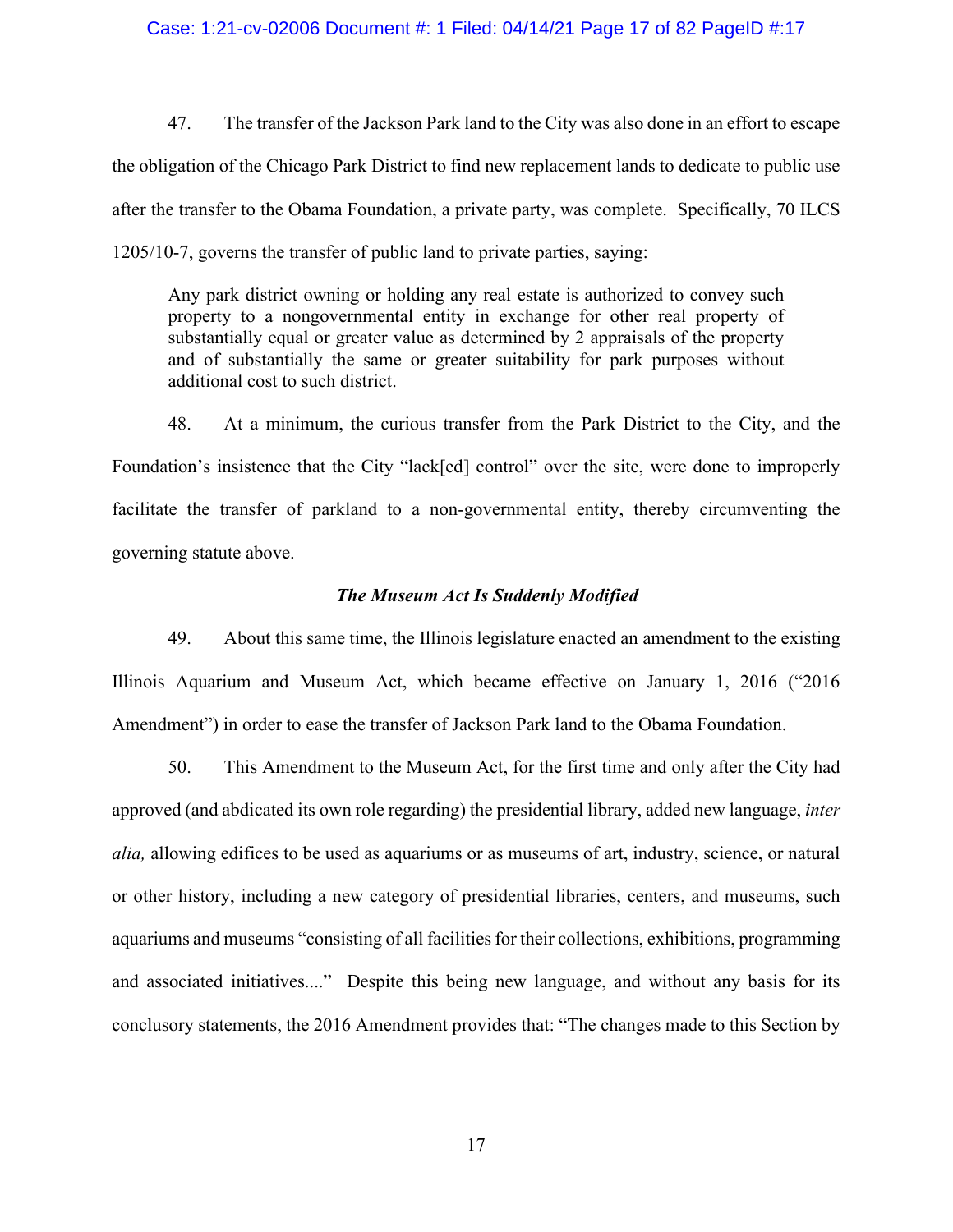### Case: 1:21-cv-02006 Document #: 1 Filed: 04/14/21 Page 18 of 82 PageID #:18

this amendatory Act of the 99th General Assembly are declaratory of existing law and shall not be construed as a new enactment."

## *The Foundation And Former President Obama Select Jackson Park As The Site For The Presidential Center*

51. On July 29, 2016, without any further input or analysis from the City, former President Obama and his Foundation selected Jackson Park as the site for the new development.

52. Neither the Foundation nor the City prepared a report which either considered or suggested means to address negative aspects of choosing Jackson Park, such as road closings, disrupted traffic patterns, the mass destruction of mature trees, and the adverse impact of the new construction on the visual and operational and historic integrity of Jackson Park. None considered the site's physical ability to accommodate the proposed library, given its location on the edge of the West Lagoon that is directly connected to the rising waters of Lake Michigan, which pose serious logistical issues in construction and future usage.

53. Their reports offered no comparison of the pros and cons of the Jackson Park site, compared with sites located in or near Washington Park (or other locations). It did not consider the impact on general traffic patterns in and near the two parks; nor did it evaluate the visual impacts of the proposed Obama Library on the two respective sites. It did not consider the impact of the construction of a large tower on the migratory bird population that flies north and south close to the western edge of Lake Michigan.

54. The design plans first unveiled in May 2017, and modified in January 2018, called for an expanded campus of four buildings and a large parking lot. But the Presidential Library referred to in the 2015 Ordinance, as subject to NARA obligations, was no more. Instead, Presidential archives were to be housed by NARA at a different and as yet undetermined location. The centerpiece of the new OPC was a 180-foot structure, later increased to 235 feet, that by design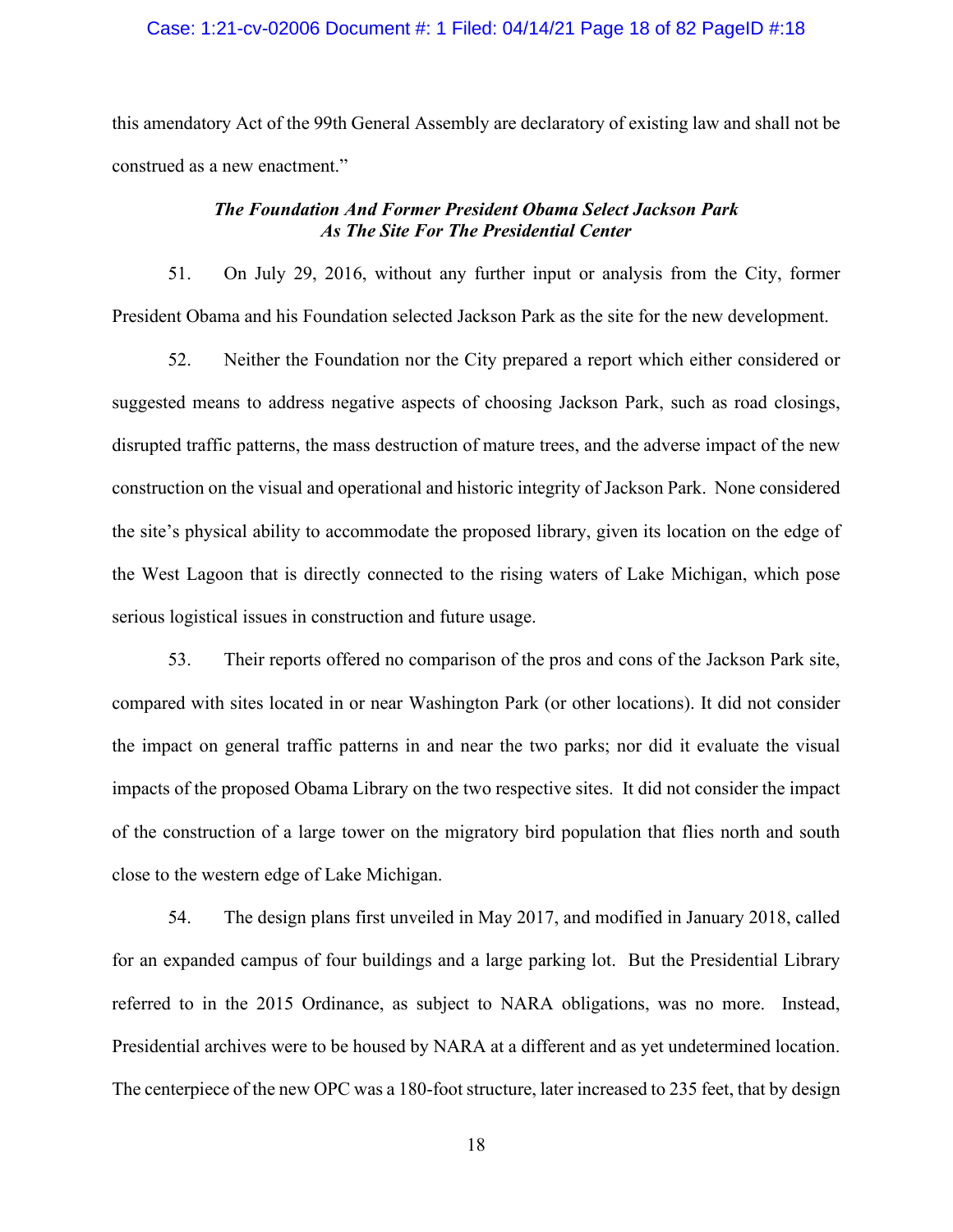#### Case: 1:21-cv-02006 Document #: 1 Filed: 04/14/21 Page 19 of 82 PageID #:19

would tower above the (Griffin) Museum of Science and Industry located just to its northeast, towering over every other structure located in or near Jackson Park. The new OPC complex would occupy 19.3 acres at the heart of Jackson Park on a different footprint from that identified in the 2015 ordinance, thus requiring road closures, the widening of Lake Shore Drive and Stony Island Avenue, the closing of Cornell Avenue and of the Midway Plaisance going east. It would also require cutting of near 1000 mature trees, and encompass at least an additional ten acres for the roadwork solely needed to provide access to the new OPC.

55. The main Museum building would house the Foundation offices on two of its floors. The other floors are slated to offer a mix of permanent exhibits about the Obama presidency and galleries for temporary exhibits, relating to the main themes of his administration.

56. One of the buildings would be occupied by a Chicago Public Library branch, far removed from local residents and not under the authority of NARA. The Forum Building would house collaborative and creative spaces for various conferences, meetings and public events.

57. The athletic space would be used for basketball, other sports, and other non-athletic events, even though today athletic space is already available at the recently rehabilitated YMCA and the Jackson Park Fieldhouse, both located just a block or two from the proposed OPC site. Originally, the OPC plans called for the construction of a parking facility located above ground on nearby public parklands outside Jackson Park, but that plan was scrapped after strenuous public objections (*not* from the City) were raised against locating the facility in that location. Instead, the new plans called for the construction of a costly underground parking facility for more than 400 vehicles on the central OPC campus.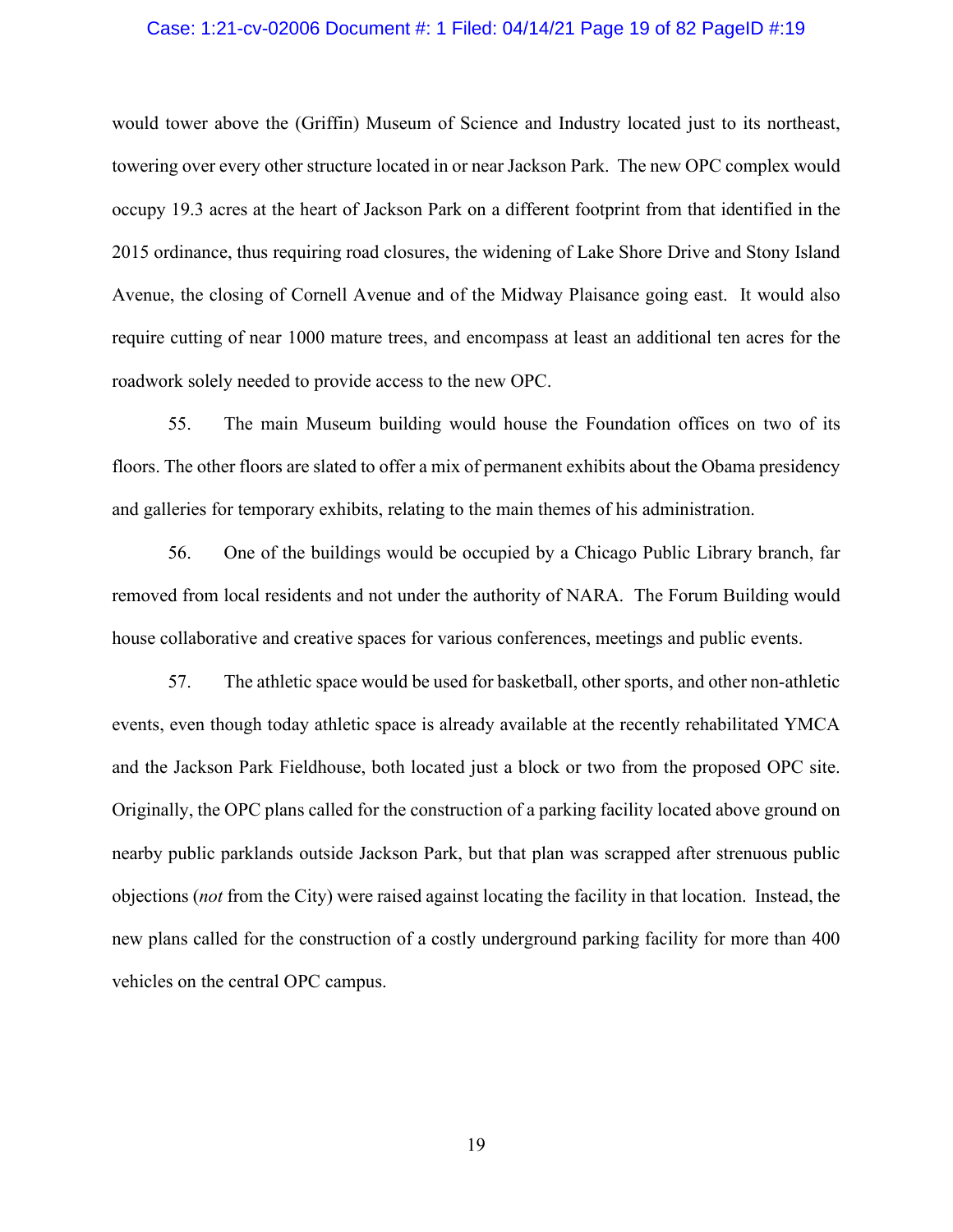### Case: 1:21-cv-02006 Document #: 1 Filed: 04/14/21 Page 20 of 82 PageID #:20

## *The Chicago Plan Commission Unanimously Approves The Obama Foundation's Applications In One Day*

58. In early 2018, the Foundation submitted applications for construction to the Chicago Plan Commission seeking: (i) approvals under the Lakefront Protection Ordinance, and (ii) rezoning to allow the OPC to proceed as a Planned Development. The Chicago Department of Transportation submitted a companion application seeking approval under the Lakefront Protection Ordinance for the related road removals and realignments.

59. These elaborate applications generated significant public interest and controversy. The Chicago Plan Commission devoted one public hearing, on May 17, 2018, to reviewing all applications. City officials gave a quick public summary of its findings, followed by Foundation presentations, and brief remarks by interested Aldermen. Public comment was tightly controlled, limited to remarks of three minutes by groups, most of which had serious reservations about the project.

60. The Plan Commission unanimously approved all applications on the same day they were presented, without adjourning to deliberate, and without preparing any new documentation reflecting the testimony received at the hearing. In addition, the Plan Commission adopted in toto all the recommendations that the report made pertaining to the Lakefront Ordinance.

61. Less than a week later, on May 22, 2018, the City Council's Zoning Committee approved the necessary zoning amendments, again without significant public input or notice. A day later the City Council, by a vote of 47 to 1, approved the recommendations of the Plan Commission and the Zoning Committee without further debate or discussion.

62. The Foundation then secured a zoning change, from "POS-1," Regional or Community Park, to "IPD" Institutional Planned Development, which marked the conversion of public trust parkland to land slated for private development.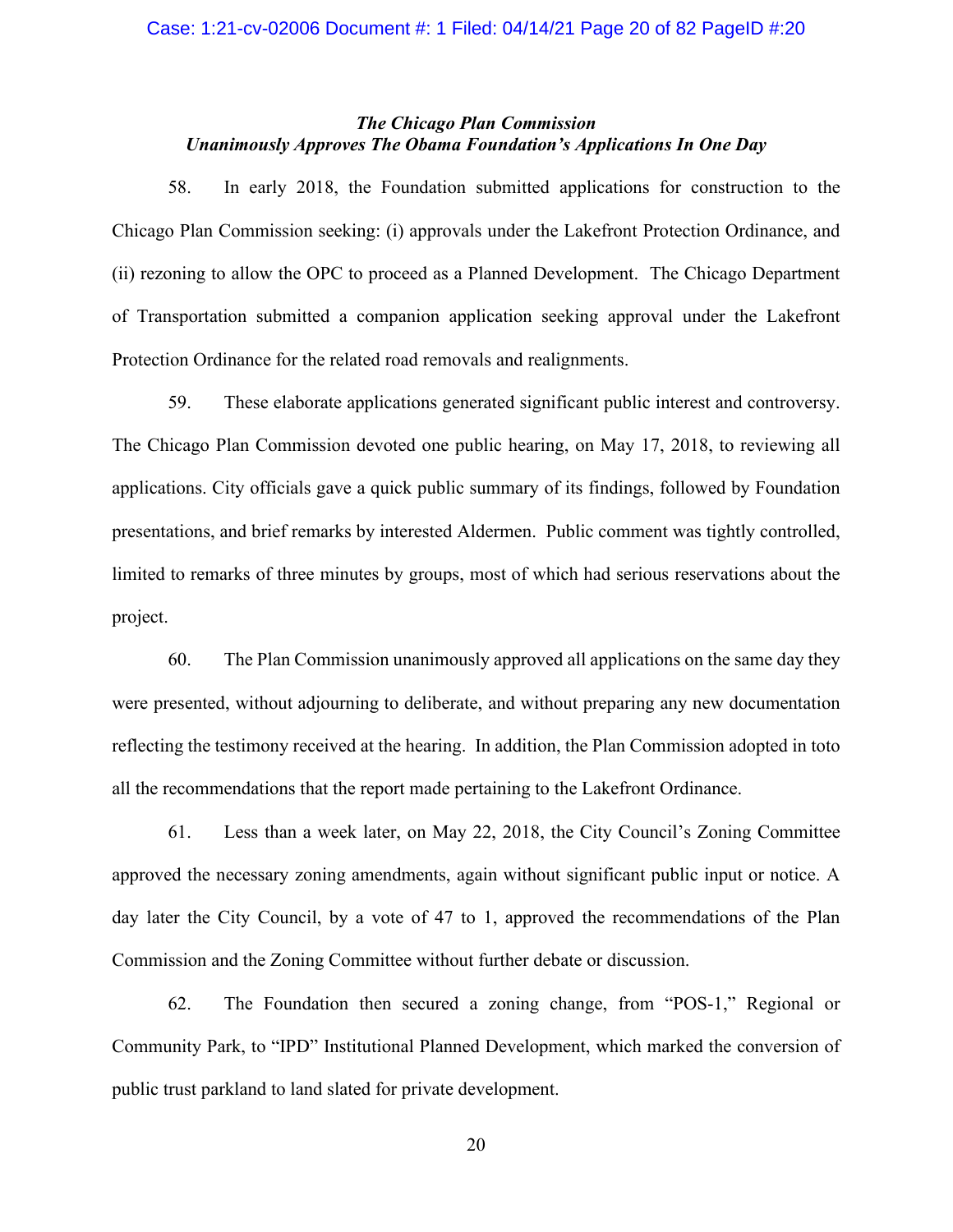## *On October 31, 2018, The City Council Abdicates All Decision-Making Authority Over The Obama Presidential Center To The Obama Foundation*

63. Consistent with its delegation of authority to the Foundation, the Obama Foundation demanded, and the City supplied, both property and money for its benefit. Thus, on October 31, 2018 the City Council passed an ordinance that authorized the Park District to transfer to the City ownership of 19.3 acres in the heart of Jackson Park, including portions of Cornell Drive and the Midway Plaisance. (*See* Exhibit 2)

64. The 2018 Ordinance did not refer either to the ground lease contemplated in the 2015 Ordinance, nor to any prospective agreement with NARA to operate a presidential library. Instead, it approved a novel "Use Agreement," which transferred 19.3 acres for a term of 99 years from the City to the Foundation, again exactly as was demanded by the Foundation, without any reference to NARA in overseeing a presidential library. Instead, the newly branded "Use Agreement" gave the Foundation the sole right to construct and install buildings, and the sole right to use, occupy, maintain and operate those buildings as it saw fit, and provided the Foundation with all naming rights, and revenues from the operations over the Jackson Park site. The effect of this transfer of public trust parkland was to vest in the Foundation for at least 99-years (with renewal rights) the most usable acres in Jackson Park. No longer would these acres be open, public and free as provided for in the original grant of 1869. Instead, total control of this property was turned over to a private body.

65. The Use Agreement also committed the City to pay for environmental remediation of the entire campus site, including the main Museum building and the underground parking garage, both to be constructed on marshy areas. Extensive caissons far underground will be needed to protect the oversized tower from the rising water table of Lake Michigan. Recent preliminary estimates (available information is at least two years old), for these environmental liabilities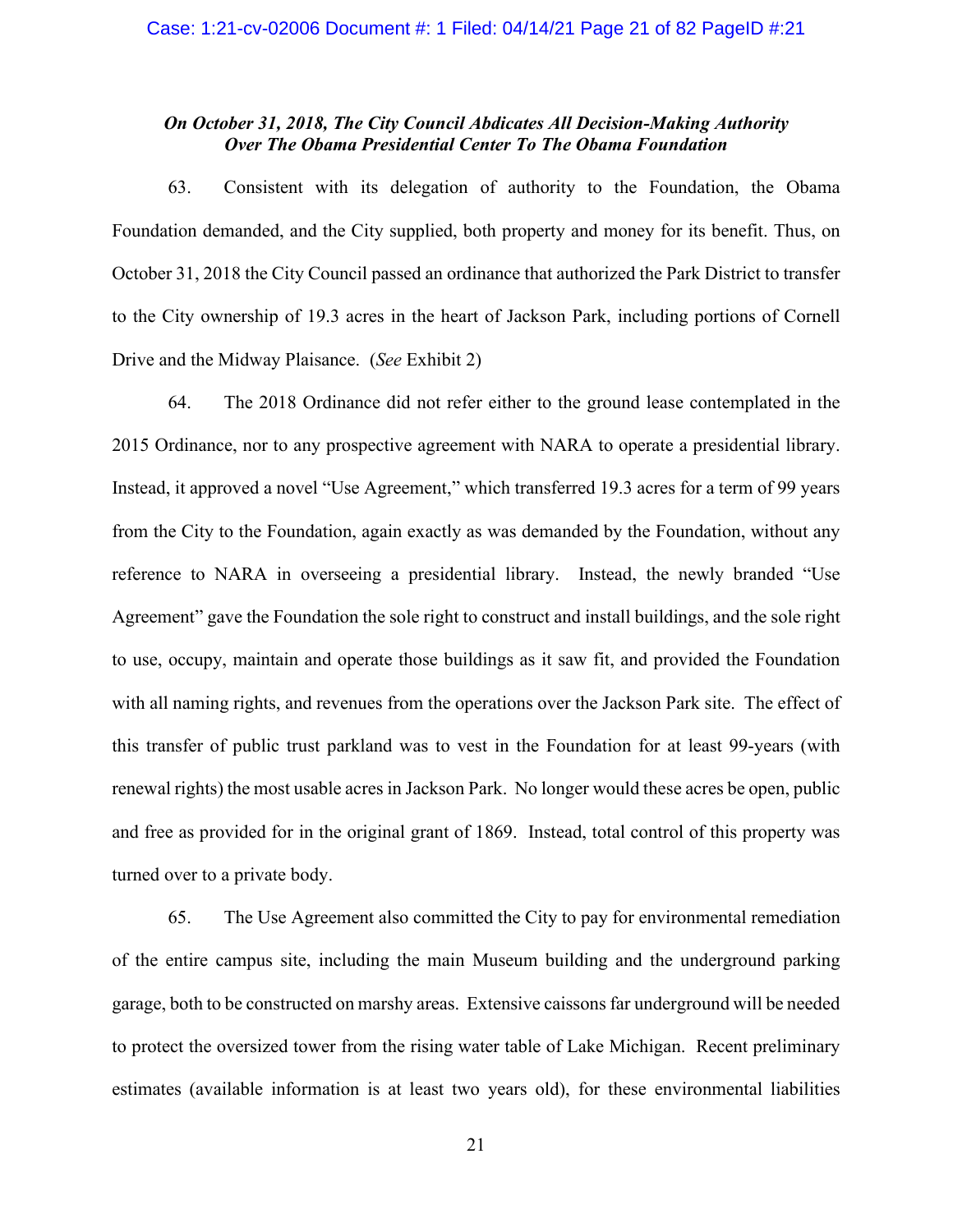#### Case: 1:21-cv-02006 Document #: 1 Filed: 04/14/21 Page 22 of 82 PageID #:22

preliminarily range anywhere from \$3.7 to \$8.7 million dollars, but those estimates could well be low in light of the recent rise in the level of Lake Michigan.

66. This 2018 Ordinance announced alleged "extensive benefits" and "purported enhancements" and "improvements" including large-scale road closures, none of which were mentioned or described in the 2015 Ordinance. These were being implemented to relocate the new museum to an even more prominent space right on the Midway Plaisance: "*the Foundation has proposed shifting the boundaries of the Original Site to the North and east to incorporate portions of the Midway Plaisance and Cornell Drive, and CDOT has proposed closing these and additional road segments with the park***.**" (Emphasis supplied.) In so doing, the Foundation appropriated recreational land for private non-recreational use, in violation of UPARR, which requires new parkland to be found to replace recreational space that has been appropriated. The 2018 Ordinance peremptorily ordained the eastern end of the Midway Plaisance as replacement parkland solely to accommodate the Obama Foundation's decision to construct the OPC in Jackson Park.

67. Furthermore, the multiple road closures in Jackson Park that necessitated expansion of Lake Shore Drive and Stony Island would eat away nearly 11 additional acres of parkland, at a cost (as of 2016) of at least \$175 million of taxpayer monies, plus additional project costs totaling at least \$10 million.

68. In making these arrangements, the so-called "use" agreement was prepared solely to avoid the use of the term "lease," because the City and Foundation well knew that any lease would count as a property transfer of 19.3 acres of public park land in violation of the public trust doctrine. This terminological sleight of hand embodied in the "use" agreement, however, was a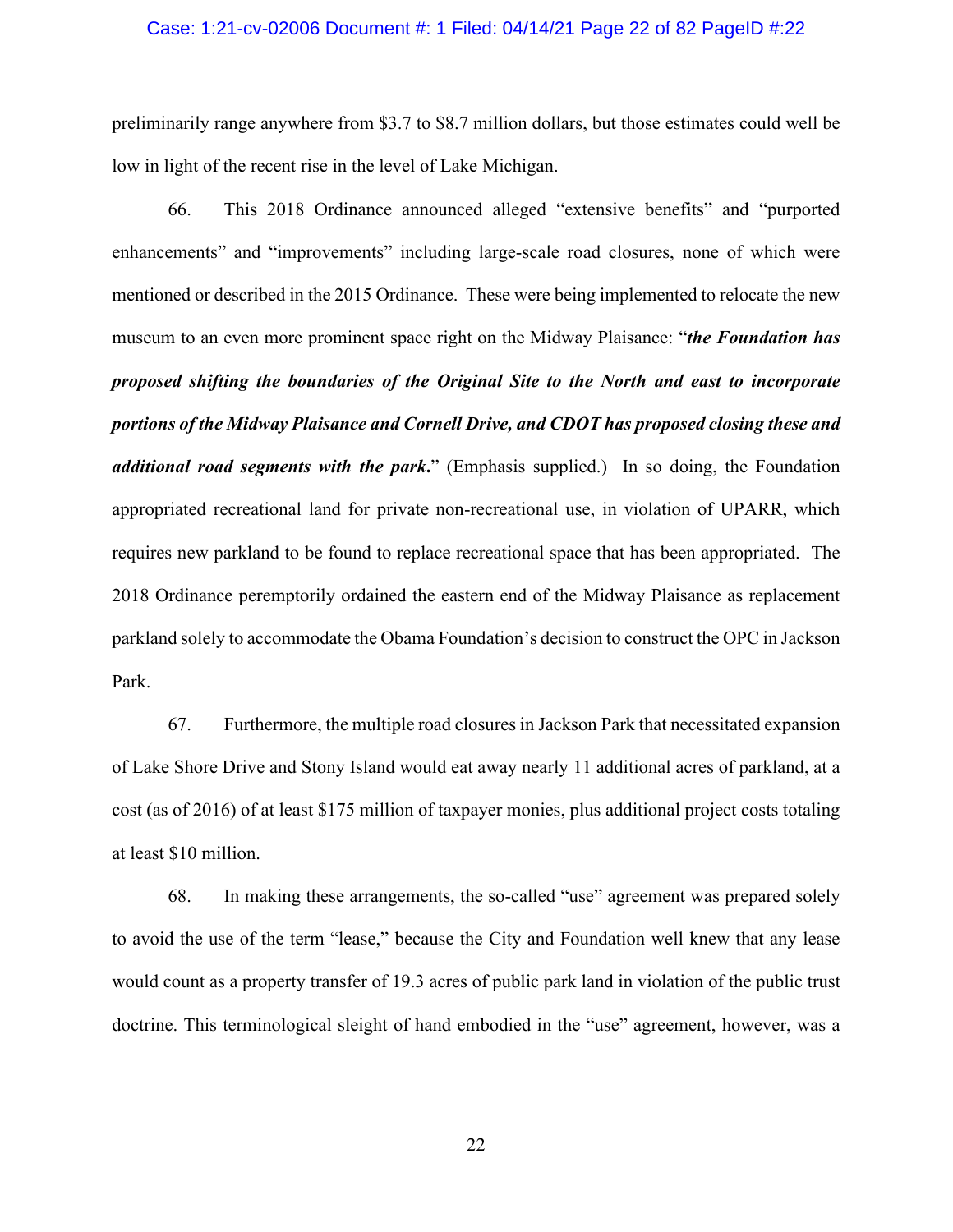#### Case: 1:21-cv-02006 Document #: 1 Filed: 04/14/21 Page 23 of 82 PageID #:23

distinction without a difference, as the use agreement gave the Obama Foundation all exclusive rights embodied in an ordinary lease agreement.

69. In order to bolster its position during federal reviews, the City exaggerated its figures of new parkland created by, for example, treating existing parkland (including Cornell Drive and the east end of the Midway Plaisance) as newly created parkland.

## *The Federal Statutory Reviews Begin And Are Dominated And Controlled By The Applicant, And Not The Federal Agencies*

70. Jackson Park has long been listed on the National Register of Historic Places, and referred to therein as the Jackson Park Historic Landscape District given its distinction as a cultural landscape and its historical importance. The Midway Plaisance is also listed on the National Register of historic places. In light of the protected status of Jackson Park and the Midway Plaisance, over the years the City and the Park District, along with private groups, have made significant and expensive efforts at restoration, which proved highly successful.

71. Jackson Park's national register status, as well as the fact that it is parkland, requires that any modification of the site as contemplated by the City and Foundation must receive various permits and approvals that can only be issued after a full and impartial review in accordance with various federal and/or state statutory schemes. Furthermore, any request for federal and/or state funding and permitting for any part of any project also triggers a host of reviews to ensure that the project has satisfied various statutory requirements.

72. Accordingly, starting in approximately December 2017, the federal review process began, led by the Federal Highway Administration and the National Park Service, as well as involvement from other federal agencies such as the Army Corps of Engineers.

73. The purposes and scope of the project in Jackson Park are recognized by the federal agencies as follows: "the undertaking comprises the construction of the OPC in Jackson Park by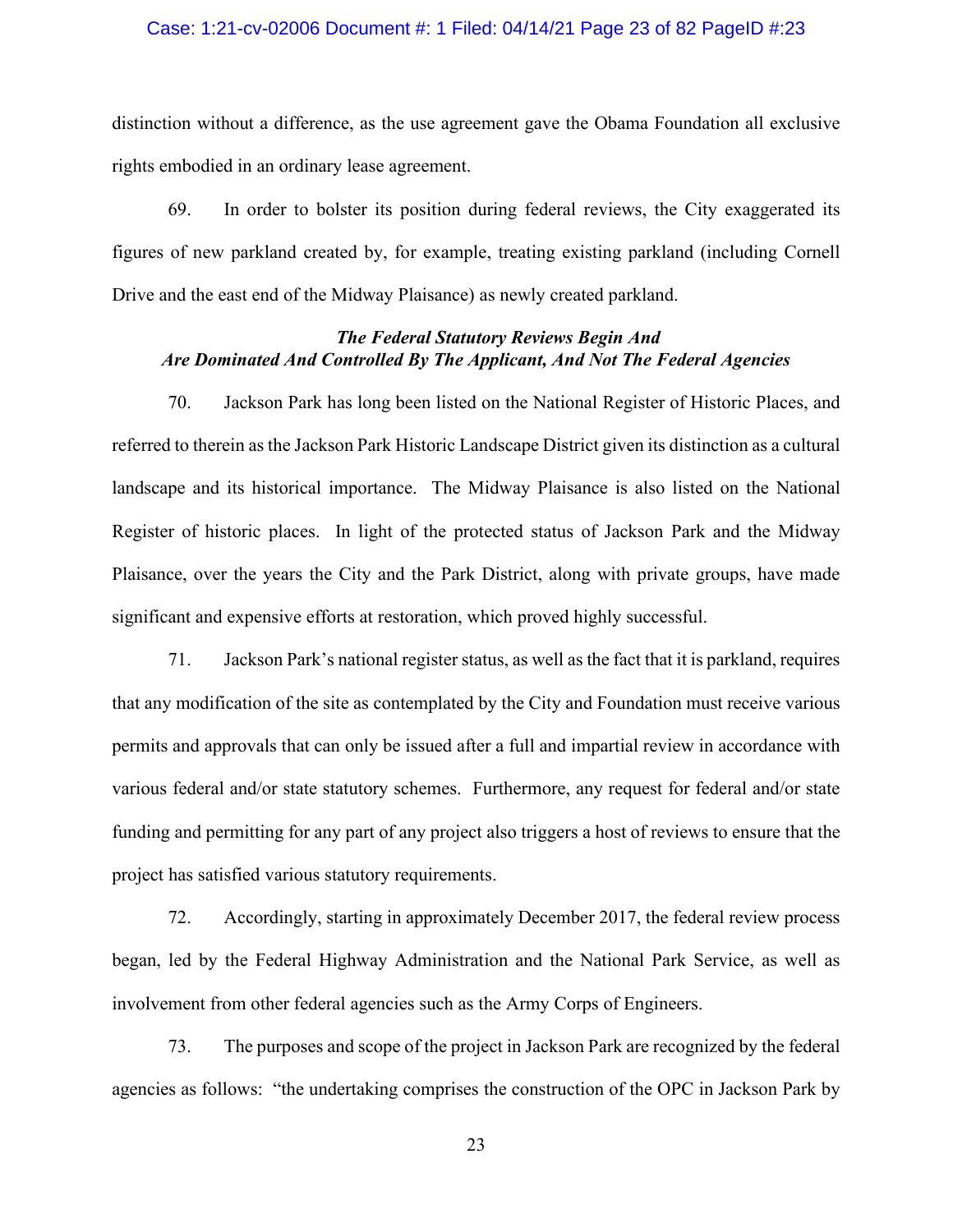### Case: 1:21-cv-02006 Document #: 1 Filed: 04/14/21 Page 24 of 82 PageID #:24

the Obama Foundation, the closure of roads to accommodate the OPC and to reconnect fragmented parkland, the relocation of an existing track and field on the OPC site to adjacent parkland in Jackson Park, and the construction of a variety of roadway, bicycle and pedestrian improvements in and adjacent to the park." (*See* Exhibit 3, January 16, 2020 Assessment of Effect Report at 1)

74. With this vast project undertaking, the division of labor for the reviews generally was assigned as follows: Federal Highway Administration assumed responsibility for handling the Section 106 review and the Section 4(f) review, while the National Park Service assumed responsibility for the NEPA review and the handling of UPARR-related reviews. The Army Corps of Engineers oversees any project relating to Lake Michigan, including the Great Lakes Fishery and Ecosystem Restoration Project ("GLFER") that has recently been completed in Jackson Park after years of work at a cost of over seven million dollars. Notwithstanding these explicit federal statutory responsibilities, in practice the review process throughout was largely controlled by the applicant City of Chicago, whose actions were, in turn, being coordinated with the Obama Foundation. Indeed, virtually every public meeting was controlled by hand-picked City officials, and the agencies legally responsible for review, while present, largely deferred to the City of Chicago representatives.

#### *The Section 106 Review*

75. The Section 106 review under the National Historic Preservation Act was initiated in December 2017 while other reviews were held in abeyance.

76. From the start, the conveners of the Section 106 review (FHWA and NPS representatives, as well as other statewide representatives from the Defendants) largely ignored the oft-expressed objection that the City of Chicago exerted excessive control over the process.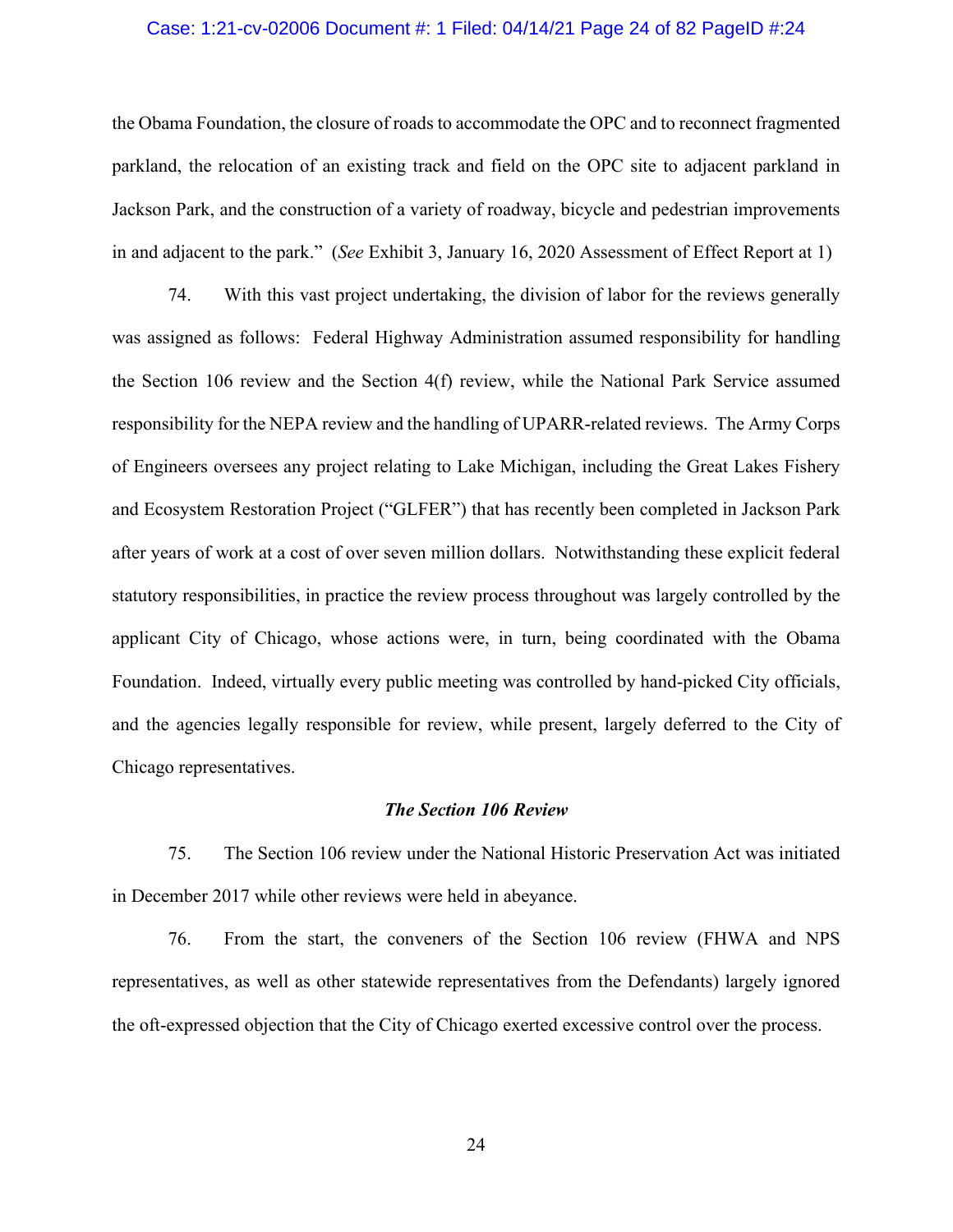77. In July, 2019, during the initial stages of the Section 106 process, a report from the

Federal Highway Administration dealing with the Assessment of Effects ("AOE") identified extraordinary and extensive adverse effects that the construction of the OPC would have on Jackson Park and the Midway Plaisance. The summary reads as follows:

*The undertaking will have an adverse effect to Jackson Park Historic Landscape District and Midway Plaisance because it will alter, directly or indirectly, characteristics of the historic property that qualify it for inclusion in the National Register.*

The significance of Jackson Park and the Midway Plaisance is manifested in the integrity of extant landscape characteristics. Explanation of the integrity and features of the cultural landscape is included in Appendix F of the HPI. The overall historic property conveys the character present during the period of significance from 1875-1968 and currently possesses historic integrity of location, design, setting, materials, workmanship, feeling, and association. The undertaking diminishes the historic property's integrity of design, materials, workmanship, and feeling.

- Primary physical changes that are concentrated in the western perimeter of Jackson Park and the eastern Midway Plaisance impact adjacent park areas including the Lagoons, Fields, and Lake Shore. The changes alter the legibility of the design of the cultural landscape in ways that diminish the overall integrity of spatial organization in the property as a whole.
- While most impacts to the cultural landscape occur in a limited spatial area, they diminish the historic property's overall integrity by altering historic, internal spatial divisions that were designed as a single entity.
- The undertaking impacts the overall historic road network, altering the historic property's designed spatial organization and the relationship between interconnected systems of pedestrian and vehicular circulation.
- The undertaking alters the shape, form, and function of the historic primary entrance to the property by changing the historic symmetrical roadway design and spatial patterns that define the connection between Jackson Park and the Midway Plaisance.
- Spatial organization and the landscape setting of some contributing resources (Cheney-Goode Memorial and Statue of the Republic) are transformed in ways that are inconsistent with the Secretary of the Interior's Standards for the Treatment of Historic Properties.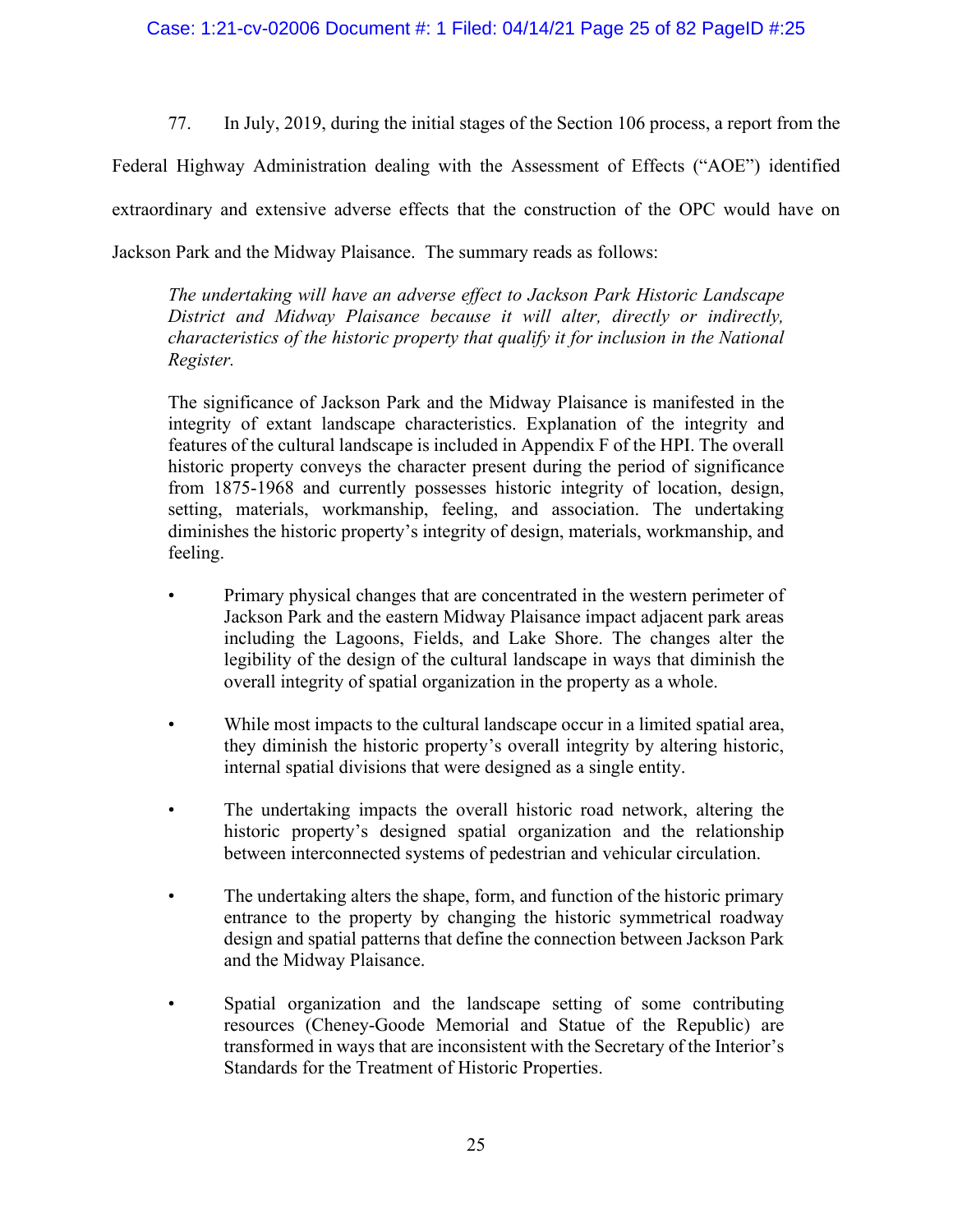- The undertaking removes, replaces, or otherwise alters historic resources and landscape features within portions of the historic property. New materials with modern functions differ from historic materials at a scale and intent that does not conform to the Secretary of the Interior's Standards. Integrity of workmanship is obscured by changes to the integrity of park design, the addition of new features and materials, and by the removal and alteration of historic fabric that relates to material integrity.
- The size and scale of new buildings within the historic district diminish the intended prominence of the Museum of Science and Industry building and alter the overall composition and design intent of balancing park scenery with specific built areas.
- The combined changes diminish the sense of a particular period of time within the historic property and impact the integrity of feeling. The changes impact how Jackson Park and the Midway Plaisance reflect conscious decisions made by the Olmsted firm in determining the organization, forms, patterns of circulation, relationships between major features, arrangement of vegetation, and views.

(Exhibit 4, at 22-23) (emphasis supplied)

78. The AOE thus mentions numerous acts that comprise the permanent destruction of

critical elements of Jackson Park, including parkland and its Olmsted design and character, its

unique gardens, its trees, and its roadway vistas. For example, it was written that

## "**Implementation of the OPC proposed design will affect the overall site (cultural landscape)**,

the Perennial Garden/Women's Garden, the English Comfort Station, and the Western Perimeter

Playground (E.62nd Street Playground)." (Exhibit 4 at 30) The report goes into greater specifics

about the destruction of the cultural landscape in numerous ways:

Changes to the cultural landscape directly north of the proposed OPC buildings but within the project footprint remove physical features that contribute to the significance of the historic property.... The symmetrical layout of concentric rings of planting beds and paths will be replaced with a series of asymmetrical winding paths, gathering spaces, stormwater catchment areas, and plant beds. Historic materials including stone edged terraced planting beds, steps and vegetation will be removed. The symmetrical triangular path intersections at the east side of the space that define the transition from the Midway Plaisance to Jackson Park will be replaced with asymmetrical paths [citation omitted]. Removal of the relatively uniform topographic setting surrounding the sunken garden and replacement with undulating hills and swales does not correspond to the formality of the historic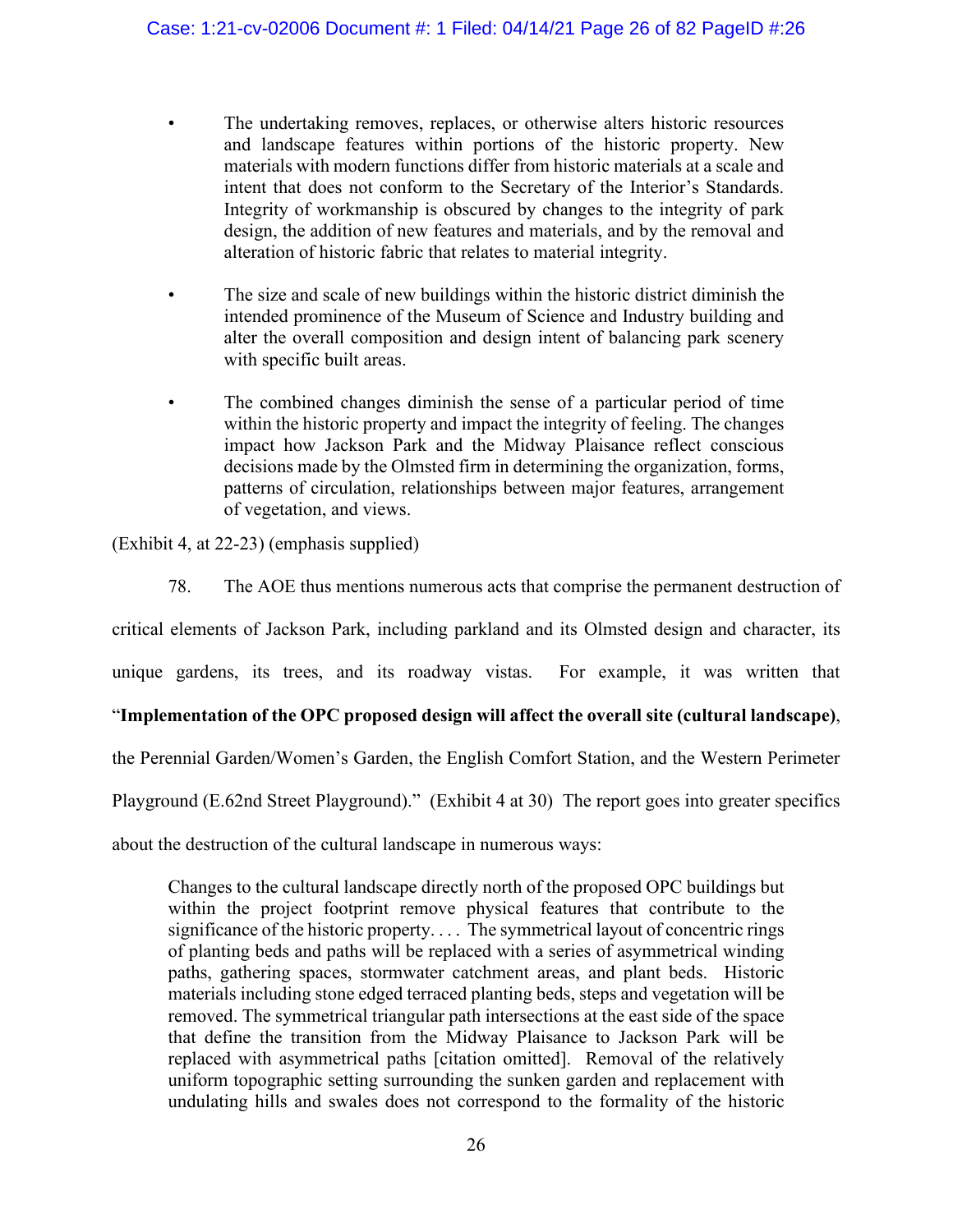### Case: 1:21-cv-02006 Document #: 1 Filed: 04/14/21 Page 27 of 82 PageID #:27

design in relation to its setting. **Implementation of the new garden physically damages this part of the site (cultural landscape) that contributes to the historic property.**

With the exception of the English Comfort Station [citation omitted] the remainder of the contributing historic features south of the Perennial Garden/Women's Garden to 62nd Street will be removed or altered to accommodate elements associated with the OPC. … **The change to this portion of the historic property is not consistent with SOI [Secretary of the Interior] guidelines that stipulate the need to preserve contributing historic features and discourage "placing a new feature where it may cause damage to, or be intrusive in spatial organization and land patterns."**

\* \* \* \*

Historic views are part of the site (cultural landscape) that contributes to the historic property. Construction of the OPC includes the addition of new visual elements that diminish the integrity of views along the western park perimeter within the historic property. Tall buildings exist outside of the historic property, not within it. Within the historic property, the comparatively low-lying Museum of Science and Industry building was intended to be the only building to be a "dominating object of interest" inside of Jackson Park and the Midway Plaisance. The proposed OPC Museum Building affects views within the historic property by drawing specific focus to an exceptionally prominent building. This building *will disrupt historic, designed views over parkland from the East Lagoon (Music Court) Bridge [citation omitted], the Wooded Island North Bridge [citation omitted] and the west side of Wooded Island.* 

*The OPC construction alters historically important topography that defines spaces, forms a unifying element along the western perimeter, and provides a sense of physical and visual separation between uses. Within the OPC footprint, the historic berms between E. 60th Street and E. 62nd Street and west of S. Cornell Drive are removed in some locations to provide level access and accentuated in height in other areas. . . . .*

## *Construction of the OPC also changes existing historic vegetation in a way that is inconsistent with SOI standards which emphasize the retention, preservation, protection, and maintenance of historic materials and features.*

(Exhibit 4 at 30-32) (emphasis supplied)

79. Similarly, the various proposed road closures tied to the construction of the OPC

were determined to create adverse effects to the Park:

## *The closure and subsequent removal of roadways results in physical damage to the historic vehicular network in the south and west part of the historic property.*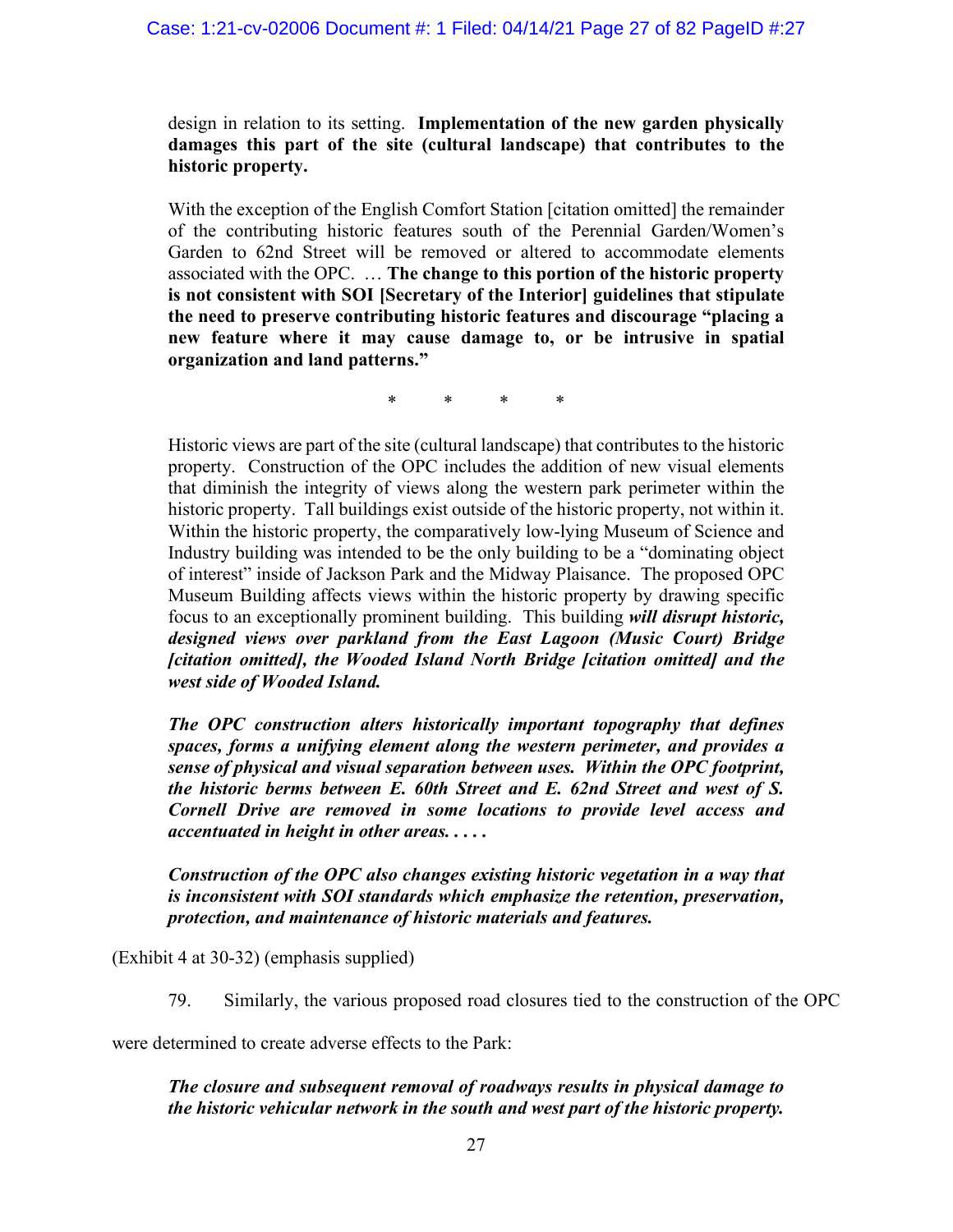Historic road segments proposed for removal include: Midway Plaisance (South Roadway; eastbound); between Stony Island Avenue and Cornell Drive; Cornell Drive between[] 59th and 62nd Streets; the northbound portion of the Cornell Drive south of Hayes Drive from 65th Street to 66th Place; and Marquette Drive between Stony Island Avenue and Richards Drive. *These roads retain historic alignments and continue to define interior spaces, compose the historic sequence of people's movement through the landscape, and provide access to key historic locations as intended by the historic design of the site (cultural landscape).* 

*Road closures remove historic roadways that are part of the historic property and replace them with parkland. This action alters the historic circulation network. . . . Removal of historic roadways alters spatial organization of the overall park, reduces differentiation of landscape character areas within the historic property, and is not consistent with SOI standards that recommend the retention and preservation of historic land patterns and circulation systems.* 

(Exhibit 4 at 29) (emphasis supplied)

80. A later report (Exhibit 3), heavily influenced by the applicant, tried to walk back many of these statements, without ever confronting the categorical conclusions of earlier findings. Nonetheless, these later efforts did not deny that the OPC project created significant adverse effects to historic resources including Jackson Park, Midway Plaisance and another resource identified for the first time, the Chicago Boulevard Historic District.

81. A few public meetings were held to discuss the adverse effects determinations, but these were largely controlled by the City, not by the federal agencies whose representatives participated in a supporting role. For example, at a meeting held on August 5, 2019, the City representative, Abby Monroe of the City's Planning and Development Department, filtered and censored questions from a restive audience that frequently cried out in protest against her heavyhanded tactics. After a few rounds of questions, the moderator gaveled the open meeting to a close before less than half the allotted time had passed, and instructed to the audience that it could speak privately to various panel members in the lobby. The entire object of this planned filibuster was to shut down public input before it could generate a critical mass of criticism addressing the entire heavy-handed process. (*See* Exhibit 5)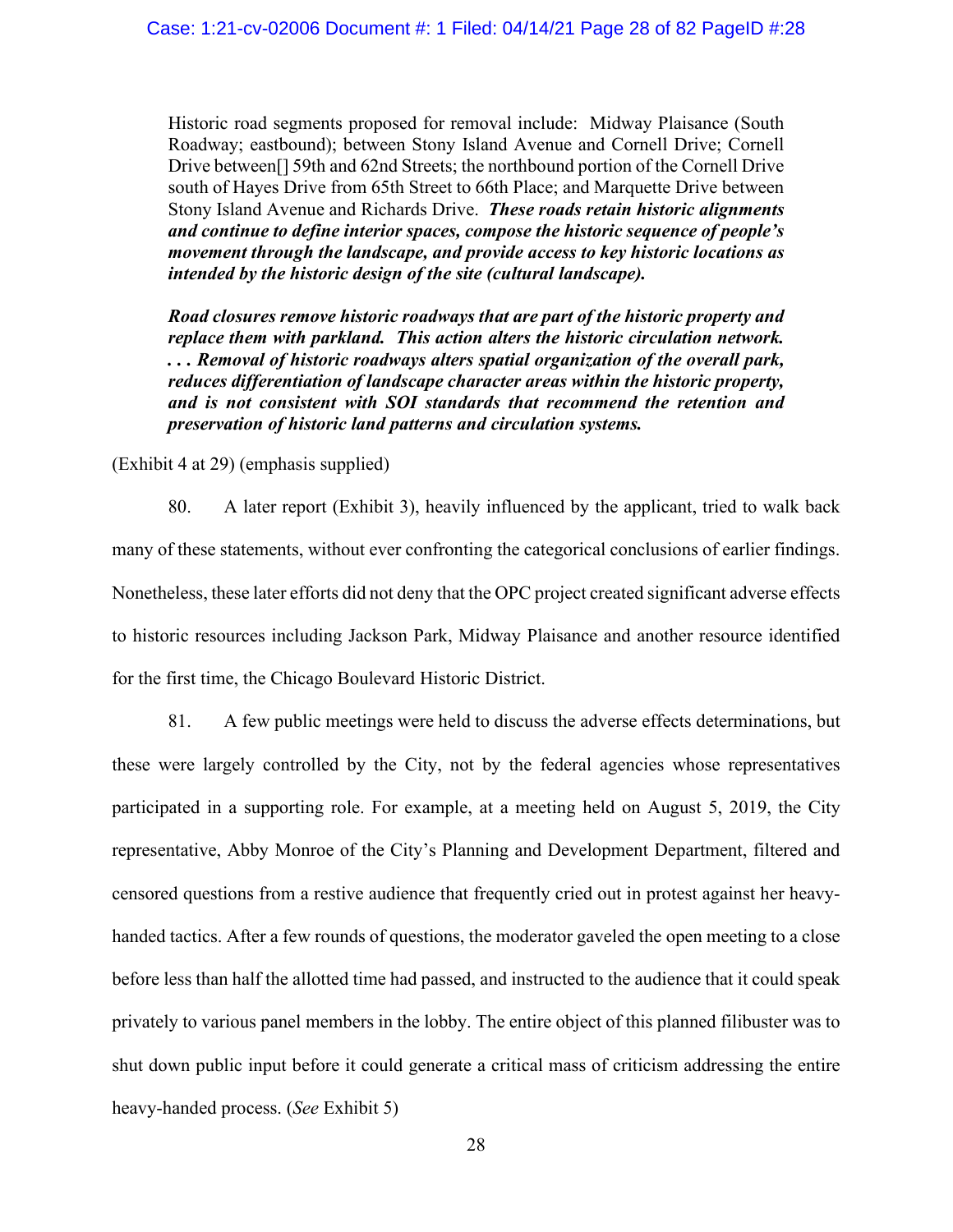#### Case: 1:21-cv-02006 Document #: 1 Filed: 04/14/21 Page 29 of 82 PageID #:29

82. One of the critiques made at the meeting stressed that the Section 106 regulatory scheme requires that any study of the adverse effects to historic resources address (in strict order) alternatives that could avoid, minimize and/or mitigate those adverse effects on the historic resources. Such study requires that the consideration of alternative locations, changes in design, size, surrounding or, as a last resort, mitigating the adverse effects of such a large and distinctive project, must occur before the Section 106 review can be properly and satisfactorily completed. *See* 36 C.F.R. §§ 800.1(a), 800.6(a), 800.6(b)(2), 800.11(e)(5) (process for 106 review, and to be completed prior to an adverse action being taken).

83. The federal agencies repeatedly refused, often in response to direct questions, to consider any avoidance and minimization measures whatsoever. Instead, they focused exclusively upon mitigation measures, which is precisely what the City (and the Foundation) desired. For example, at the August 5, 2019 meeting discussed above, the only items presented before the meeting was shut down dealt with mitigation, not avoidance or minimization. (Exhibit 6, Slide called "Mitigation Examples")

84. To further advance its predetermined approvals, the FHWA also implemented the practice of segmentation, stating that, while it could identify a massive amount of serious adverse effects of the whole project, its statutory mandate required that it only look at the expansion of Lake Shore Drive and Stony Island Avenue. (*See, e.g.,* Exhibit 3 at 8) It dismissed other aspects of the larger project as a "local action" and thus purportedly outside of its jurisdiction. Put differently, despite the undertaking at issue, the FHWA failed to acknowledge that the damage caused by removing the construction of the OPC and closures of certain critical Jackson Park roadways fell within its purview even though these consequences were not just reasonably foreseeable as a cumulative effect, but a known certainty of the total undertaking. And, as a result,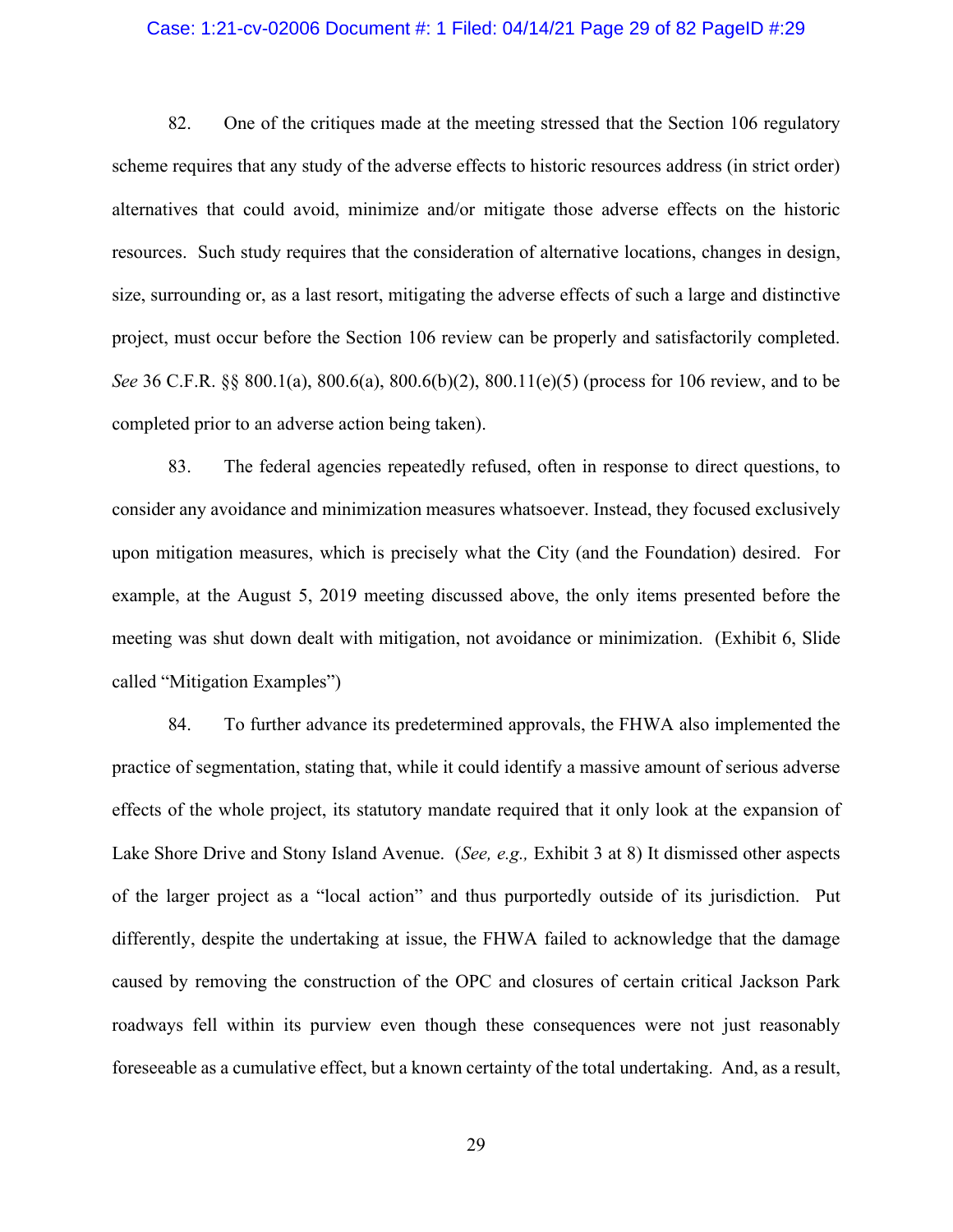#### Case: 1:21-cv-02006 Document #: 1 Filed: 04/14/21 Page 30 of 82 PageID #:30

the FHWA deliberately refused to consider the many avoidance, minimization or mitigation alternatives related to the OPC project. It was as though the destruction of land from Jackson Park, its trees and its roadway system will never have taken place, so that meek mitigation measures will be regarded as if they were sufficient to compensate for the massive damages slated to be imposed by the OPC project.

85. After the AOE report was released and the process moved to the effort to resolve adverse effects, the FHWA repeated its refusal to address any measures to avoid or minimize adverse effects as they related to the OPC (including those previously considered, of which there were none). The FHWA ultimately negotiated a Memorandum of Agreement ("MOA") between itself, the City of Chicago, the State of Illinois Department of Transportation, the Advisory Council on Historic Preservation and others. But that MOA only reaffirmed the flawed segmented definition of the project that plagued the review process from the beginning, and implemented a series of largely meaningless and vague mitigation tasks, which themselves are largely toothless. (*See* Exhibit 7)

#### *UPARR Review*

86. The National Park Service ("NPS") was responsible for the review and approvals under the Urban Park and Recreation Recovery Act ("UPARR") (54 U.S.C. §§ 200501-200511) as the construction of the OPC and its encroachment upon certain recreational land in Jackson Park and the Midway Plaisance entailed a "conversion" of such land to non-recreational uses. *Id.* § 200507. NPS has a statutory obligation to review the recreational impacts of decisions affecting UPARR-assisted parks such as Jackson Park, and is required to consider whether or not to approve such conversion. *Id.* Separately, the NPS also took over as the lead review agency under NEPA, which continued to be in abeyance while the Section 106 Review was proceeding.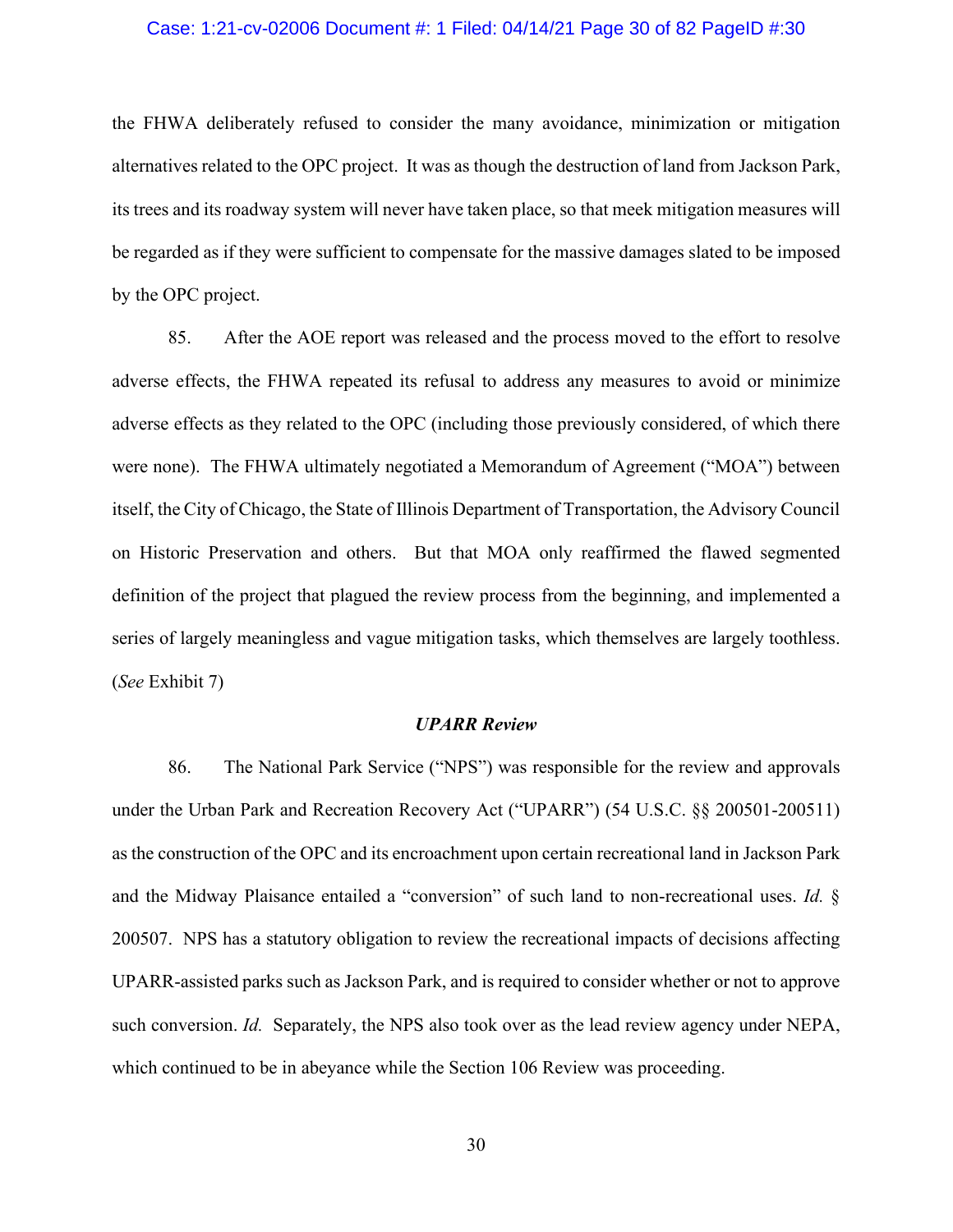#### Case: 1:21-cv-02006 Document #: 1 Filed: 04/14/21 Page 31 of 82 PageID #:31

87. Specifically, the proposed OPC project impacted lands currently managed in Jackson Park consistent with the UPARR program, under which federal funds were previously provided to support improvements to Jackson Park in the early 1980s. The NPS proclaimed that a review under UPARR is necessitated because the National Park Service determined that the OPC project, including the placement of the four buildings (including the massive 235- foot tower), will take indisputable recreational lands and convert them into non-recreational spaces.

88. The governing regulations require the NPS to consider and address many issues, including, but not limited to, demanding that the applicant demonstrate that "*all* practical alternatives to the proposed conversion have been evaluated." 36 C.F.R. § 72.72(b)(1) (emphasis supplied). Indeed, in a public informational meeting held in September 2018 NPS representatives suggested at the time that no decision had been reached on the conversion and that alternatives would be considered.

89. But all practical alternatives were not examined. Instead, the eastern end of the Midway Plaisance, which was included by the City of Chicago as part of the AOE Report issued in July 2019 and the aforementioned public meeting on August 5, 2019, remained the predetermined focus.

90. Indeed, the UPARR regulations provide exacting preconditions to approval of such a request including*, inter alia,* locating new "adequate recreation properties and opportunities of reasonably equivalent usefulness and location." 36 C.F.R. § 72.72(b)(3). It is also recognized that "[r]eplacement property need not necessarily be directly adjacent to or close by the converted site. This policy provides the administrative flexibility to determine location recognizing that the property should meet existing public recreation needs." *Id*. § 72.72(b)(3)(ii). As such, land located in Woodlawn and South Shore, for example – where parkland is needed – could have been a large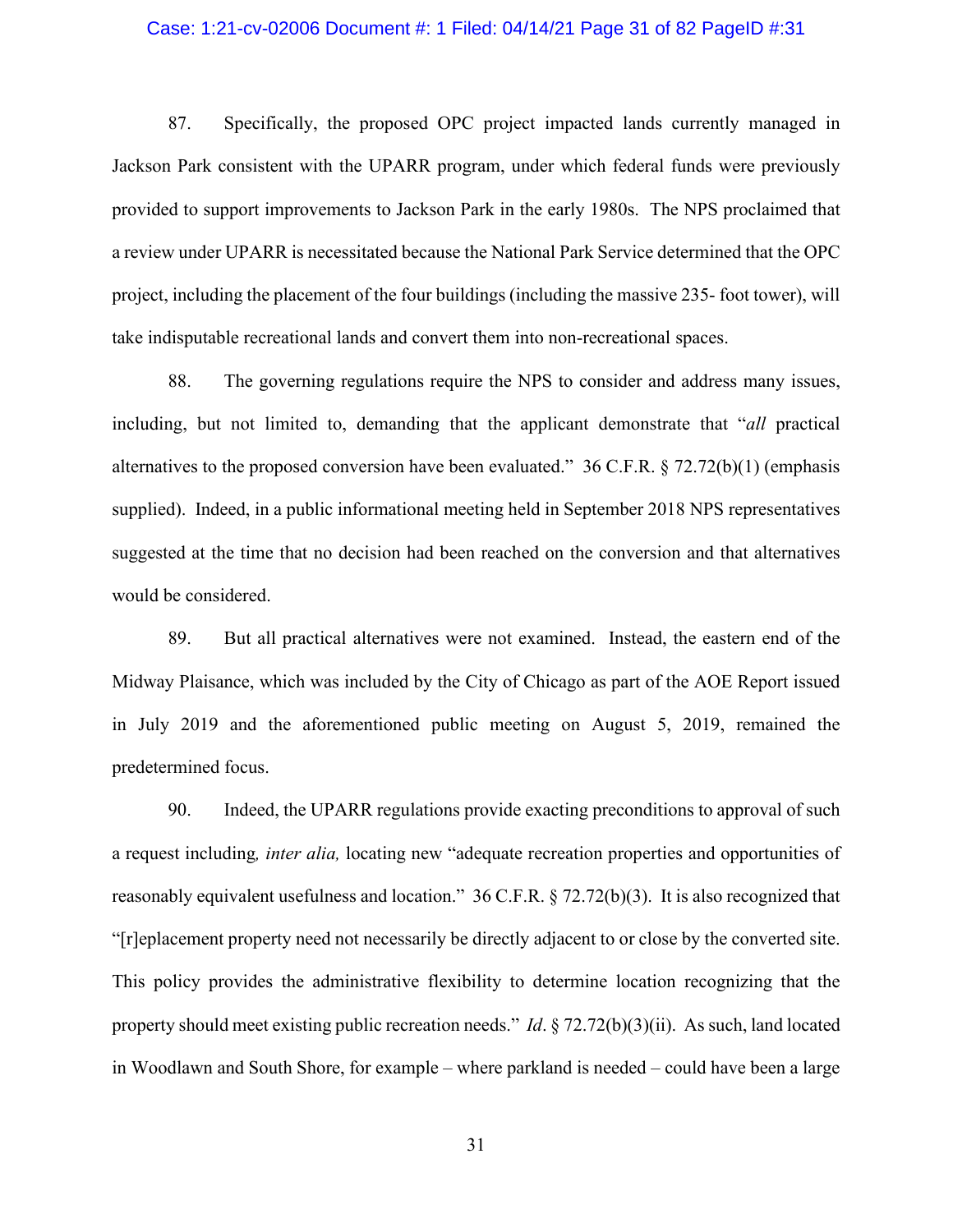#### Case: 1:21-cv-02006 Document #: 1 Filed: 04/14/21 Page 32 of 82 PageID #:32

focal point of efforts to locate and house new public recreational space. However, the sole focus of the City of Chicago and the Foundation was on the eastern end of the Midway Plaisance, which is itself already a recreational space and a property listed on the National Register of Historic Places. Yet no new Section 106 review was undertaken to evaluate the new proposed impact upon the Midway that was being insisted upon by the City. Instead, the ultimate Memorandum of Agreement (Exhibit 7) identified the eastern end of the Midway Plaisance as the replacement parkland, subject to "design guidelines" for usage.

#### *Section 4(f) Review*

91. Section 4(f) of the U.S. Department of Transportation Act of 1966, (commonly called Section 4(f)), requires a searching and substantive review of a transportation project that implicates park and recreation lands, wildlife and waterfowl refuges, and historic sites. *See* 49 U.S.C. §303 and 23 U.S.C. §138; 23 C.F.R. Part 774. "**Before approving a project that uses Section 4(f) property, FHWA must determine that there is no feasible and prudent alternative that avoids the Section 4(f) properties and that the project includes all possible planning to minimize harm to the Section 4(f) properties; or, FHWA makes a finding that the project has a de minimis impact on the Section 4(f) property. Section 4(f) protects publicly owned park and recreation areas that are open to the general public, publicly owned wildlife and waterfowl refuges, and public or privately owned historic sites.**" (*See* Exhibit 8 at 1)

92. The FHWA admits that a Section 4(f) review was required prior to approving the OPC project given the nature of the project and the request of federal transportation funds to assist in its completion.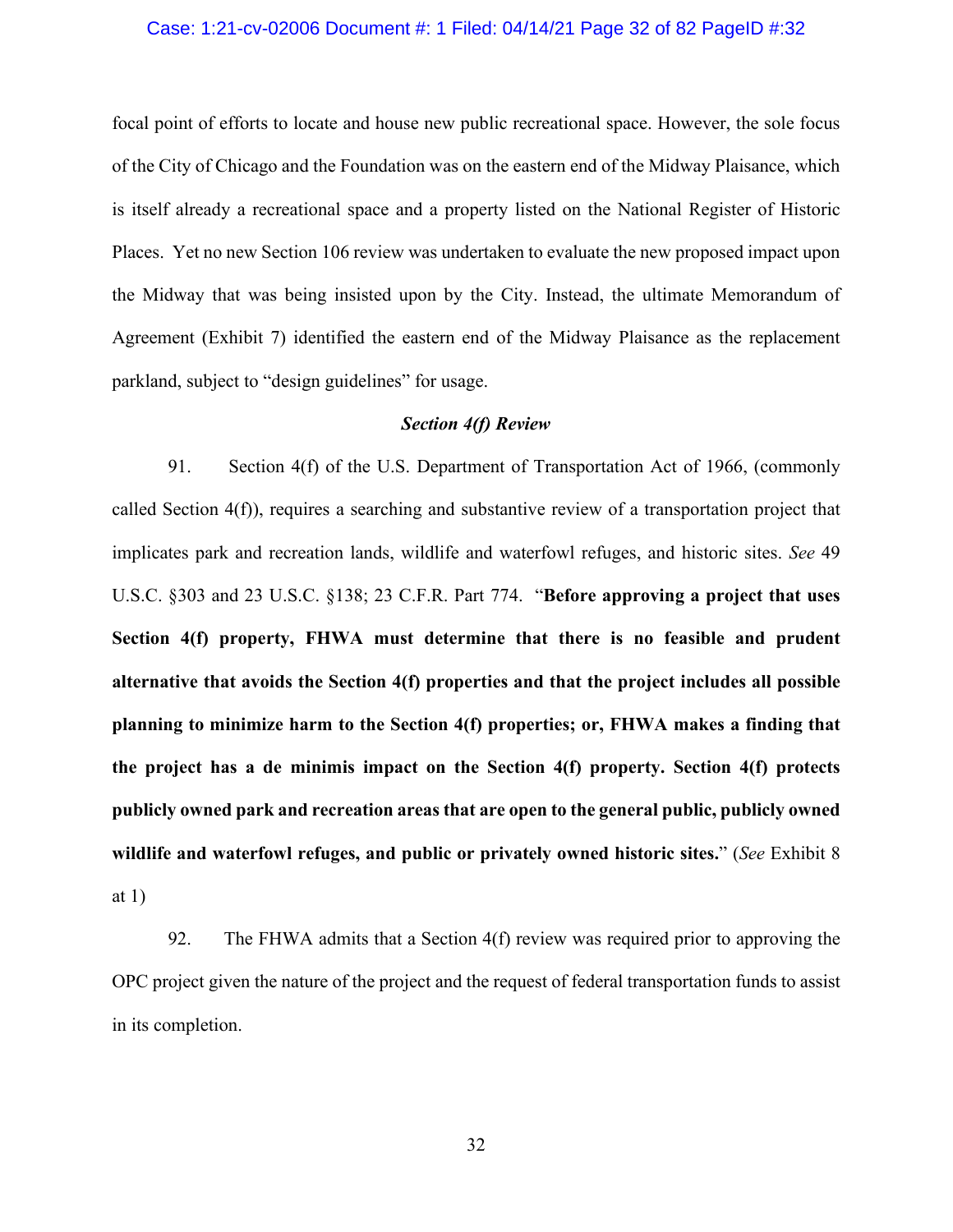#### Case: 1:21-cv-02006 Document #: 1 Filed: 04/14/21 Page 33 of 82 PageID #:33

93. A few months after the Section 106 process began, elements of the Section 4(f) review were mentioned, but those references were sporadic and incomplete, and largely downplayed. Indeed, back in 2017, the City and the federal agencies did not even mention, let alone discuss, the necessity of the 4(f) review. Subsequently, and without discussion, FHWA "purposes and need" drafts were posted on the City of Chicago website between February and April 2018. After those postings, *nothing* further was added until September 2020, over two years later when a draft of the FHWA's Section 4(f) report was included in the draft NEPA review issued by the NPS (discussed further below), subject to comments due thirty days later, on October 30, 2020.

94. A final Section 4(f) report was completed and issued on December 18, 2020. (Attached hereto as Exhibit 8 without exhibits, which can be obtained on-line at [https://www.chicago.gov/content/dam/city/depts/dcd/supp\\_info/jackson/section\\_4f\\_final.pdf](https://www.chicago.gov/content/dam/city/depts/dcd/supp_info/jackson/section_4f_final.pdf))

95. Like the Section 106 report, the Section 4(f) report ignores much of the total project for its analysis, segmenting and excluding consideration of the partial destruction of Jackson Park on the supposed ground that it counts as a "local" project that falls outside the scope of federal review. That arbitrary determination precluded consideration of the relocation of the OPC as a feasible and prudent alternative that is needed to avoid and minimize the harm to Section 4(f) properties. By using this analysis, the FHWA's Section 4(f) report evades analyzing, for example, a South Side alternative near Washington Park (or other alternatives) that is situated (in whole or in part) on private lands on the South Side, with better access to transportation and far lower costs of construction, and that would avoid ripping out roads and trees from an internationally recognized park. (Overviews of such an alternative are attached as Exhibit 9)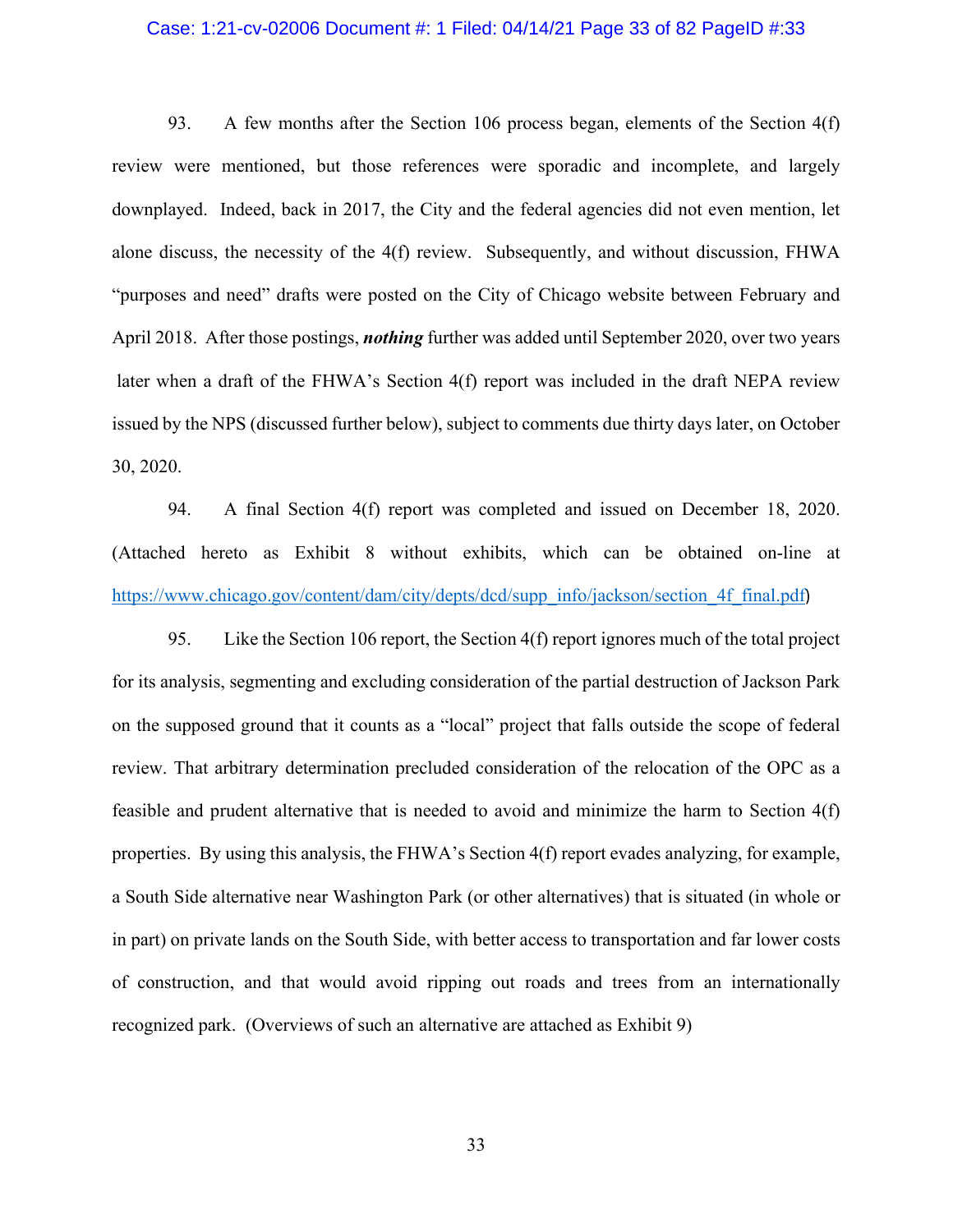#### Case: 1:21-cv-02006 Document #: 1 Filed: 04/14/21 Page 34 of 82 PageID #:34

96. Indeed, the Final Section 4(f) report admits that its "analysis" included no alternative whatsoever based on the condition of Jackson Park and the roadways prior to the planned destruction of those roadways and construction of the OPC. (*See* Exhibit 8, Section 3.1 at page 5)

97. The Final Section 4(f) reports admits that it did not consider avoidance measures to eliminate adverse effects from the construction of the OPC in Jackson Park, or to examine the adverse effects from closing the roadway system through Jackson Park. (*See* Exhibit 8, Section 5.1 at 43-44)

98. Instead, the Final Section 4(f) report explicitly relies exclusively upon the nominal mitigation measures of the Section 106 review (Exhibit 7), without addressing any of the distinctive substantive requirements of the Section 4(f) review.

99. While no comments were received from many officials with jurisdiction, the Chicago Park District, having engineered the process, was more than happy to voice its unconditional and predetermined support.

#### *NEPA Review*

100. NEPA requires that a "hard look" be performed by a federal agency on all new project proposals. An Environmental Assessment ("EA") is to rigorously explore and objectively evaluate the impacts, both positive and negative, of all reasonable alternatives, including the no action alternative, which in this instance meant no construction of the OPC or its related road work in Jackson Park. 40 C.F.R. § 1502.14(a). That study was never undertaken under NEPA.

101. Instead, on September 28, 2020, the National Park Service issued, pursuant to NEPA, a draft EA report with several attachments. (Attached as Exhibit 10 without exhibits, but which exhibits can be obtained at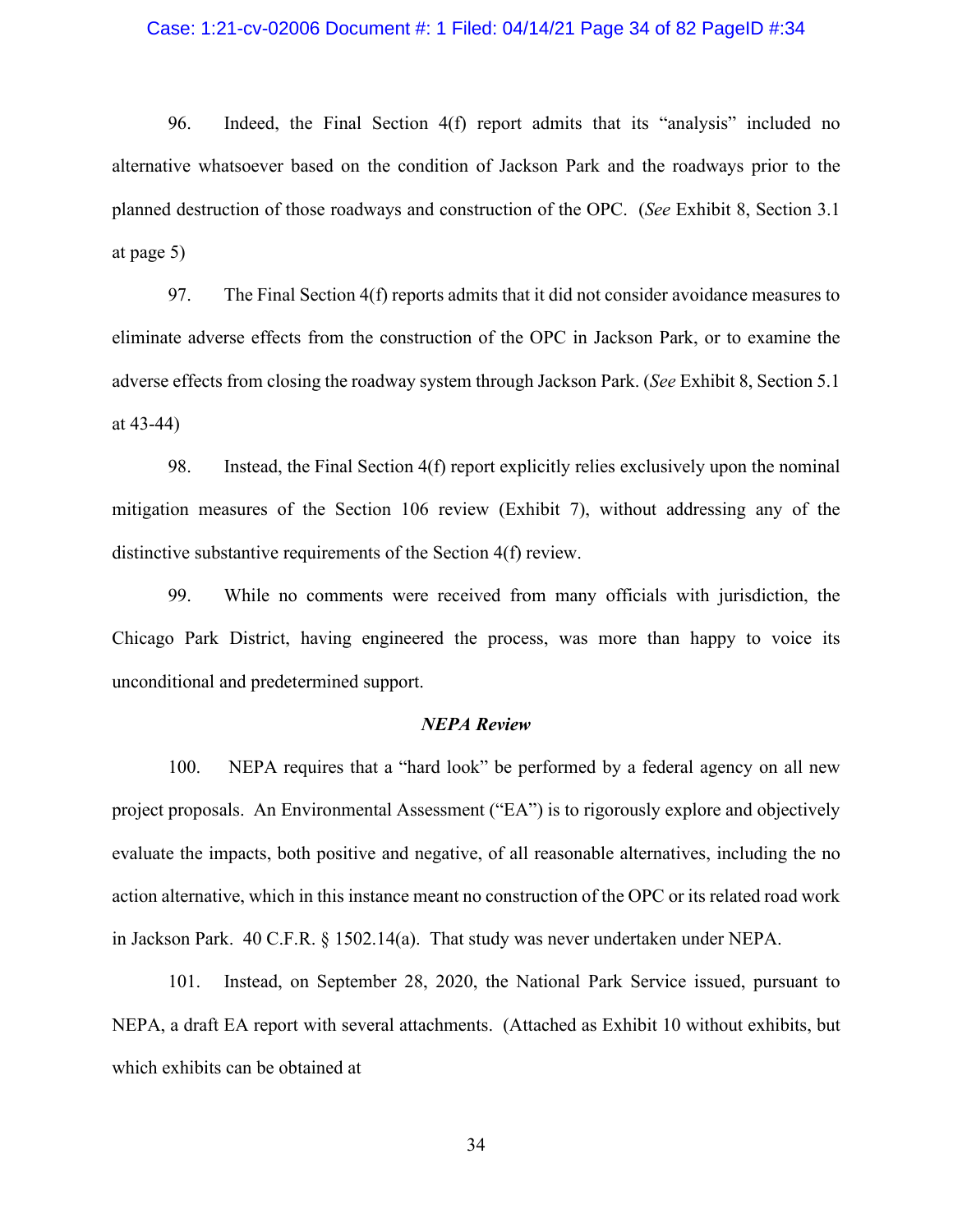#### Case: 1:21-cv-02006 Document #: 1 Filed: 04/14/21 Page 35 of 82 PageID #:35

[https://parkplanning.nps.gov/document.cfm?parkID=534&projectID=83280&documentID=1067](https://parkplanning.nps.gov/document.cfm?parkID=534&projectID=83280&documentID=106746) [46\)](https://parkplanning.nps.gov/document.cfm?parkID=534&projectID=83280&documentID=106746) The EA report rests on the same flawed methodology and analysis utilized in the Section 4(f) report and the Section 106 report, segmenting the project into smaller pieces precisely to avoid review of the construction of the OPC and the required review of alternatives.

102. Section 4 of the EA discusses the various alternatives that are included in its analysis of the purpose and need. Alternative A is called "No Action;" Alternative B is called "No Build." The "no build" analysis, however, assumes that construction of the OPC has already been completed, even though no roadwork expansion of Lakeshore Drive or Stony Island has yet occurred. Alternative C incorporates every demand from the City and the Obama Foundation and labels it the "preferred alternative," blessing the construction of the OPC at its exact proposed location, with the removal of all roadways needed to complete the proposed plan, plus the addition of new roadwork to replace in part that which will be removed.

103. Much like the Section 106 and Section 4(f) reviews, the entire analysis of the EA starts from Alternative B, which assumes that the OPC will already be built, and so simply presents a baseline situation that ignores the obstacles in the path of its construction, while simultaneously refusing to consider all of the road closures, the destruction of 1,000 mature trees and other significant cumulative environmental and cultural impacts. The EA then only evaluates the transportation void that will be left when the initial project is completed. Put differently, Alternative B is the official basis of comparison with Alternative C. Shortcutting any analysis of Alternative A as the true baseline to measure the alternatives is, as further discussed below, a manifest violation of the NEPA requirements, given that the proposed project is the entire transformation from Alternative A to Alternative C.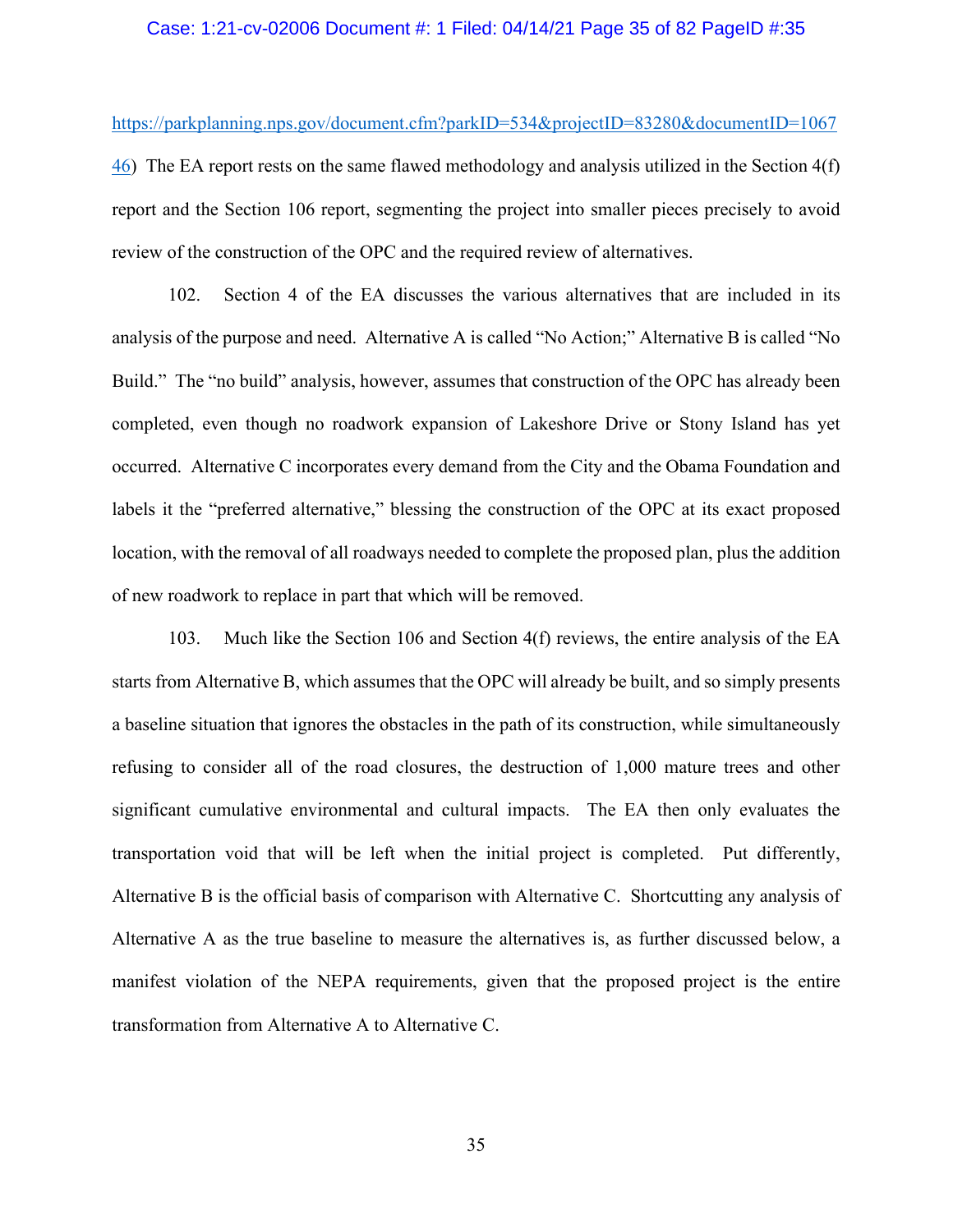#### Case: 1:21-cv-02006 Document #: 1 Filed: 04/14/21 Page 36 of 82 PageID #:36

104. The EA contains other structural issues and problems and failures, as it largely adopted a predetermined outcome and analysis, which incorporates much of the flawed Section 106 and 4(f) decisions. Further it contains other glaring errors involving, *inter alia*, (i) reliance upon a predetermined set of findings to support the purposes; (ii) a systematic failure to review alternatives; (iii) failures to properly view cumulative and indirect impacts; and (v) failure to adequately and accurately characterize adverse impacts in order to lay the groundwork to improperly avoid performing an environmental impact statement. *See also discussion in* Count II, *infra.* 

105. POP and others provided substantive comments and critiques, which at a minimum necessitated the preparation of an environmental impact statement.

106. On February 1, 2021, despite the flawed EA, and the other flawed reviews described above incorporated therein, the Department of Interior and Department of Transportation issued a finding of no significant impact (FONSI) (attached hereto as Exhibit 11). By issuing this FONSI, no environmental impact statement was mandated, thereby acting to ostensibly suggest that all of the federal statutory hurdles have been addressed.

107. While suggesting that the work being done in and adjacent to Jackson Park does not significantly impact the human environment, the underlying analysis supporting the FONSI is flawed given that it is expressly based on the EA, which itself expressly (and improperly) failed to review any alternatives to the placement of the OPC in Jackson Park and its commensurate road closures, claiming once again that such review was outside of its purview.

108. The FONSI then adopts in largely conclusory and predetermined fashion the conclusions of the EA asserting that none of the numerous impacts would be significant. That conclusion was reached to avoid preparing an environmental impact statement, which entails a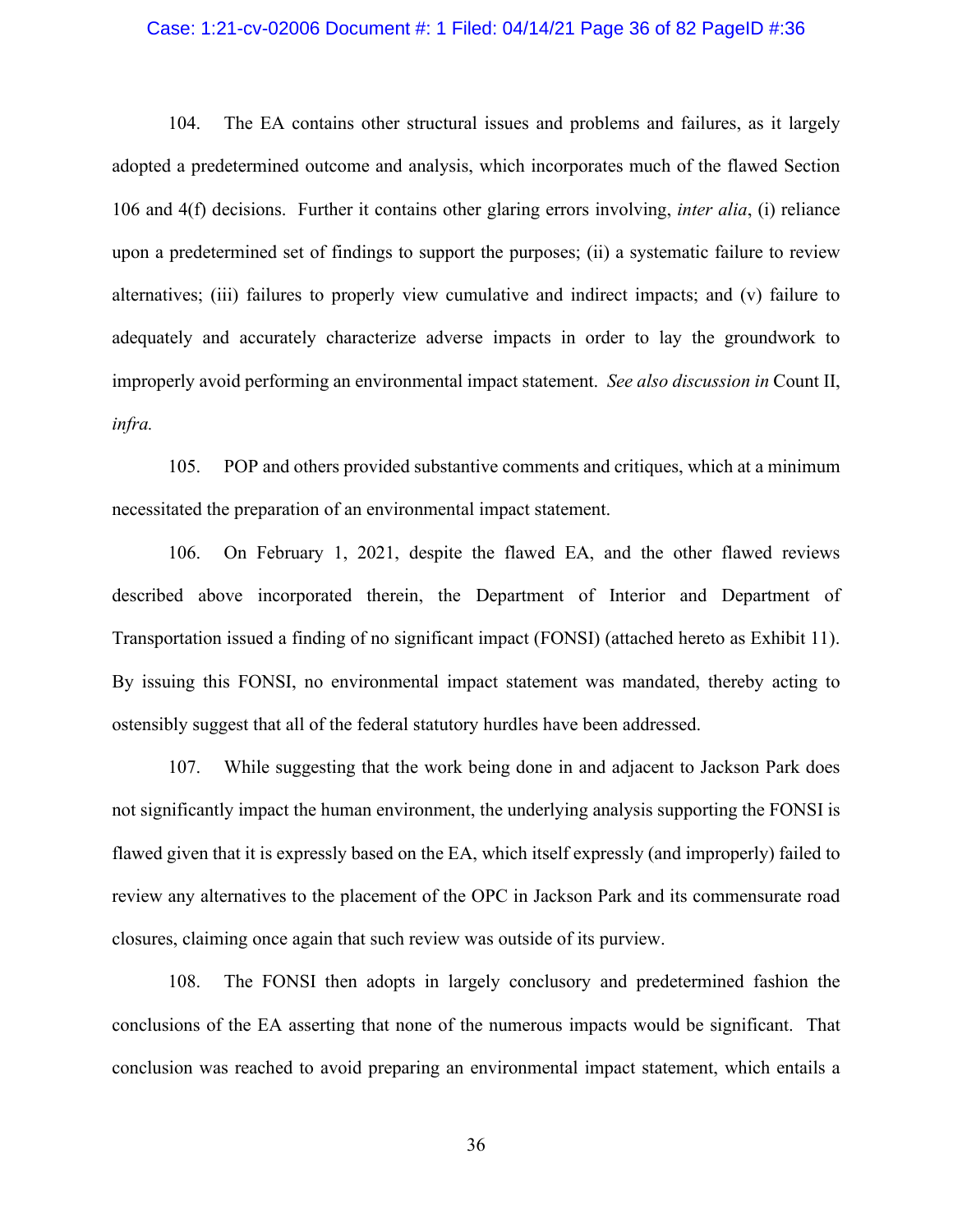#### Case: 1:21-cv-02006 Document #: 1 Filed: 04/14/21 Page 37 of 82 PageID #:37

much more stringent and probing review, and would have delayed the process. Thus, the loss of recreational spaces was downplayed by solely pointing to already existing recreational spaces, without determining that those were sufficient.

109. The FONSI also adopts the EA's conclusion that impacts on traffic would not be significant, claiming that the preferred alternative will allow an "acceptable level of service," which is itself conclusory and inaccurate, and based on a faulty Section 4(f) review. Similarly, while acknowledging a loss of parking spaces, the FONSI claims there is enough parking already (a conclusion at odds with the City and the Foundation's claim that there will be on onslaught of visitors to the new OPC).

110. The FONSI also acknowledges an impact on cultural resources, but pronounces it insignificant because the area impacted is smaller than Jackson Park, claiming that "the development of the 19.3-acre OPC site would alter contributing physical elements of Jackson Park; however, the area of change would be small in scale given the size of the historic resources." (FONSI at 7) This pronouncement contains no analysis, but offers a post hoc justification that improperly ignores the fact that the 20 key acres of the park that will be destroyed cannot be replaced, given that so much of Jackson Park is occupied with large lagoons or other features.

111. Indeed, the federal agencies compound their error by referring to and relying upon the inadequate "mitigation" measures under the Section 106 process, which were the product of the flawed review process described above.

112. Social and economic issues were also dealt with in conclusory fashion. Curiously, the only citation to economic development refers solely to temporary construction jobs to build the OPC and then for work on the campus. But there is no evidence that the OPC will improve the overall economic development on the South Side, given that even greater economic benefit can be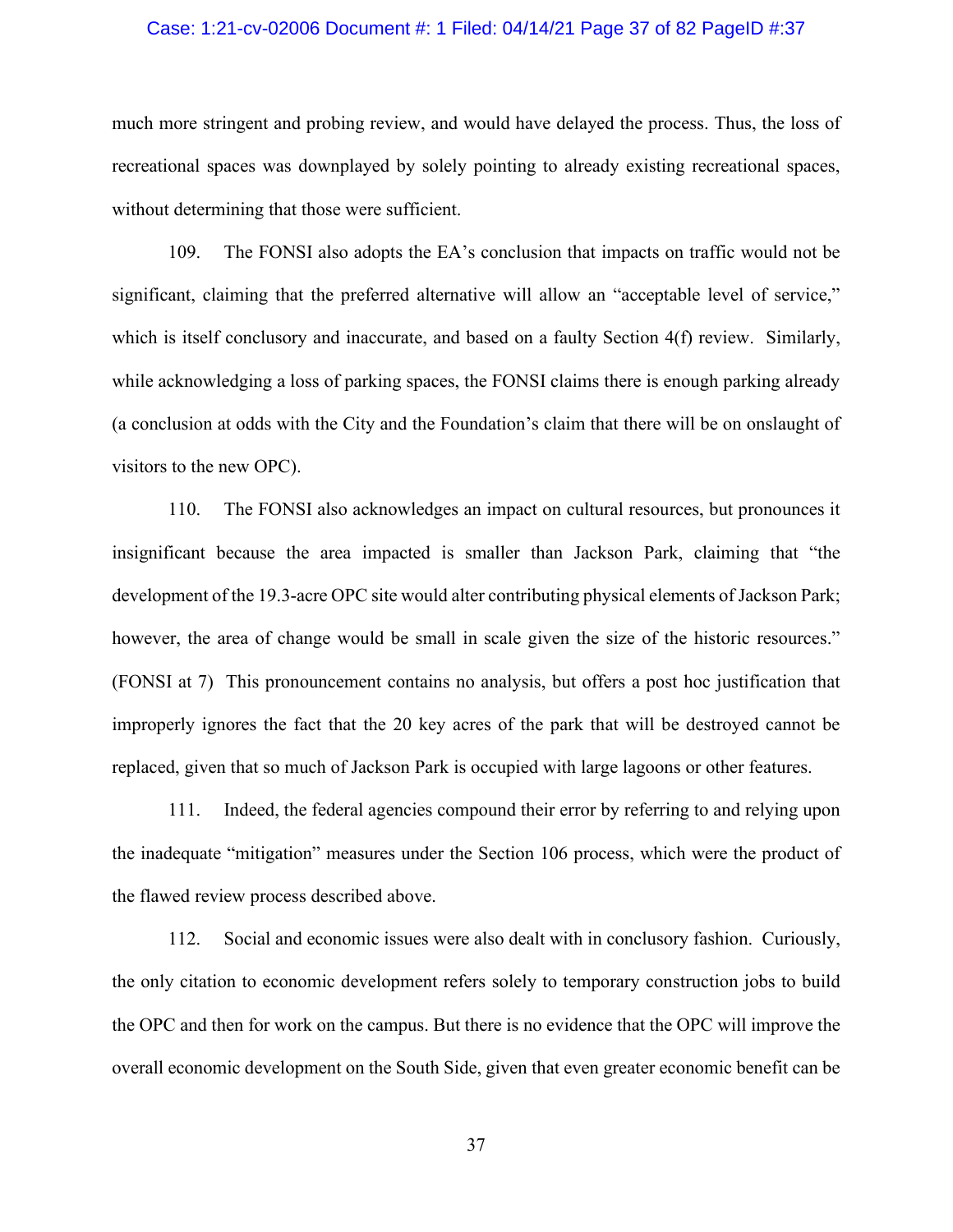### Case: 1:21-cv-02006 Document #: 1 Filed: 04/14/21 Page 38 of 82 PageID #:38

obtained from other south side locations, including land located just to the west of Washington Park.

113. Without meaningful discussion, the FONSI proclaims that the criteria for Environmental Justice are met, and that the activity "would not impact community cohesion or otherwise geographically divide or isolate the residents or businesses."

114. The FONSI completely downplays the impacts to the Great Lakes Fishery and Ecosystem Restoration project ("GLFER"), a carefully crafted, multiyear, multi-million-dollar effort. Although admitting "both permanent and temporary impacts," these impacts are characterized as not significant largely because there would be replacement of the lost areas. This superficial analysis ignores the GLFER, whose careful creation is not amenable to such plug-andplay analysis, and that the impacts would permanently disrupt the balance of the GLFER.

115. The FONSI's discussion of cumulative impacts relies on the EA, which is cursory, incomplete and conclusory.

116. In addition, the FONSI largely ignores critical issues such as rising lake levels, the massive destruction of trees, and the disruption of the flight paths of migratory birds along Lake Michigan.

### *Permit Reviews And Modifications By The Army Corps Of Engineers*

117. As noted, the GLFER is a large multi-year, multi-million-dollar project in Jackson Park designed to restore ecological systems, to combat climate change, and to ensure that the park would be become a year-round habitat and migratory haven. This project has been under the jurisdiction of the Army Corps of Engineers (the "Corps").

118. The OPC project has significant and permanent impacts on the GLFER and required several actions by the Corps.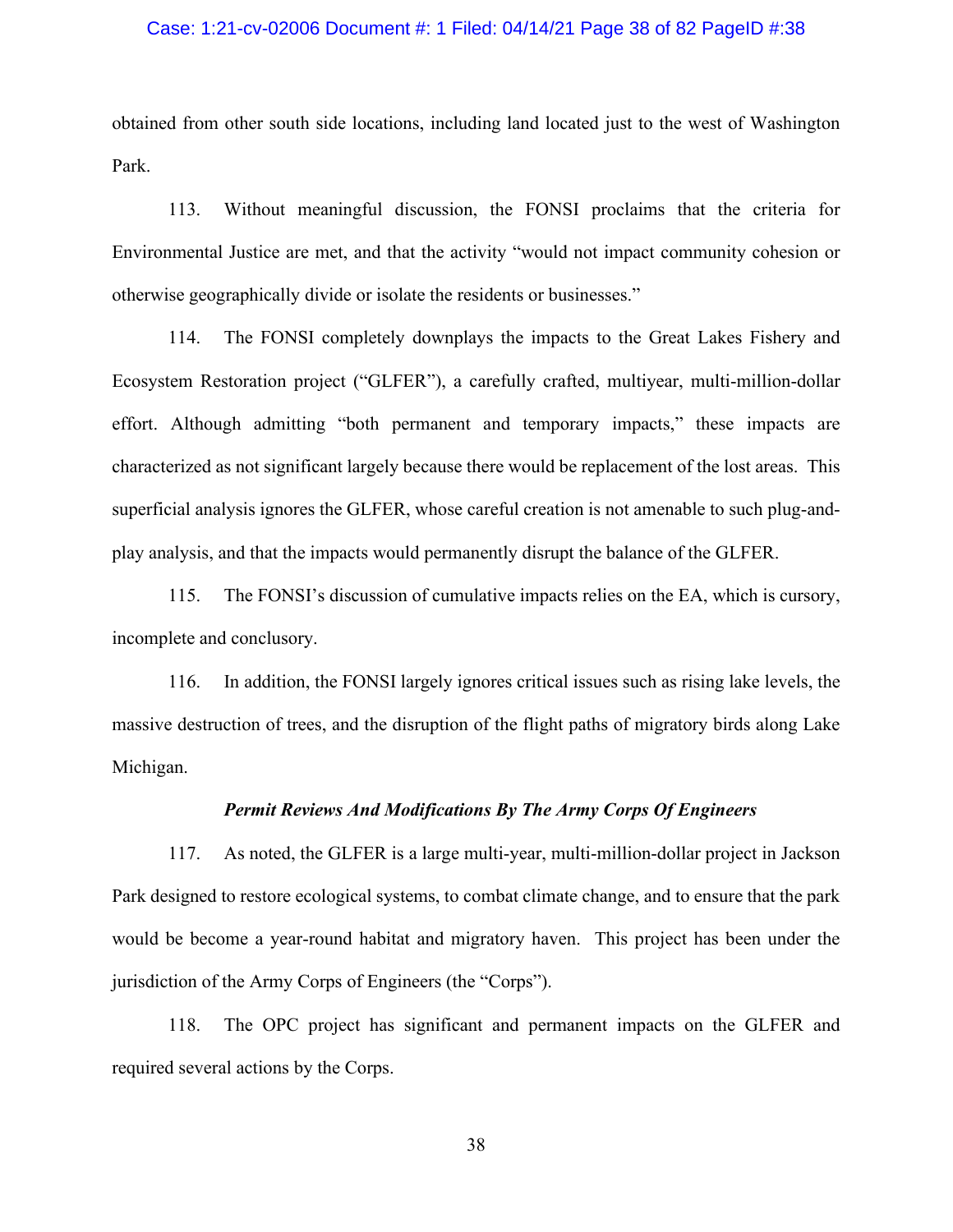#### Case: 1:21-cv-02006 Document #: 1 Filed: 04/14/21 Page 39 of 82 PageID #:39

119. First, the widening of Lake Shore Drive and modifications to the 59th Street Inlet Bridge and repairs to the Hayes Drive bridge which are necessitated by the OPC project result in impacts to waters under the jurisdiction of the Corps under Section 404 of the Clean Water Act. 33 U.S.C. § 1344. As a result of these impacts, a Section 404 Regional Permit was required, and approved by the Corps on January 21, 2021. (Exhibit 14)

120. Separately, the Corps recognized that the impacts of the OPC to the GLFER project would include a request to alter the project pursuant to the procedures of Section 408 of the Rivers and Harbors Act, 33 U.S.C. § 408. Section 408 approvals were also issued by the Corps on January 21, 2021. (Exhibit 15)

#### *Irreparable Harm*

121. Given the unique environmental and historic nature of Jackson Park, Midway Plaisance and the Chicago Boulevard Historic District, any adverse action taken by any of the Defendants would constitute irreparable injury to the Plaintiffs and the public. Indeed, well recognizing the irreparable harm that would be inflicted on these resources, while the various federal reviews were ongoing, it was recognized that neither the City (nor anyone else) could take any adverse action on such resources given that the applicable legal standards under all three federal statutes require a thorough review and consideration of alternatives to avoid, minimize or mitigate the adverse effects and impacts to these valuable resources which could only be effectuated by keeping those resources intact. The various approvals received from the Chicago Plan Commission and the 2018 Ordinance recognized as well that they were subject to the completion of those federal reviews.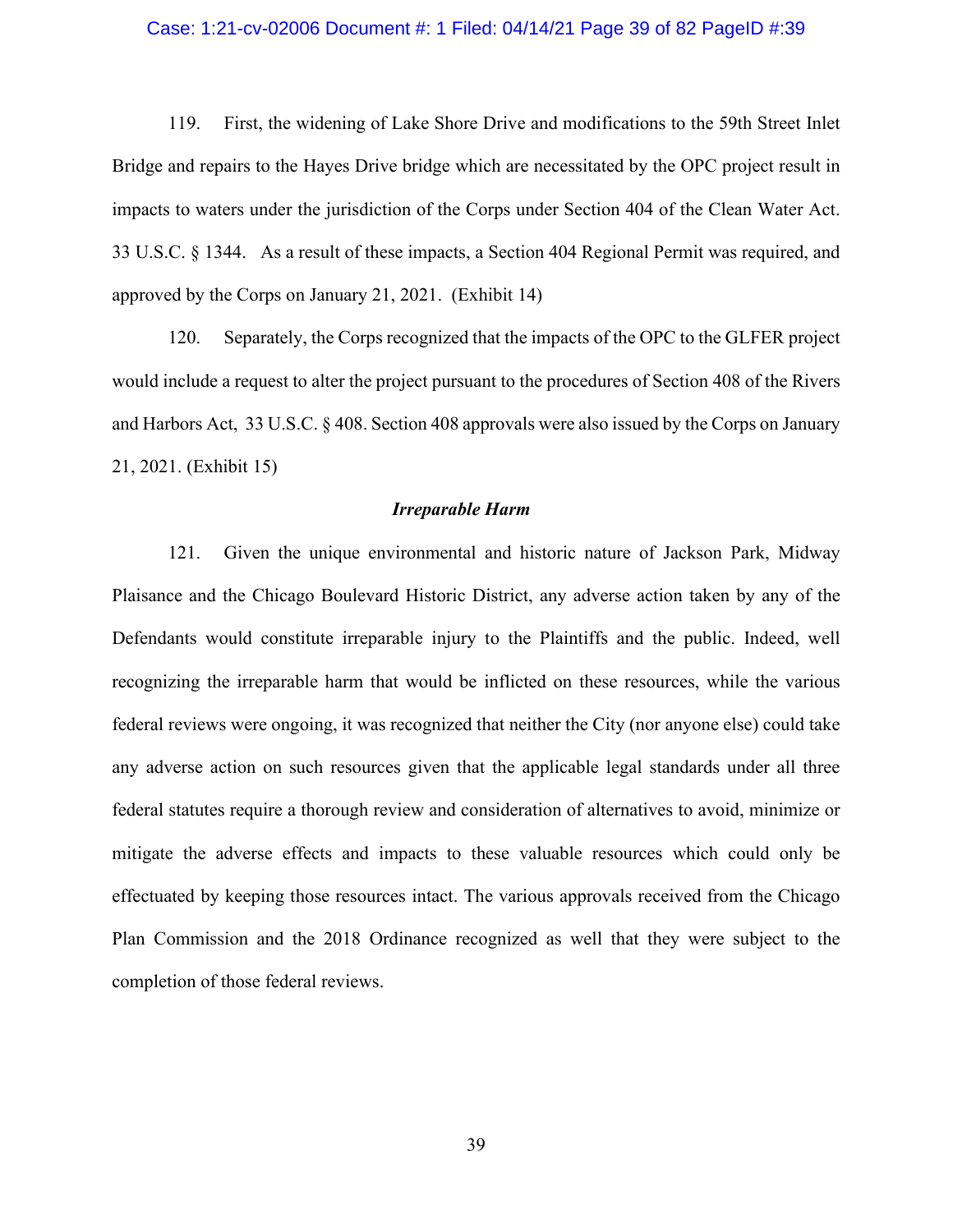Case: 1:21-cv-02006 Document #: 1 Filed: 04/14/21 Page 40 of 82 PageID #:40

122. There is no adequate remedy at law that applies once Jackson Park has been

destroyed or altered. The statutory scheme requires maintenance of the status quo to protect the

Plaintiffs' and the public's interests and these environmental, historical and cultural resources.

#### **COUNT I**

# **(Violation of Section 4(f) of the Department of Transportation Act) (Against Federal and State Transportation and Highway Administration Defendants, City, Park District & Foundation)**

- 123. Plaintiffs reassert and reallege Paragraphs 1 through 122 as if fully set forth herein.
- 124. Section 4(f) of the Department of Transportation Act provides, in part, that the

### Secretary of Transportation

*shall not approve* any program or project . . . which requires the use . . . of any land from an historic site of national, State or local significance . . . unless (1) *there is no feasible and prudent alternative to the use of such land*, and (2) such program includes all possible planning to minimize harm to such . . . site resulting from such use.

23 U.S.C. § 138(a) (emphasis supplied); *see also* 49 U.S.C. § 303(c).

125. The proposed OPC requires the "use" of Jackson Park and the Midway Plaisance within the meaning of Section 4(f).

126. The Section 4(f) process culminated in the Section 4(f) report issued by the FHWA,

which failed to consider feasible and prudent alternatives to the use of land "from a historic site of national, State or local significance." The Section 4(f) report openly segmented the project into various pieces, including a so-called "local" portion, and thereby purposely excluded from its statutorily mandated and substantive analysis, a review of feasible and prudent alternatives to the multiple road closures, all of which involve the use of land "from a historic site of national, State or local significance."

127. Instead, the only activities reviewed for feasible alternatives involved are slated to occur *after* the construction of the OPC and commensurate road closures, even though the central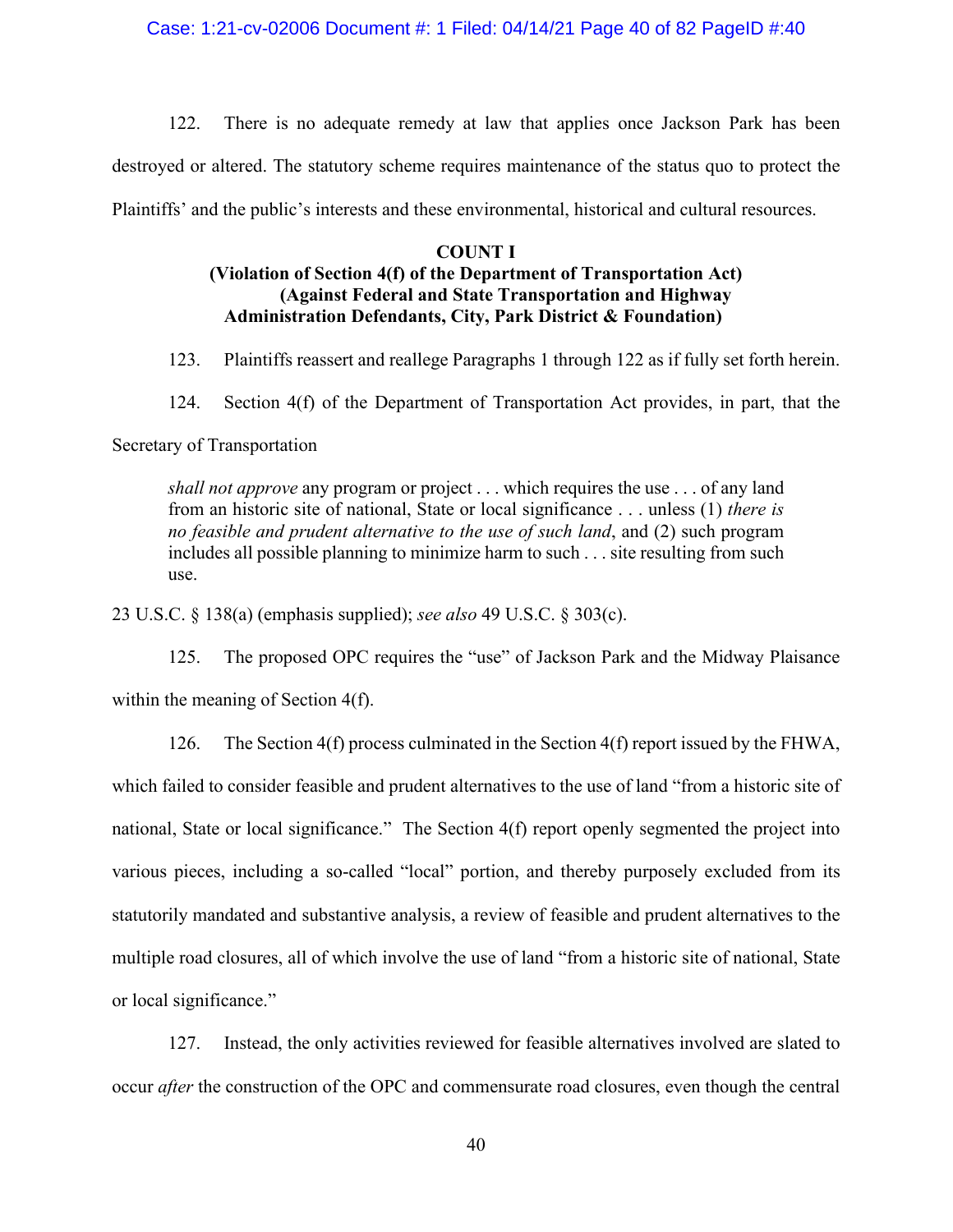#### Case: 1:21-cv-02006 Document #: 1 Filed: 04/14/21 Page 41 of 82 PageID #:41

purpose of the statute is to force government actors to take into account all adverse impacts of a unified project before, not after, construction has begun. The Defendants' interpretation of the statute would render Section 4(f) a dead letter in the very cases where it is supposed to have its maximum impact.

128. Commensurately, the Section 4(f) review conducted here also improperly used a baseline for its analysis that assumed that the OPC and related road closures were already in place, and thereby foreclosed a review of feasible and prudent alternatives to the actions, which would destroy nearly 20 acres of Jackson Park, create road closures, and which were the necessary reasons for expanding Lake Shore Drive and Stony Island Avenue, requiring the destruction of another 10 acres of parkland.

129. If the government agencies had reviewed all feasible and prudent alternatives for the entire project, they would have identified feasible and prudent substitutes for construction of the OPC in Jackson Park, including the area adjacent to Washington Park. Further, a report looking at traffic in the Washington Park area shows that there are far fewer traffic issues, all of which can be resolved at lower costs than under the plan predetermined to be used in the Section 4(f) report:

Analyses have been conducted under existing and future conditions of the intersections in the study area to determine the impact from the proposed Barack Obama Presidential Library (OPL) Washington Park site. The capacity analysis results indicate that the implementation of geometric and signal improvements permits the surrounding roadways to operate at acceptable levels of service under all design hours to accommodate the increase in projected traffic due to the OPL, along with general traffic growth associated with new development in the surrounding area. Overall, vehicles will be able to easily access the site and the OPL will not have a significant impact on the traffic operations in the neighborhoods.

(Exhibit 12, Washington Park Traffic Study (prepared by Sam Schwartz) at page 32)

Additionally, the same report notes that parking is largely not an issue in the Washington Park area, given that there are approximately 3,725 on street spaces in the overall area. Further,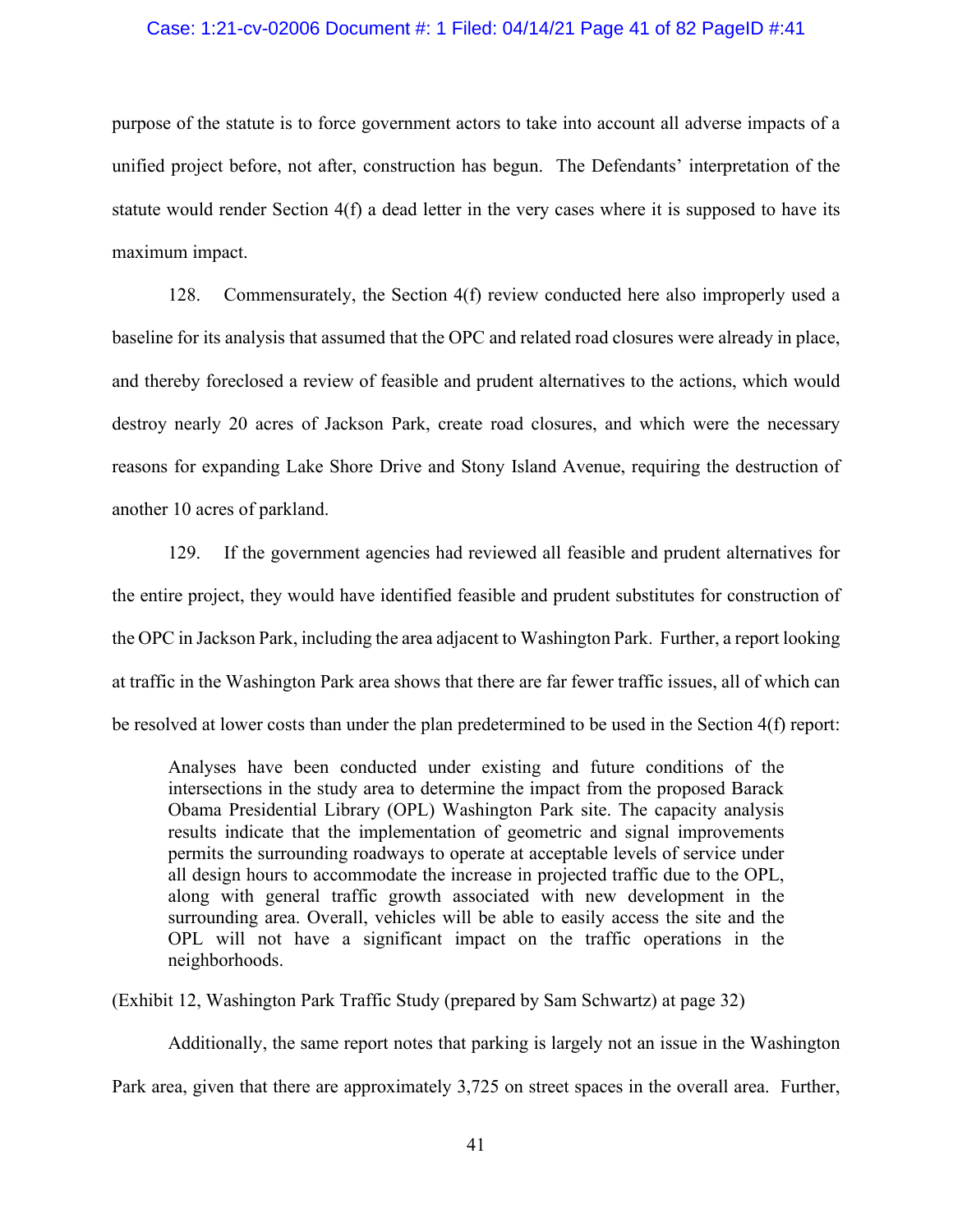### Case: 1:21-cv-02006 Document #: 1 Filed: 04/14/21 Page 42 of 82 PageID #:42

that survey indicates the usage of these spaces on "a weekday and Saturday is approximately 30%" leaving 70% of the existing parking spaces available for use. The need for parking during the busiest times (adding approximately 404 spaces), additional bicycle parking, and the provision of five bus sparking spaces, would be much easier to implement near Washington Park, without incurring the costs of making adjustments in Jackson Park (for example, including construction of an underground garage).

130. The flawed methodologies included and relied upon in the Section 4(f) report (and adopted in the EA) are wrong and inconsistent, as seen, for example, by the following.

### *Failure To Use Average Travel Speed And Other Proper Design Parameters*

131. The EA offers travel time comparisons, without first explaining what counts as an "acceptable" travel time. Average travel speed, rather than total travel time, is typically used to measure time intervals on urban street segments, again without documentation as to source and validity. Studies utilizing average travel speeds were not performed.

132. The roadways shown in Table 1 of the EA do not all utilize constant design parameters throughout the study area, such that the maximum projected capacity necessarily varies for each roadway segment. Given that omission, the EA (and the Section 4(f) report) fail to explain how the maximum projected capacity values shown in Table 1 were either calculated or obtained.

#### *Failure To Adequately Consider Traffic And Parking Impacts*

133. Section 3.2.1 of the EA denies any direct traffic impacts associated with Alternative B, again relying upon the inadequate Section 4(f) study. That is wholly improbable. When Alternative B closes Cornell Drive and Midway Plaisance South, thereby shifting traffic to other routes, the extra traffic is likely to cause significant delays that the report does not address.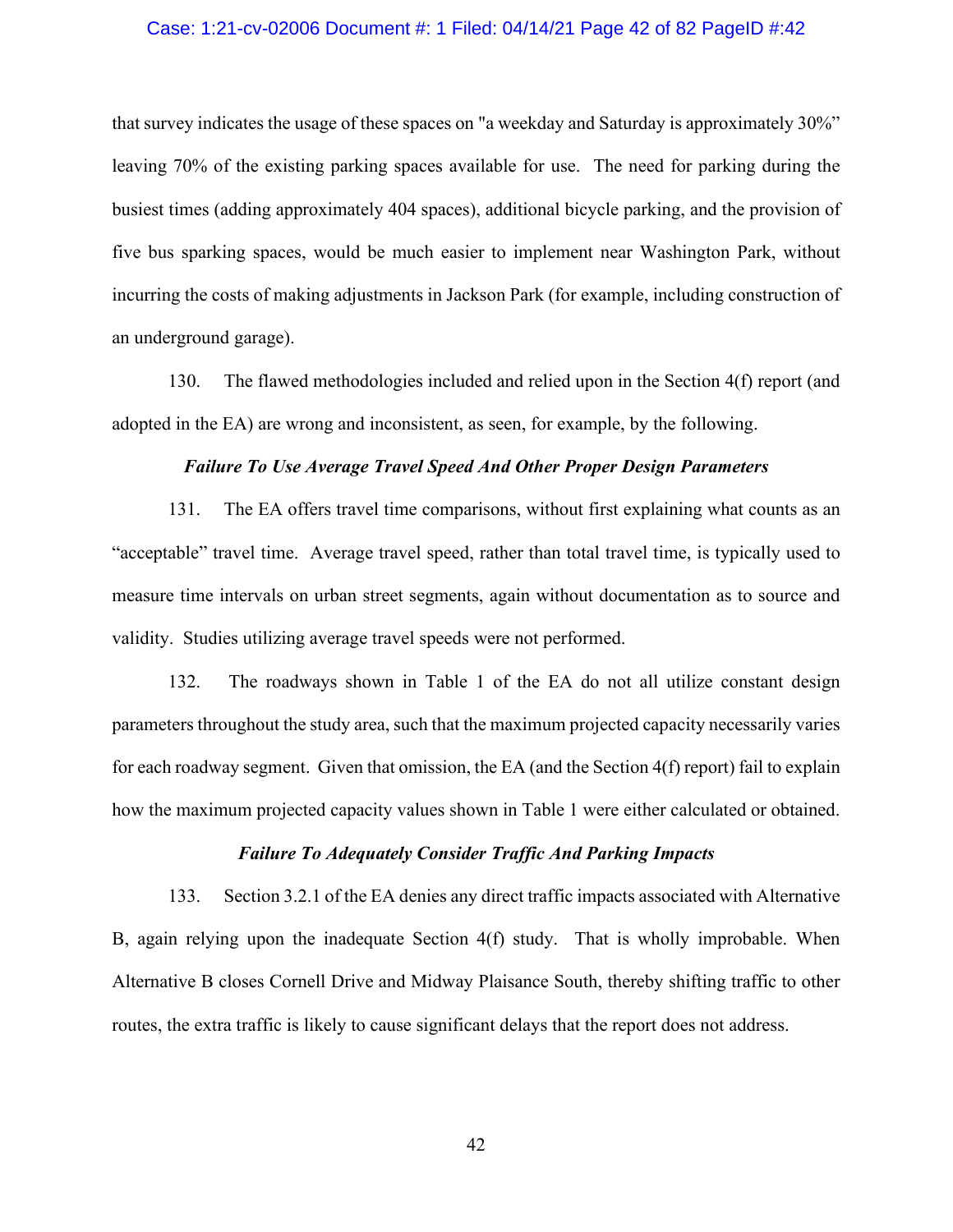#### Case: 1:21-cv-02006 Document #: 1 Filed: 04/14/21 Page 43 of 82 PageID #:43

134. The report's parking assessment relies on the parking counts collected in the 2018 Sam Schwartz study, which were made in the fall when Jackson Park usage is usually lower than in the summer months. Therefore, the parking demand referenced within the technical memorandum fails to reflect typical parking conditions.

135. As seen in Section 3.3.1.1 of the EA, the loss of on-street parking is noted for some roadways, but not for all.

136. The Section 4(f) and EA report wrongly excludes the Marquette Drive on-street parking supply (125 spaces) from the Alternative C Parking Supply Summary (Table 14) for two reasons: (a) on-street parking is legal along Marquette Drive and should be recognized; (b) it fails to observe parked vehicles along Marquette Drive. The parking occupancy counts were collected by Sam Schwartz in the fall when Jackson Park has much lower activity than in summer, and thus understates typical use conditions.

137. The 2018 Sam Schwartz study wrongly relied on assumptions that yielded low traffic and parking values for the proposed Obama Presidential Center. For example, the study erroneously assumed a high average auto occupancy value, without fully considering other multimodal factors (transit, pedestrian/bicycle, taxi/Uber/Lyft, school bus, etc.). The 2018 report also ignored any special events at the proposed OPC, which could generate significant parking and traffic impacts. The 2020 Traffic Congestion Technical Memorandum continues to rely on these artificially low traffic and parking numbers.

#### *Improper Reliance Upon South Lakefront Framework Plan*

138. The technical memorandum notes 680 additional parking spaces are to be constructed at the completion of the South Lakefront Framework Plan. The Plan, however, only offers an abstract long-term vision for the park, prepared without construction timelines or funding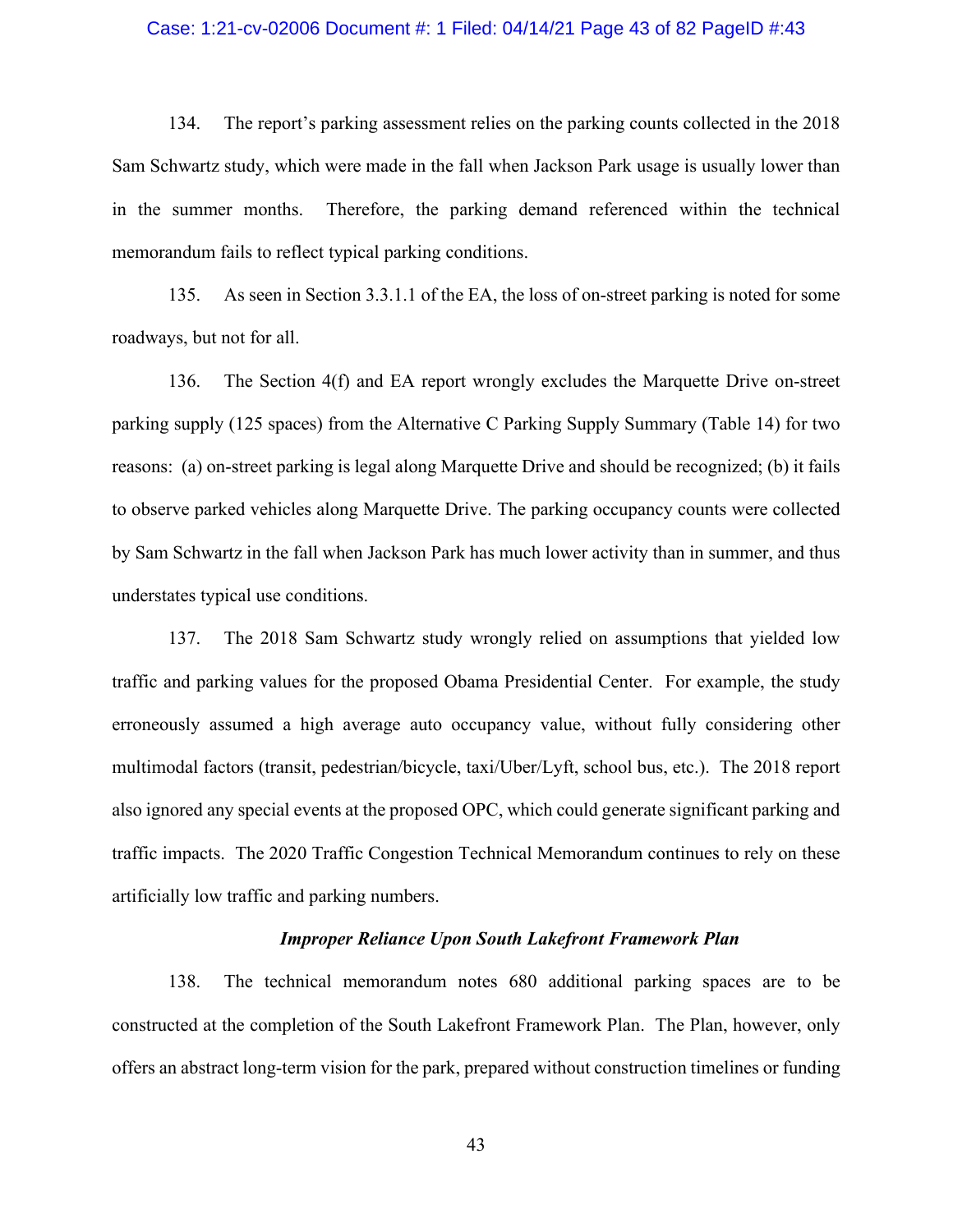#### Case: 1:21-cv-02006 Document #: 1 Filed: 04/14/21 Page 44 of 82 PageID #:44

commitments. As such, it would be wrong to count these spaces towards parking mitigation for the immediate loss of surface spaces from the planned OPC construction.

139. In any event, any reliance on the South Lakefront Framework Plan fails to support the decision, as the original plan created in the 1999-2000 time period never called for the closure of any roadways. This was changed after the City acquiesced to the Foundation's demand that the OPC be placed in Jackson Park.

140. Furthermore, the flawed 4(f) report also ignores other feasible and prudent and less expensive options that meet the same goals advanced by the Foundation and the City, without destroying the acreage needed to construct the OPC and its ancillary road network.

141. The Section 4(f) report also violates a separate provision of the Transportation Act that requires "all possible planning to minimize harm to the park, recreation area, wildlife and waterfowl refuge, or historic site resulting from the use." 49 U.S.C. § 303(c)(2). Its segmentation strategy, along with the application of an improper baseline, allowed the FHWA not to do "all possible planning to minimize harm to the park, recreation area, wildlife and waterfowl refuge" that comprises Jackson Park.

142. The Section 4(f) report disregards these statutory requirements to avoid and minimize harm, in favor of endorsing "mitigation" measures that cannot satisfy the statute's substantive mandate. These meaningless gestures fail to address the statutory obligations under Section 4(f) to adopt a less harmful alternative that is feasible and prudent.

143. Defendants also violated and continue to violate Section 4(f) by issuing the Final Section 4(f) report without addressing their obligation to provide "all possible planning to minimize harm to the park, recreation area, wildlife and waterfowl refuge, or historic site resulting from the use."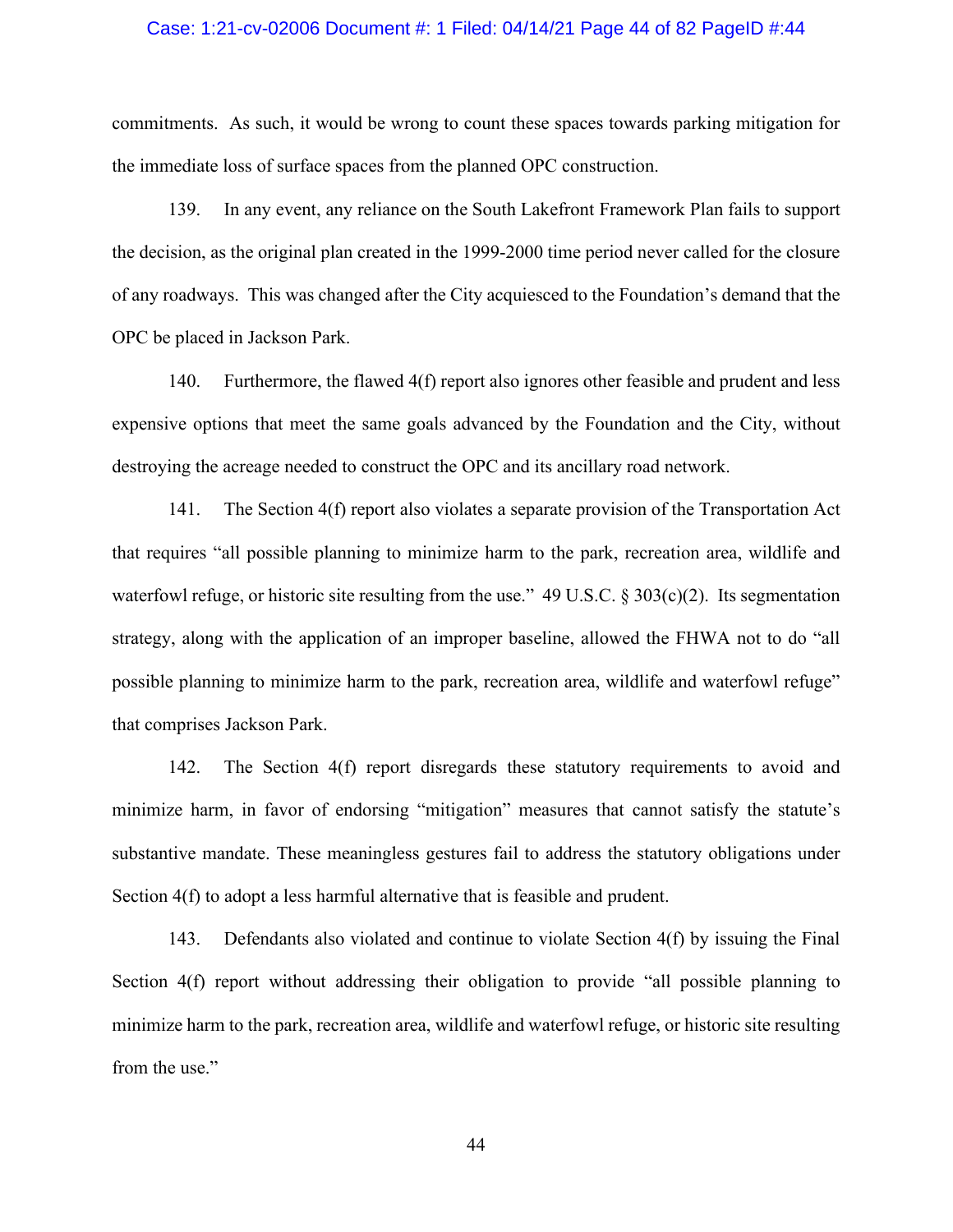#### Case: 1:21-cv-02006 Document #: 1 Filed: 04/14/21 Page 45 of 82 PageID #:45

144. Each of these failures was arbitrary, capricious, an abuse of discretion, and contrary to law. Accordingly, Defendants should be enjoined from any and all activities in connection with their OPC project that may adversely affect the environment, natural, scenic, cultural and/or historic resources under review until such time as Defendants have fully complied with Section 4(f).

# **COUNT II (Violation of NEPA) (Against All Defendants)**

145. Plaintiffs reassert and reallege Paragraphs 1 through 144 as if fully set forth herein.

146. The National Environmental Policy Act ("NEPA") requires federal agencies to prepare a detailed statement evaluating the environmental impacts of and alternatives to any proposed "major Federal actions significantly affecting the quality of the human environment." 42 U.S.C. § 4332(2)(C).

147. Section 102(E) of NEPA requires federal agencies to "study, develop and describe appropriate alternatives to recommend courses of action in any proposal which involves unresolved conflicts concerning alternative uses of available resources." *Id.* § 4332(2)(E). The FONSI and the EA that it relies upon fail to develop or review any such alternatives, and incorporate many of the flawed analysis and determinations that marred the Section 4(f) and Section 106 reviews, solely to avoid undertaking an environmental impact statement (an "EIS"). That FONSI determination is properly reviewed at this time.

148. The EA, and its FONSI determination, improperly used segmentation throughout its analysis, which improperly ignored many relevant issues solely to avoid examining site alternatives for the location and construction of the OPC outside Jackson Park. The EA analysis starts from Alternative B, which assumes that the OPC will be built, and thus constructs a baseline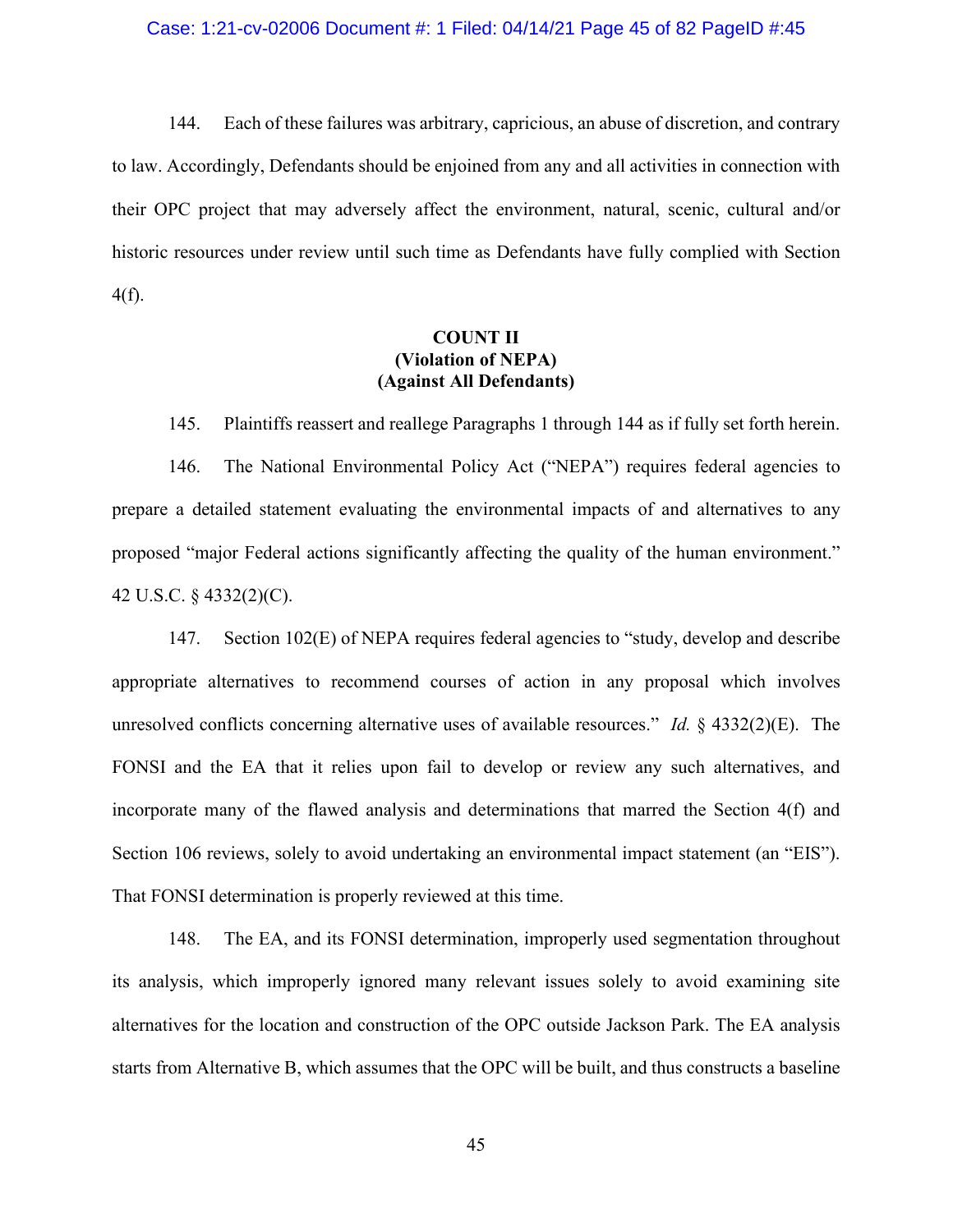#### Case: 1:21-cv-02006 Document #: 1 Filed: 04/14/21 Page 46 of 82 PageID #:46

condition that ignores the construction of the OPC, all of the road closures, and other significant initial impacts. It then only evaluates the transportation void that is left when the initial project is completed. Alternative B is the official basis of comparison with Alternative C. Shortcutting any analysis of Alternative A—the status quo ante—as the true baseline to measure the alternatives manifestly violates the NEPA requirements, which must evaluate the entire transformation from Alternative A to Alternative C.

149. Instead of working to correct these flaws, the NPS and FHWA reached a predetermined outcome by issuing the FONSI based on incomplete and inaccurate data to attempt to avoid a much-needed EIS. There is a failure to adequately and accurately characterize adverse impacts. They failed to properly examine cumulative and indirect impacts. There is a systematic disregard of factors of significance including "the degree to which the effects on the quality of the human environment are likely to be highly controversial;" "the degree to which the action may adversely affect districts, sites, highways, structures, or objects listed in or eligible for listing in the National Register of Historic Places;" and the "unique characteristics of the geographic area such as proximity to historic or cultural resources." 40 C.F.R. §§ 1508.27(b)(3), (4) and (8) (1978). Further issues that were not adequately or accurately addressed and which demonstrate the need for an EIS are discussed below.

#### *Social And Economic Analysis Is Based On Outdated And Inaccurate Data*

150. The FONSI and EA admit the serious impacts on social and economic areas, but insists that they are insignificant. (E.g. Exhibit 11, FONSI at 8) The EA's erroneous discussion of socioeconomic impacts relies solely on an outdated 2016 consulting report that fails to justify placing the OPC in Jackson Park. Moreover, that report necessarily ignores the effects of the pandemic, the economic downturn, and the City's anticipated deficits, all of which postdate the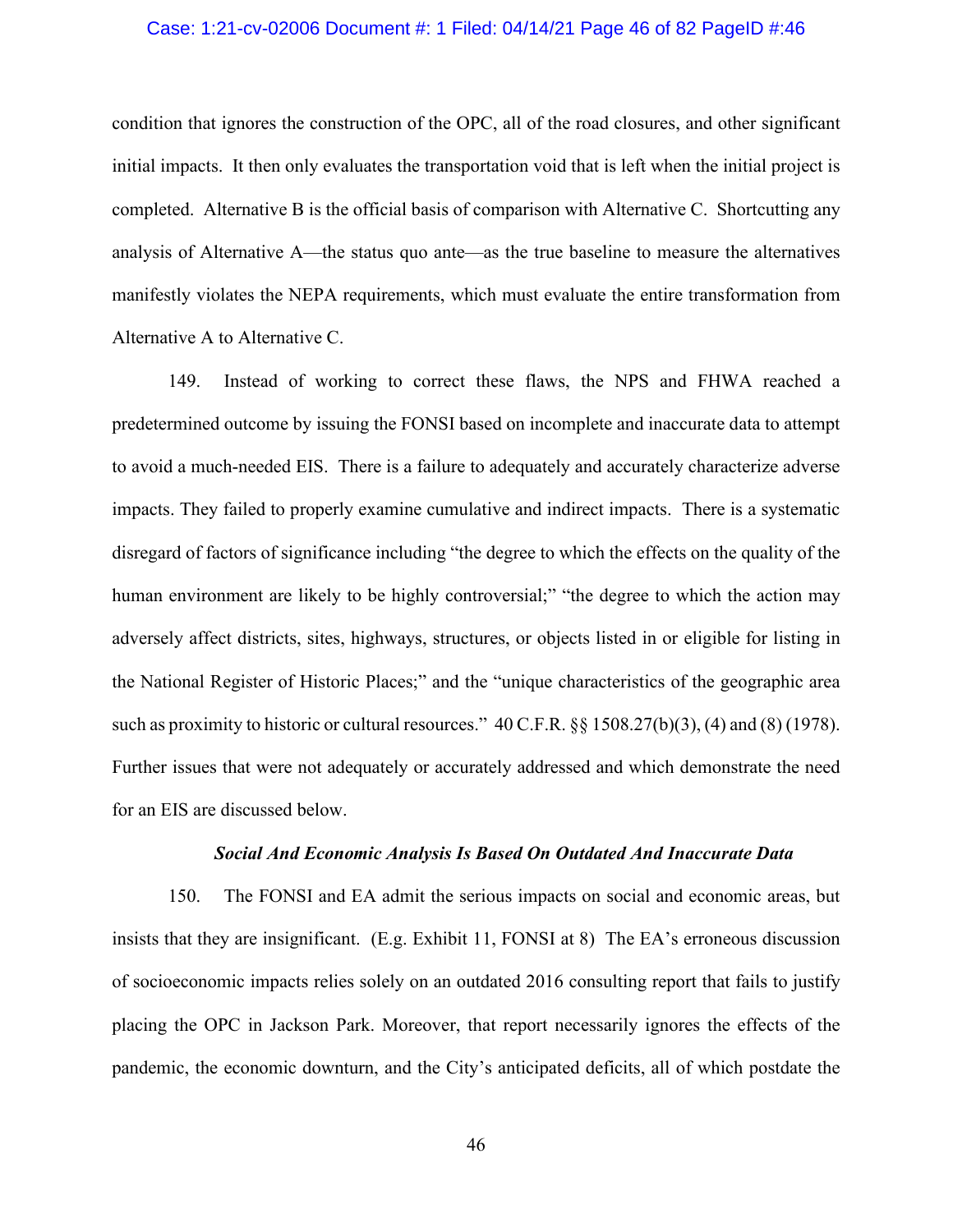### Case: 1:21-cv-02006 Document #: 1 Filed: 04/14/21 Page 47 of 82 PageID #:47

2016 Report. By way of example only, consider this conclusory statement devoid of record support:

With the construction occurring later than originally estimated, shifting economic conditions between 2016 and the OPC's actual construction timeline have the potential to affect the realized impacts. However, the IMPLAN multipliers experience only small shifts over time. As a result, if the modeling were completed with updated figures, any changes are expected to be insignificant. Therefore, the results of the economic impact analysis continue to be accurate and reliable.

151. Rather than updating the study to account for the massive pandemic-induced changes, the EA rests on a wide array of untested assumptions and outdated data about housing, employment and the like, gathered some five years ago.

152. The EA also turns a blind eye to the severe budget deficits deriving from the pandemic, unemployment and the like. Likewise, its cursory treatment of environmental justice provides no actual detail whatsoever to support its conclusions. Instead, the EA leads with a gross and misleading statement that there is a plethora of parks on the South Side. These errors are compounded by such unsupported statements as "housing trends are not anticipated to be affected" (Exhibit 11, FONSI at 7) in the face of heightened community concerns over neighborhood displacement that would follow the construction of the OPC in Jackson Park. In contrast, construction of the OPC near Washington Park would enhance environmental justice by allowing development in areas of low density far away from the sensitive shores of Lake Michigan. An EIS is needed to remedy this superficial analysis.

153. In addition, the road congestion and traffic situation brought about by putting the OPC on the Jackson Park site would create sheer havoc for the impacted community. Blocking the Midway going east will further separate the South Side from the rest of the City, for the continuous new growth on the Midway requires better, not worse, access to the Jackson Park area. In contrast, the traffic is lighter near Washington Park, and the grid has clean rectilinear crossings,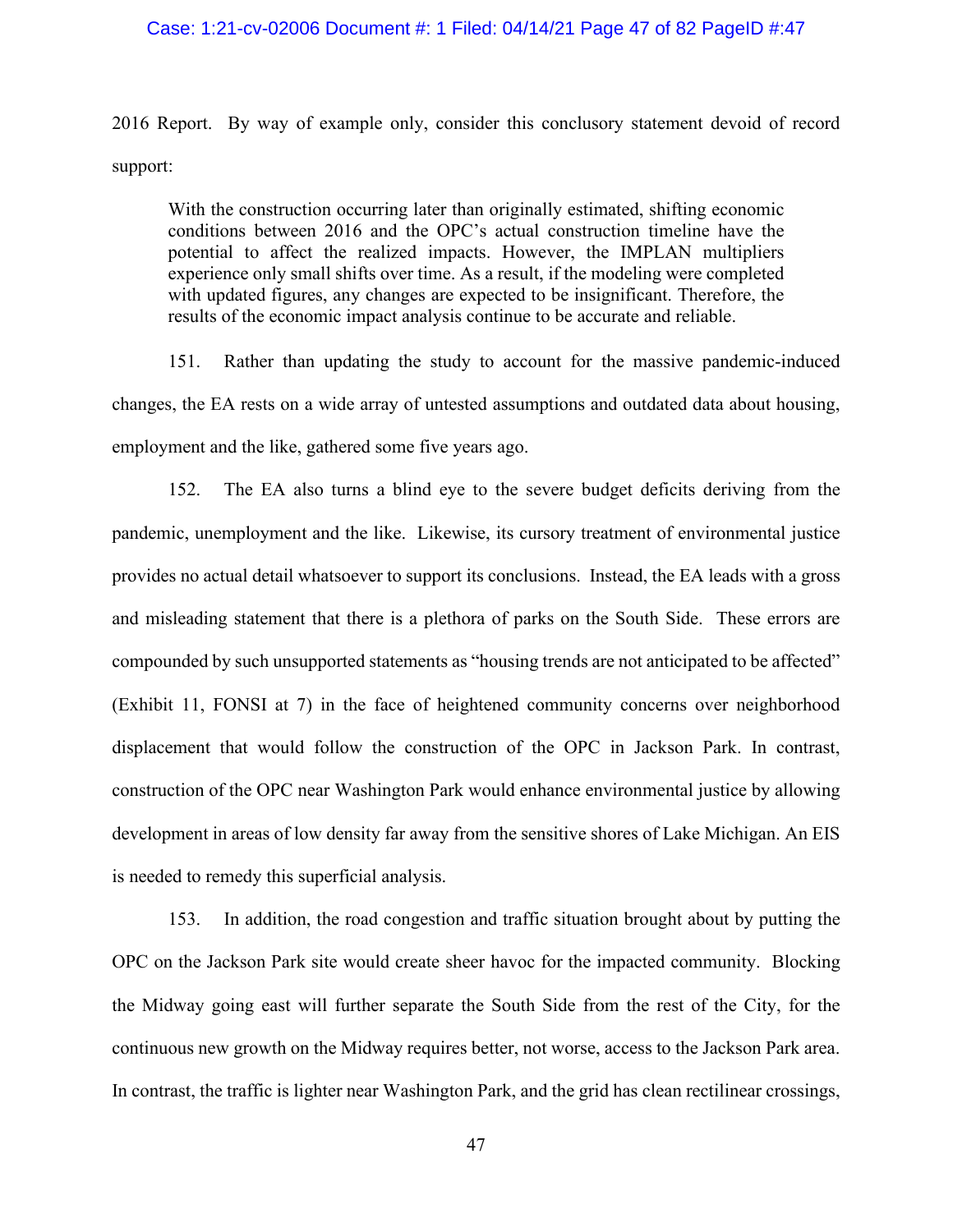#### Case: 1:21-cv-02006 Document #: 1 Filed: 04/14/21 Page 48 of 82 PageID #:48

with no awkward T-junctions that snarl traffic. The Washington Park neighborhood also contains large tracts of developable land to facilitate expansion without local disruption, community strife, and political machinations that will multiply if the OPC is built in Jackson Park. These urgent concerns make imperative an EIS to remedy the manifest gaps of the current EA.

### *The FONSI's Analysis Of Traffic Congestion Is Incomplete And Inaccurate*

154. The FONSI and EA rely upon the same flawed and inaccurate traffic information used in Section 4(f) report, described in Paragraphs 117-137 *supra*.

# *The FONSI's And EA's Analysis Of Cultural Resources Is Based On Flawed And Inaccurate Information*

155. As it relates to its analysis of cultural resources, the FONSI and the EA adopt a largely flawed, inaccurate and incomplete analysis similar to that in the Section 106 Report. From the outset, the Agencies were prepared to consider only mitigation in the most meager and minimal fashion, as in the August 5, 2019 meeting in which the City focused exclusively on "mitigating" the damage by tree screening, documentation, and public outreach—thereby sidestepping the mandatory prior review of avoidance and second, minimization of adverse impacts. In so doing, it stressed the "small" fraction of the land devoted to the OPC, without noting, first, that much of Jackson Park consists of two lagoons, and, second, that the lands expropriated are the most valuable portions of the park, as measured by the intensity of use.

156. The City also offers only vague and hollow assurances that the draconian result of delisting Jackson Park and Midway Plaisance from the National Register of Historic Places will not occur as a result of the proposed OPC. Not only is that not the applicable standard as to whether to perform an EIS, but its conclusory vigor is undermined by the massive and permanent destruction of land within Jackson Park, the Midway, and adverse impacts on the Chicago Boulevards Historic District.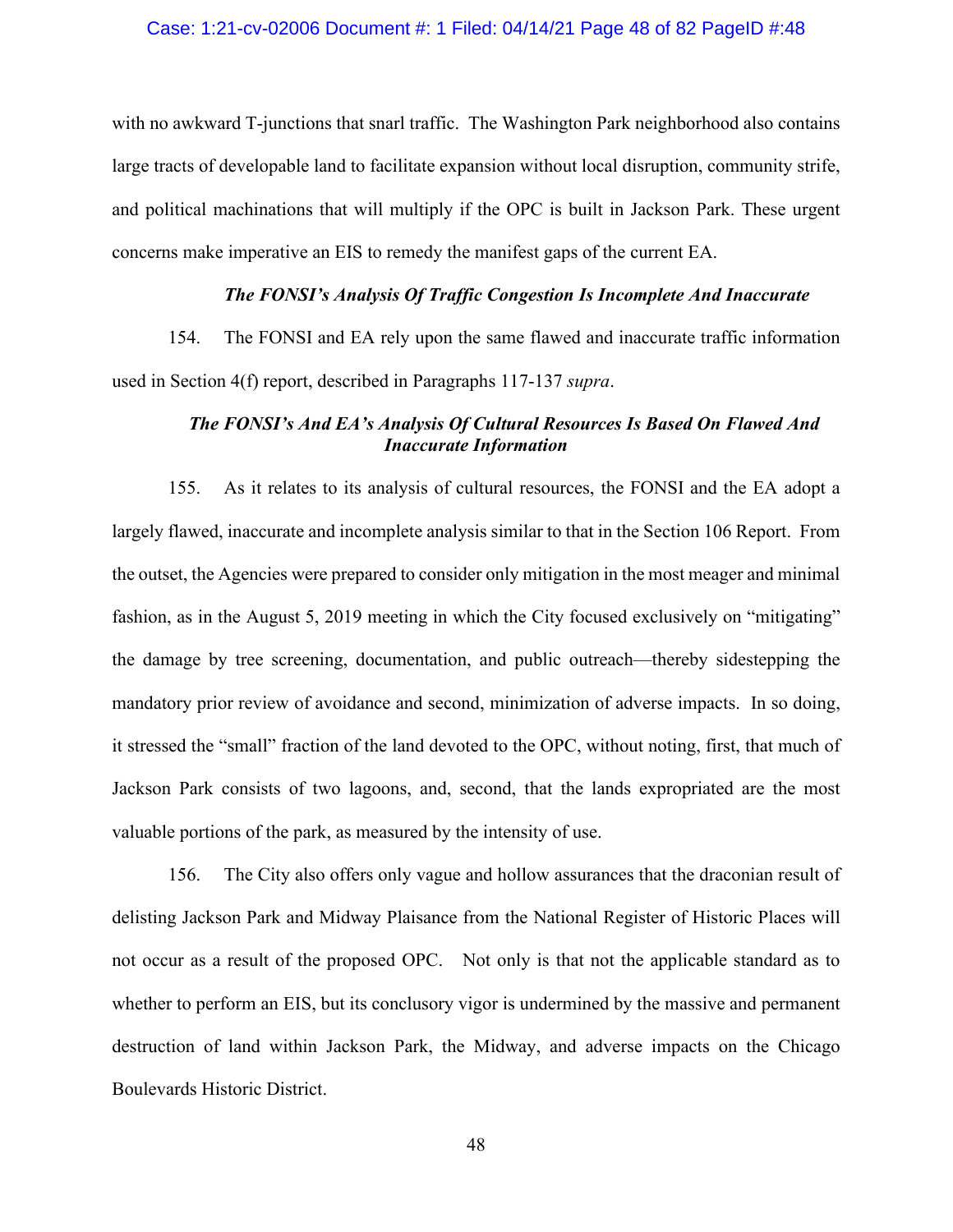### *The Analysis Of Loss Of Recreation Space Is Inaccurate And Flawed*

157. The FONSI's inaccurate conclusory analysis of recreation space cannot serve as a proper basis for avoiding an EIS. It is not the case that recreational spaces will increase, given the loss of acreage to the OPC and the road expansions, and given that much of the new land included is, like the east end of the Midway, already park land.

### *The Impact On The GLFER Is Understated And Inaccurate*

158. The EA and FONSI admit that the OPC will have both permanent and temporary impacts to various parts of the GLFER project, only to downplay these effects in a transparent effort to avoid and EIS:

"All impacts to GLFER areas would be restored or replaced within Jackson Park. Areas impacted temporarily by construction would be restored in place using the GLFER planting palate as a guide. Permanently impacted GLFER areas would be replaced on the east side of the Jackson Park Inner Harbor to the south of Hayes Drive. This area was included in the original USACE GLFER restoration planting plans but has not yet been implemented. Therefore, implementing the GLFER planting in this area would serve as a replacement for the permanent impacts by providing a net gain of 1.11 acres compared to the existing restoration area. This implementation is consistent with the overall restoration plan. Replacement and restoration area plans are included in Attachment J-5. All replacement and restoration locations were coordinated with the CPD and the USACE. Table 4 provides a summary of the GLFER impact replacement areas."

159. The analysis is unsupported and inaccurate. First, its approach on mitigation improperly assumes that the only issue involves acreage, not the specific purpose, placement, or value of the GLFER areas slated to be permanently destroyed, whether or not they are "replaced" elsewhere. Contrary to the analysis relied upon, the GLFER areas do not all share a uniform, cookie-cutter design. Indeed, years were spent in the effort to specifically develop and implement the GLFER project, which is based on the working interrelationship of various features and elements designed to meet critical environmental, ecological, historical and other goals. Contrary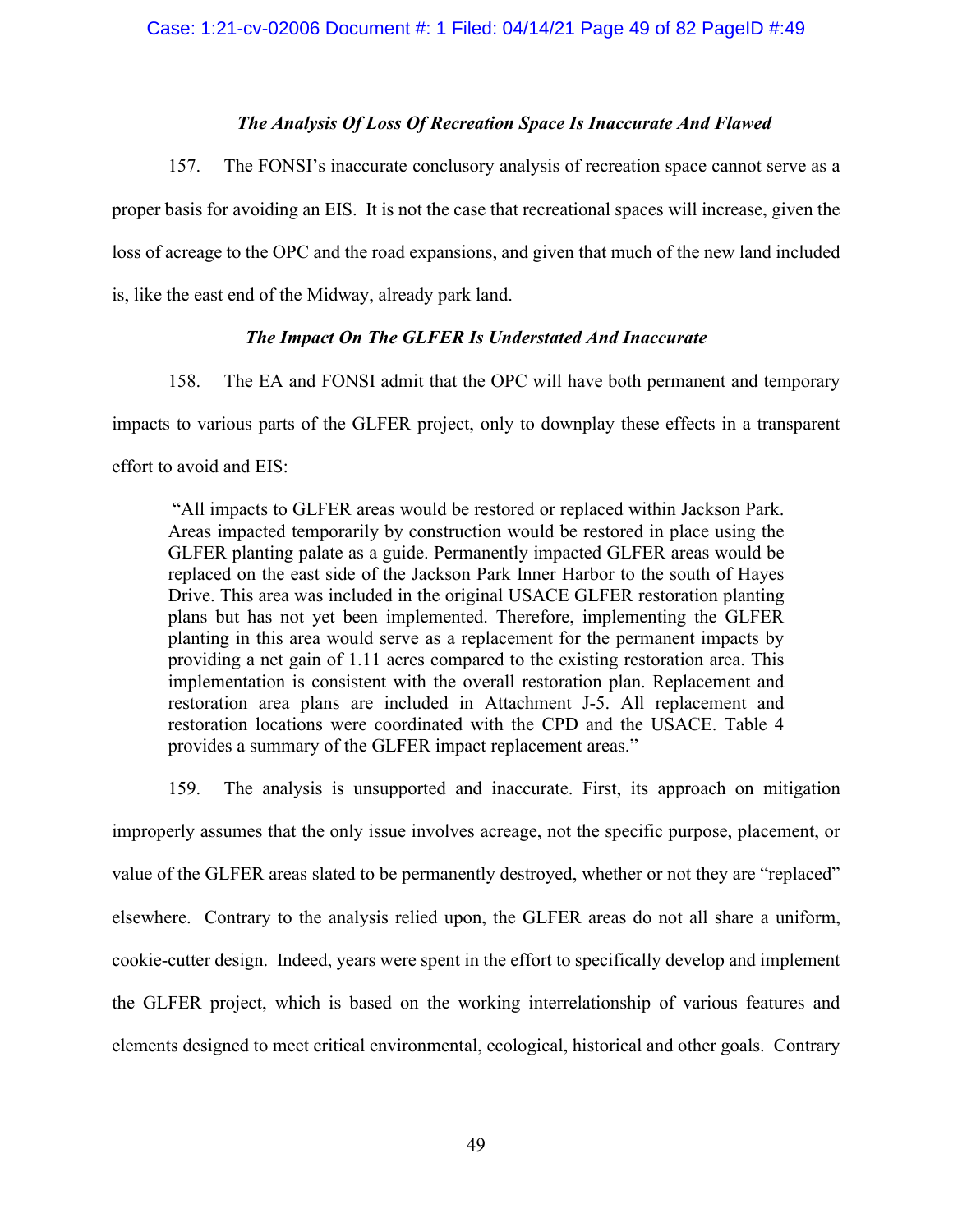#### Case: 1:21-cv-02006 Document #: 1 Filed: 04/14/21 Page 50 of 82 PageID #:50

to the current suggestion, it fully undermines the conditions, purposes and outputs of the GLFER project to simply take out one piece of land and plug another piece elsewhere.

160. Furthermore, the EA ignores the profound land use changes since the GLFER project was conceived and designed in 2012-14.

161. The EA ignores the deleterious effects of tearing out Cornell Drive along a significant edge of the GLFER project area between  $59<sup>th</sup>$  and  $63<sup>rd</sup>$  streets. The plan further replaces the buffer between the GLFER acreage and the locally used portion of the park, which currently includes a track, playground, and (former) athletic playing field. That space is also designed to allow tourists to frequent the entire acreage up to the edge of the west lagoon. The change in usage of the GLFER acreage between the west lagoon and Cornell Drive on the GLFER is also ignored, as are the significant impacts on the purposes and outputs of the GLFER project (and also supports the denial of the permits and modifications granted by the Corps, discussed *infra*). An EIS is needed to evaluate these stark transformations.

162. Likewise, the EA ignores that the present OPC landscape design plan envisions collecting storm water on the site, which will then be directed to the west lagoon, all actions that are *neither part of or consistent with the* GLFER project. Given that Lake Michigan is expected to rise further, this one new feature is likely to impact significantly a major portion of the GLFER project acreage, thereby interfering with the project's goals and output. The record contains no evidence that these massive actions will not undermine the GLFER project. The problem is still more acute because (as with traffic) the EA makes no effort to measure both peak and average effects. Ignoring the former is to overlook the risk of a major environmental collapse. It is necessary therefore to consider variations of every relevant element: season, time of day, holidays,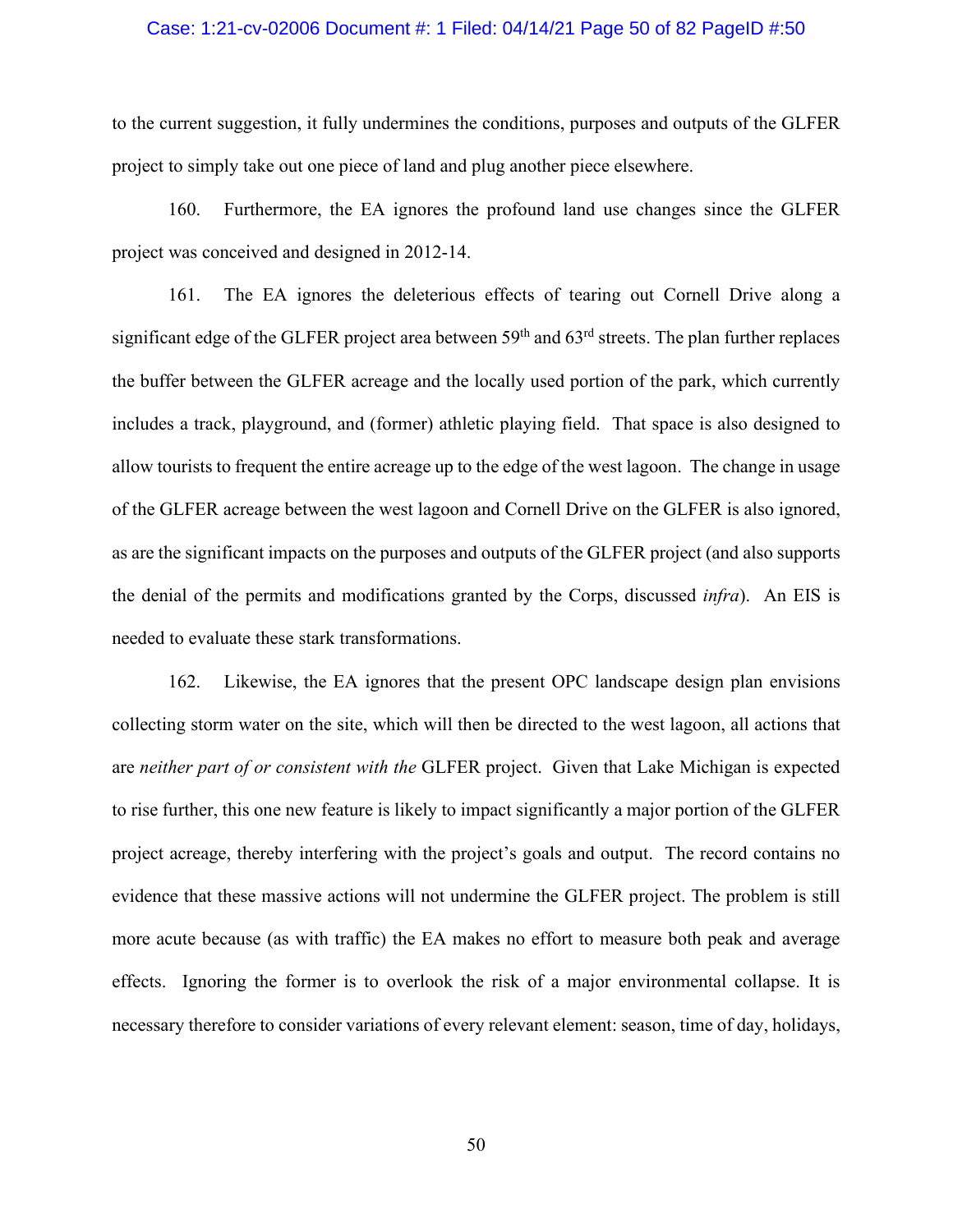### Case: 1:21-cv-02006 Document #: 1 Filed: 04/14/21 Page 51 of 82 PageID #:51

and more, because even one breakdown could result in damage that extends for weeks, months and years.

163. This analysis extends to the creation of a berm and adjacent narrow area of GLFER plantings on the west side of S. Lake Shore Drive between the 59<sup>th</sup> street bridge and the approach to Hayes Drive, which was a carefully considered design element of the GLFER project. That berm is to be permanently destroyed in the name of supposed "roadway improvements" needed to close a portion of Cornell Drive to accommodate the OPC. Indeed, the addition of one southbound lane of Lake Shore Drive will impose further dislocations in exactly that same area. Both events together will result in the clear destruction of large and critical elements of historic Jackson Park. The negative environmental impacts of removing GLFER design elements cannot be mitigated by construction elsewhere. An EIS is needed to correct the evident shortfalls of the EA.

# *The Significant Impact Of Massive Tree Removal Is Downplayed And/Or Ignored, And The Analysis Provided Is Flawed*

164. The EA largely ignores any adverse impact from the planned removal of a nearly 1,000 mature and established trees by characterizing the impacts as temporary and insignificant because of the supposed equivalence of new saplings for mature trees:

"In conclusion, the alternatives would result in no impacts on recognized natural areas, the Lake Michigan Shoreline, or on nesting for migratory birds. Additionally, any temporary impacts to wildlife habitat due to tree removal within Jackson Park would be minor, with ample habitat remaining throughout the property. Because Jackson Park is an urban park, wildlife within Jackson Park is acclimated to human activity and development. The proposed actions would not alter the overall quality of the wildlife habitat of Jackson Park. Therefore, the impact topic of other wildlife and wildlife habitat is not carried forward for further analysis."

EA at 30. The FONSI adopts this analysis.

165. The analysis downplays the destruction of close to 1,000 trees covering nearly 30 acres that must be cut to make way for the proposed OPC. The removal of these trees counts as a permanent loss that is not eliminated by planting small saplings in their place. At no point does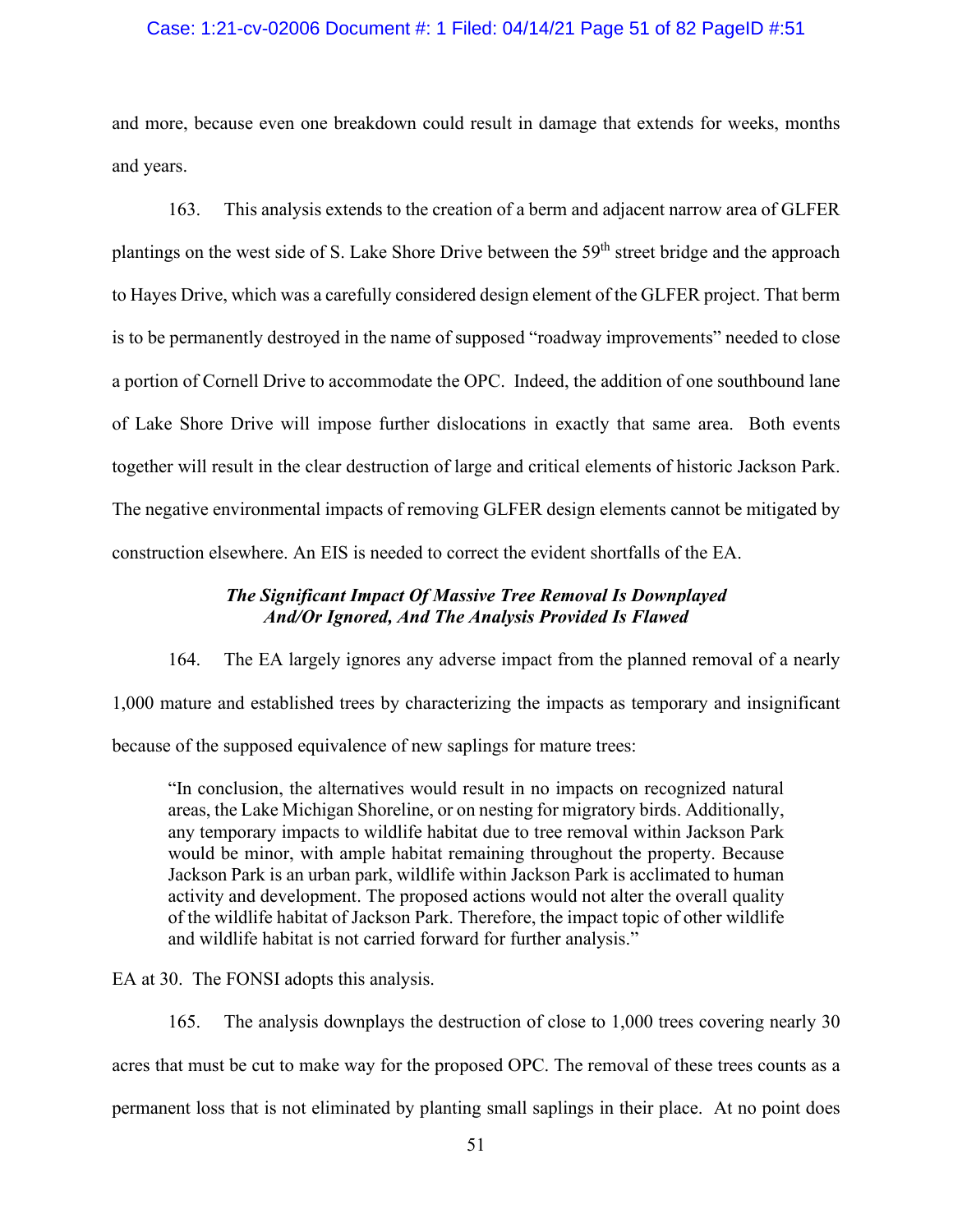#### Case: 1:21-cv-02006 Document #: 1 Filed: 04/14/21 Page 52 of 82 PageID #:52

the EA compare the social and ecological value of the trees removed with those to be planted in their stead. The alleged 1-to-1 ratio of removal to replacement is not mitigation, as it ignores these stark differences. For example, and just focusing on the removal of the 417 trees solely to accommodate changes to the local road system, of those trees, 301 trees are classified as being in good condition, and 242 trees vary in diameter from 6 to 19 inches; ninety-seven (97) trees have a diameter between 20 and 59 inches. According to its tree memorandum (Appendix D), the City is proposing to plant a motley mix of 2.5-inch and 4-inch caliper trees, largely at the smaller end, as a supposed form of mitigation, oblivious of the simple proposition that in this context a tree is not just a tree.

166. The EA also ignores completely all aesthetic impacts from the massive removal of 30 acres of trees, both at the center of Jackson Park and along both Lake Shore Drive and Stony Island Avenue, including the wholesale destruction of the visual screen.

### *The Significant Impacts On Migratory Birds, Endangered Species, And Wildlife Are Ignored*

167. Similarly, the EA improperly characterizes and underestimates the impacts of the OPC project on migratory birds, endangered species and wildlife. Jackson Park is part of an Audubon Important Bird Area (Chicago Lakefront) that runs along the Lake Michigan shoreline throughout Illinois. According to the Audubon Society, "More than three-fourths of all bird species seen in Illinois have passed through or paused to rest and feed along the Chicago lakefront. The vegetation along the lakefront provides the rest and shelter birds need as they are migrating along Lake Michigan, which is on the Mississippi Flyway." [\(https://www.audubon.org/important](https://www.audubon.org/important-bird-areas/state/illinois)[bird-areas/state/illinois\)](https://www.audubon.org/important-bird-areas/state/illinois)

168. Section 5.1.2 of the EA ignores this significant impact on migratory birds, which includes several endangered and threatened species. The EA's meager analysis ignores any impact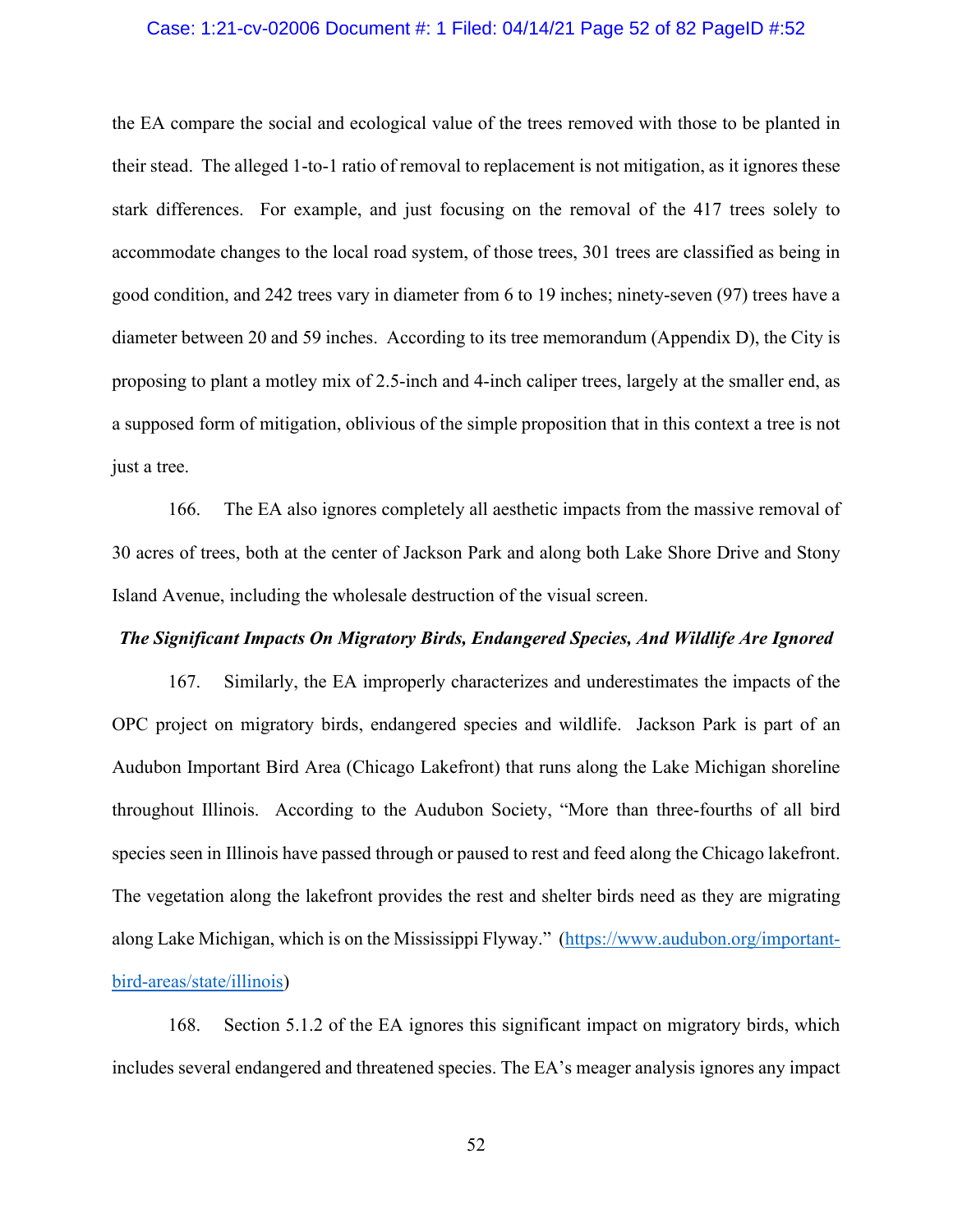#### Case: 1:21-cv-02006 Document #: 1 Filed: 04/14/21 Page 53 of 82 PageID #:53

of the massive tower and other buildings in the OPC complex on both these endangered species and the many migratory birds in the Mississippi Flyway. The EA also omits any discussion of the impact of road construction on local wildlife, including nesting birds, which are especially vulnerable to external impact.

169. Moreover, the EA offers no documentation to support its conclusion that Alternative C is expected to have no adverse impact on migratory birds that fly through Jackson Park. That unsupported assertion is flatly false, as birds and wildlife are significantly and adversely impacted by the removal of 1,000 mature and established trees, whose impact the EA never addresses.

170. Indeed, the EA offers no analysis or understanding of the impact that tree removal has on wildlife. For example, nesting species of birds in the park will never be able to nest in the tiny "mitigation trees" that the City offers up as a weak substitute. Nests are only built in places which are inaccessible and are concealed from view. Mitigation trees do not offer any viable nesting sites because their low height and relative lack of foliage exposes the nests to a heightened risk of predators and the elements. As an example, the scarlet tanager prefers to build nests 30 feet or higher in a tree, located on a horizontal branch well away from the trunk. Mitigation trees do not have those indispensable characteristics and cannot obtain them for years.

171. Nor can these small mitigation trees supply the same amount of food as the larger trees that will be cut down. The buds, flowers, and leaves of large trees, particularly large native trees, attract insects that in turn attract birds. The mitigation trees will be too immature to provide anything close to the same volume of insects as is now routinely supplied by the trees they are intended to replace. It is wholly improper to use the word "temporary" to describe the adverse consequences that will last for generations after the tree removal program is implemented. The EA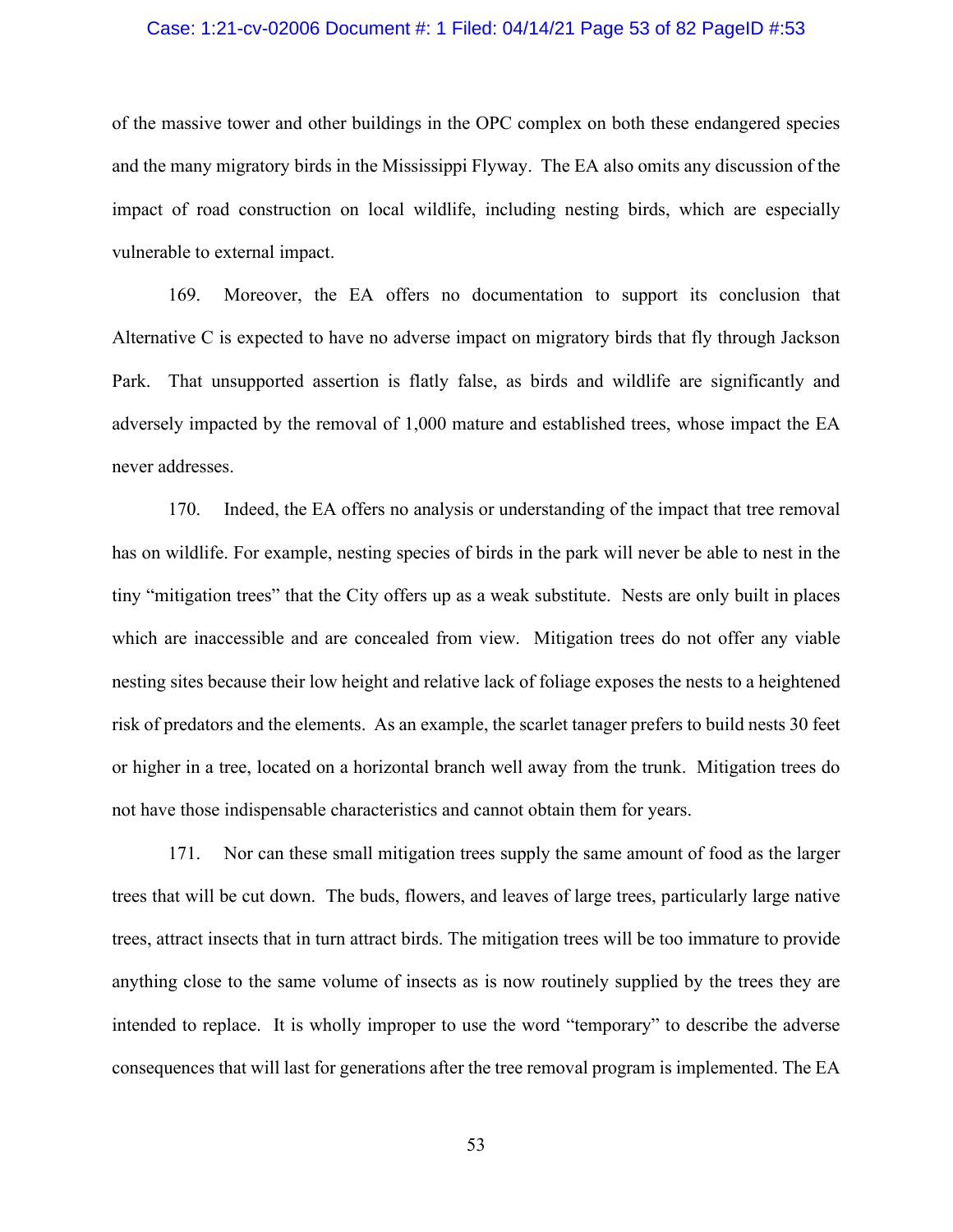#### Case: 1:21-cv-02006 Document #: 1 Filed: 04/14/21 Page 54 of 82 PageID #:54

makes the ludicrous assumption that a tree is a tree when it comes to sustaining a wildlife habitat. Yet it generally takes oak trees 20 to 30 years before they produce acorns; sugar maples can take 30 years before they produce seeds. The wholesale tree removal in Jackson Park will be one of the most destructive project impacts, which will permanently decimate migrant songbirds, resident birds and wildlife. Yet none of these environmental losses are addressed, let alone rectified. An EIS is needed to fill the large gaps in the current EA.

### *The Significant Impact On Water Resources And Related Issues Is Ignored And The Analysis Is Flawed*

172. The EA also fails to properly analyze the impact on water resources, including most importantly rising water levels in Lake Michigan that in turn expand the lagoons in Jackson Park, which today literally come within feet of the foundations of the proposed OPC. The EA ignores the critical role that these lagoons play as depositories for storm water needed to buffer the serious risks of intermittent and permanent flooding of the areas surrounding Lake Michigan.

173. The EA's Impact Summary Table states that the impact of Alternatives B and C is confined to a 0.4-acre wetland (Wetland 1) in Midway Plaisance. The proposed mitigation for that wetland impact would be located, far removed, at the Cedar Creek A1 wetland bank site in Will County, southwest of Chicago. While the proposed mitigation will result in no net loss of wetlands on a regional basis, the stormwater storage and sediment retention function the local wetland performed will be lost by relocating the project area far away. Accordingly, the "no change" rating in the Impact Summary Table is inaccurate.

174. The EA analysis of flood plain impacts also fails to consider how the staging of the OPC will remain possible as the waters of Lake Michigan continue to rise. At a minimum, the major logistic challenges in staging the OPC will require both expanded site construction and longer construction times, both of which will necessarily increase the disruption and disarray in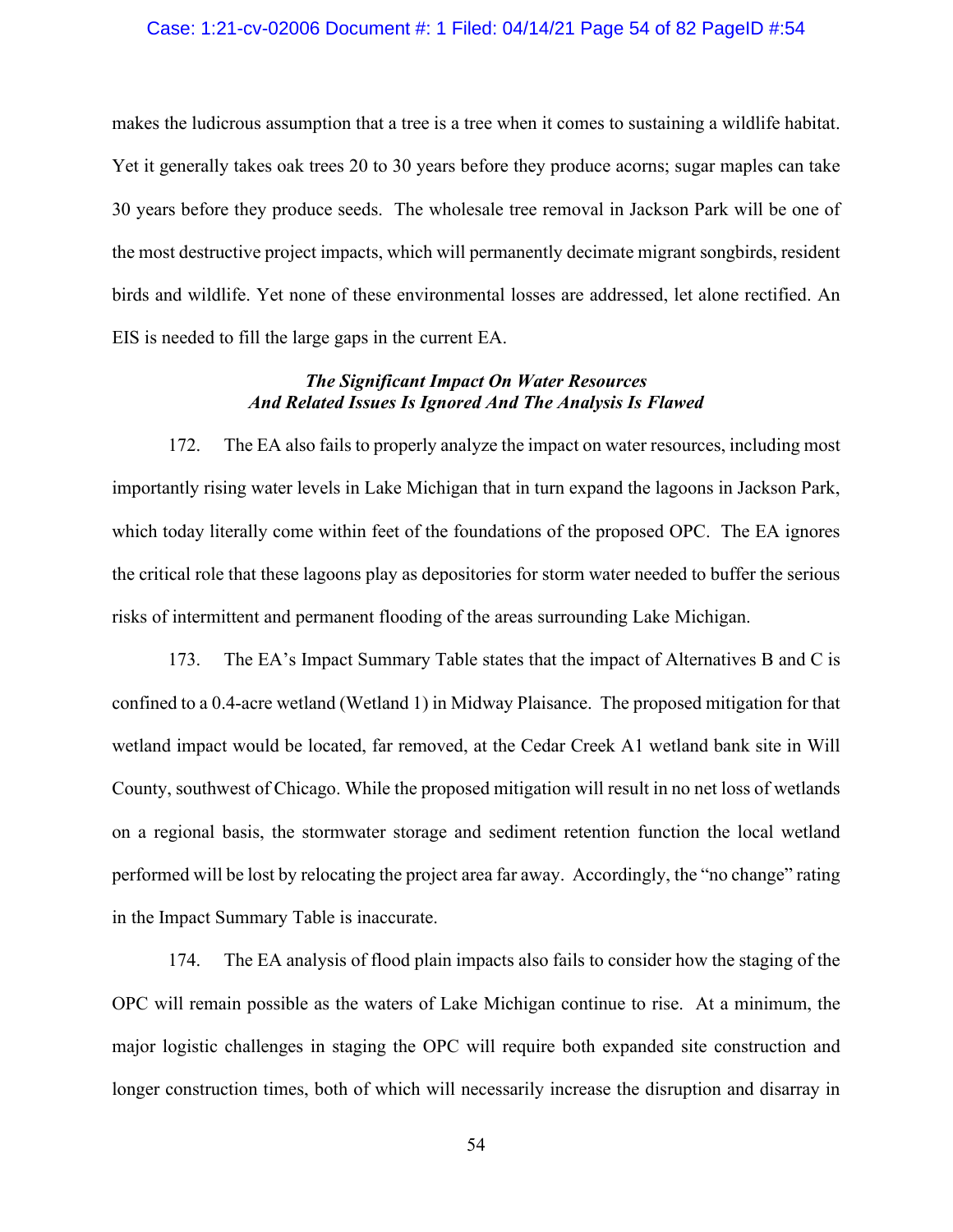#### Case: 1:21-cv-02006 Document #: 1 Filed: 04/14/21 Page 55 of 82 PageID #:55

the area, thereby placing additional stress on all the complex environmental systems that operate within Jackson Park and its immediate environs. None of these maneuvers would be necessary if the proposed OPC is not built in Jackson Park, as by, for example, moving it to a site near Washington Park. The EA's no-mitigation claim ignores these dislocations, just as it ignores the possible consequences on the internal operations of the park from the removal of parklands on the west side of Jackson Park to widen Stony Island Avenue.

175. The EA offers no express analysis of how the erection of a mammoth 235-foot tower interacts with the specter of the rising lake levels, or the possibility of groundwater flooding. Nor does it specify the engineering steps that will be required for temporary and long-term stability of the OPC and its related buildings and underground parking facilities. Relatedly, creating a large underground garage is downplayed as an incidental action of no consequence, even though its underground location demands a careful analysis of how its construction, maintenance and operation will be affected by the specter of rising lake levels.

#### *The EA Ignores Significant Impacts Of The OPC On Air Quality*

176. The EA virtually ignores all air quality impacts, including those that are caused by creating new T roads (in which traffic from the base of the T has to move into both of its branches) which slows down the movement of cars, increases noise and pollution, and reduces overall access to the Jackson Park area. The regular rectangular grid of major thoroughfares near Washington Park makes it highly unlikely that any EA could identify similar traffic, noise or congestion difficulties from constructing the OPC at that location.

177. Furthermore, the EA never addresses the degraded air quality that follows from the removal of hundreds of mature trees that each currently removes 5.8 tons of carbon and 341.5 pounds of air pollutants. Nor does it address the loss of any of the significant and well-recognized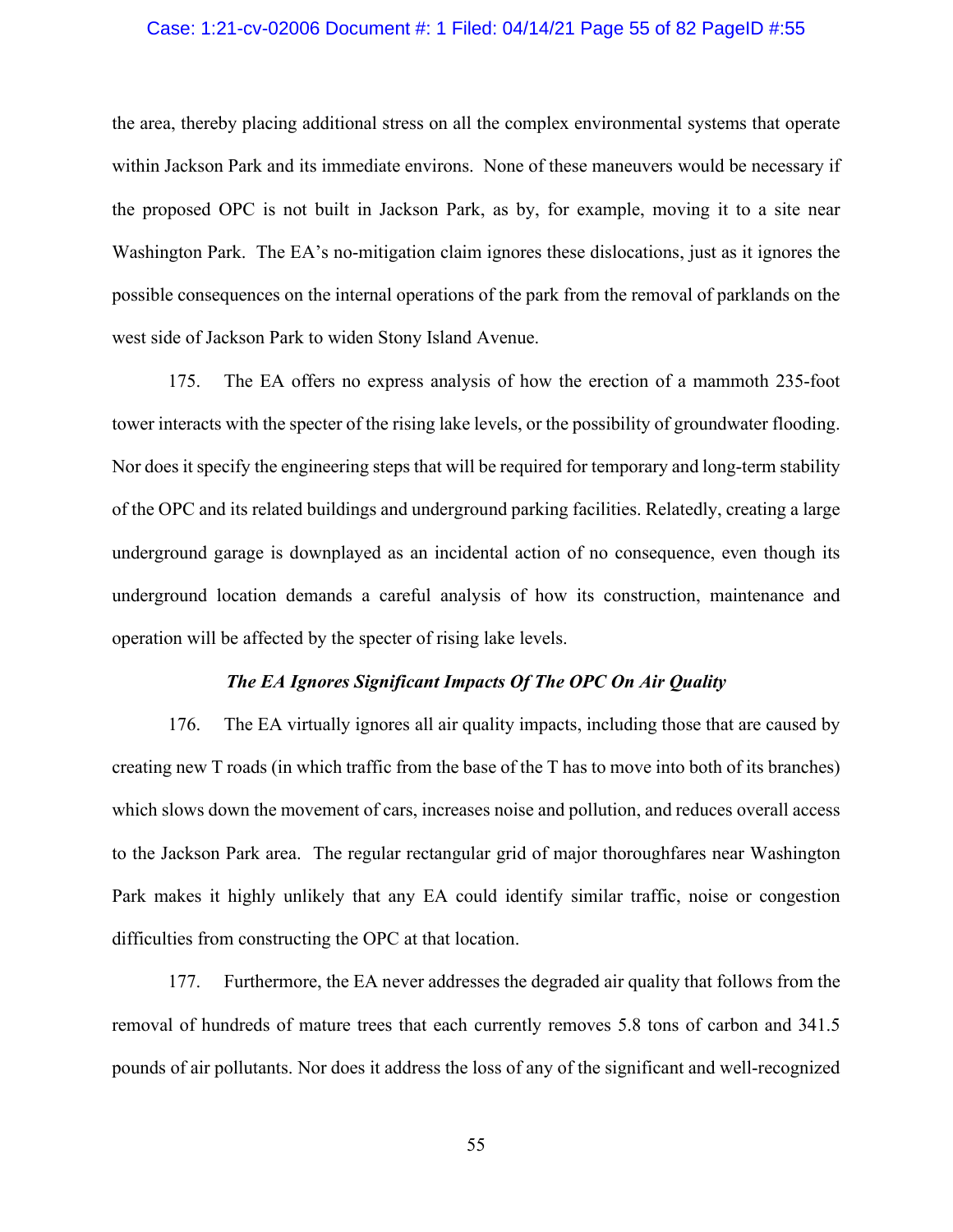#### Case: 1:21-cv-02006 Document #: 1 Filed: 04/14/21 Page 56 of 82 PageID #:56

health benefits that these trees supply to city residents and visitors alike. (*See* [https://www.chicago.gov/content/dam/city/depts/dcd/supp\\_info/jackson/OPC-Tree-Study.pdf\)](https://www.chicago.gov/content/dam/city/depts/dcd/supp_info/jackson/OPC-Tree-Study.pdf)

#### *The Significant Impact Of Noise Is Inaccurately Characterized*

178. The EA also understates the negative impact of the proposed OPC on noise levels. The Impact Summary Table states that Alternative B (referred to as the No Build) would have no noise impacts, and Alternative C (Preferred Alternative) would have impacts at only 20 receptor sites, 15 of which are located in Jackson Park and 5 are located in nearby residential areas outside the park. Table A-3.1 of that analysis represents the existing noise levels and includes the improvements made in Alternative B. However, the statement in that Table is incorrect insofar as it asserts that Alternative B would have no noise impacts relative to the earlier baseline of Alternative A, which leaves Jackson Park in its current state.

179. The Future Modeled Existing Condition noise levels at the 5 residential receptors adversely affected by Alternative C are 66 to 67 dBA, which means they are adversely affected by Alternative B. Of the 15 park receptors adversely affected by Alternative C, the Future Modeled Existing Condition noise levels at 13 of the receptors are considered adverse impacts.

180. Furthermore, the displacement of traffic from the four thoroughfares will put extra pressure on the new one-lane expansion, going south on Lake Shore Drive, thereby increasing the delays that are already common at the 57th Street turnoff. Cars and other vehicles will face longer waits at this key junction, generating more noise and higher pollution levels on both roads. The EA has not made a complete analysis of traffic noise and pollution levels under both ordinary and peak load conditions.

181. Overall, even if the EA could point to some actual "mitigation" on site, it must also determine how the environmental effects of the proposed project are aggregated with the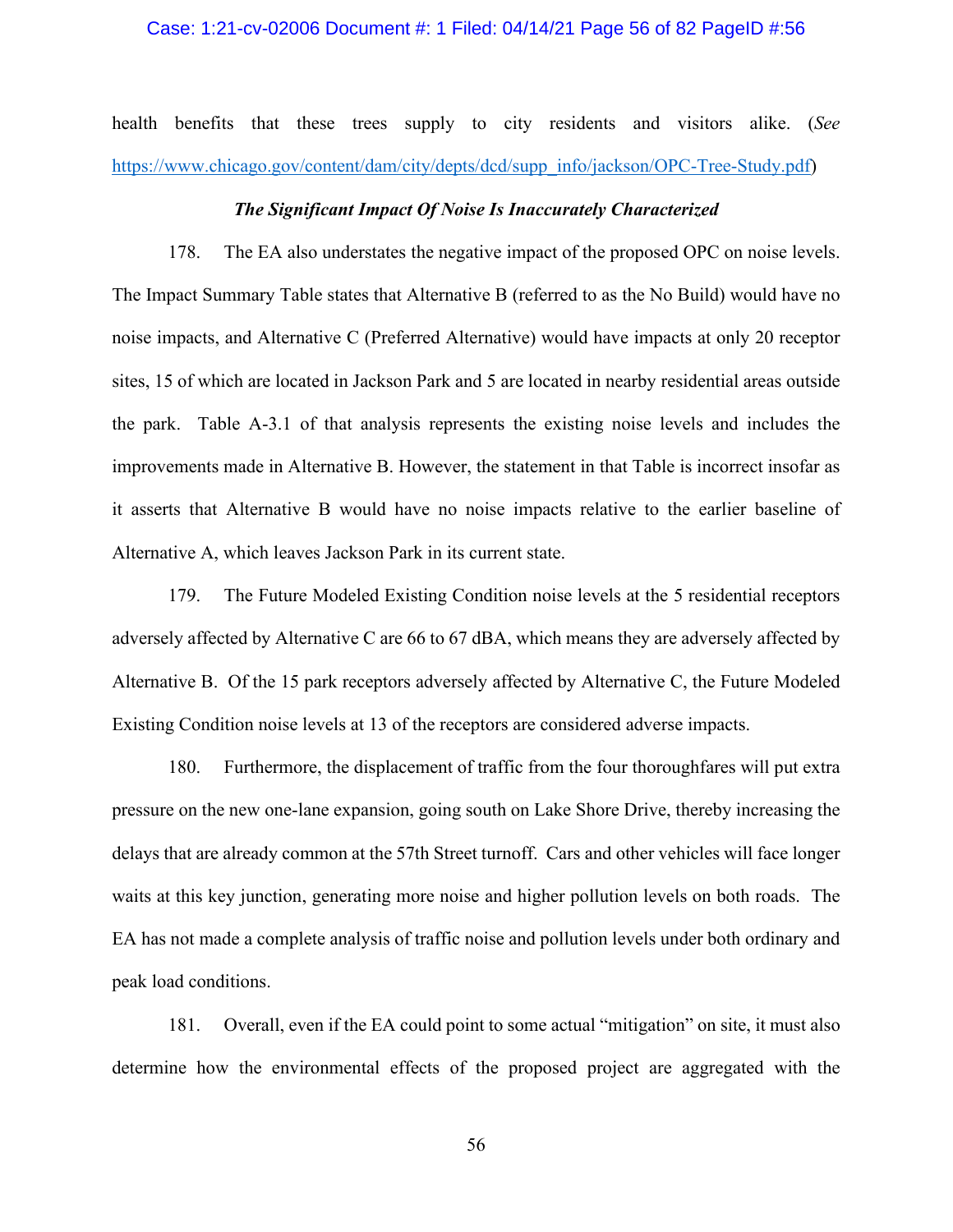#### Case: 1:21-cv-02006 Document #: 1 Filed: 04/14/21 Page 57 of 82 PageID #:57

foreseeable effects from other environmental projects, ongoing human activities and natural occurrences. The EA here has not only improperly characterized significant activities as insignificant, but it fails to take into account how those mischaracterizations undercut its overall analysis.

### *Failure To Adequately Consider Cumulative Impacts*

182. An assessment of cumulative effects properly and necessarily asks whether a project whose individual effects may be "mitigated-to-insignificant" may yet result in the aggregate in significant, foreseeable, and negative environmental impacts. Such an analysis was not performed, or performed improperly, in this review. A finding of significant adverse impact cannot be avoided by terming an action temporary or by breaking it down into small component parts. 40 C.F.R. § 1508.27(b)(4), (5), (7) (1978).

183. The FONSI and EA are an inadequate and superficial effort to dismiss these cumulative impacts. Their statements set forth are conclusory and superficial, and ignore various impacts and fail to properly and adequately consider others in order to determine significance. The EA is loaded with inaccurate claims of effective mitigation, including the statement that the removal of 1,000 trees is not significant because the losses so created are temporary, when they will take generations to undo. Furthermore, use of the wrong baseline and segmented analysis is a further effort to ignore a cumulative impact associated with the construction of the OPC.

184. The Defendants' refusal to recognize the many significant and varied adverse impacts of the OPC project on the environment, and then not to proceed with an environmental impact statement, was arbitrary, capricious, an abuse of discretion, and otherwise not in accordance with the law.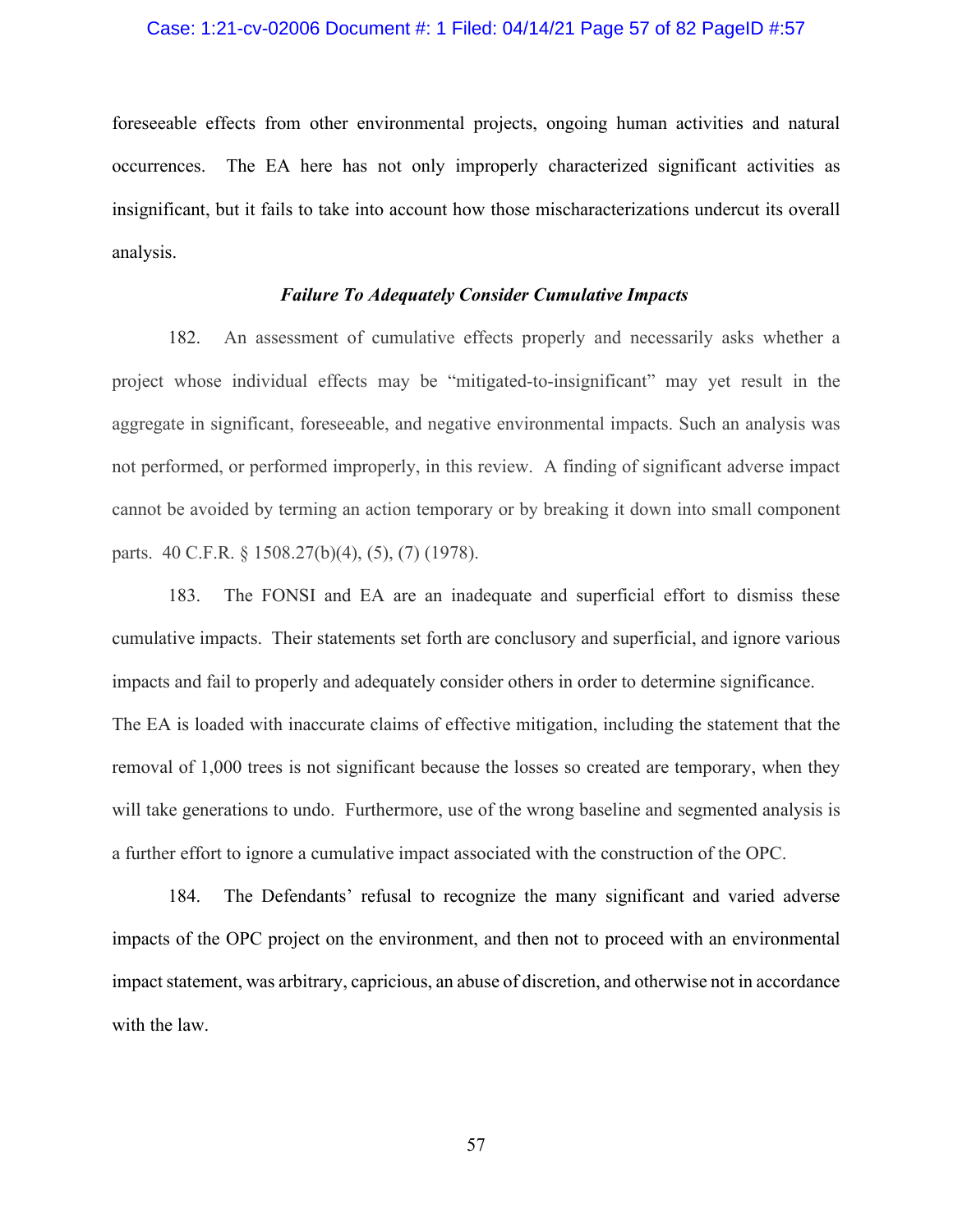185. Accordingly, Defendants should be enjoined from any and all activities in connection with their OPC project that may adversely affect the environment, natural, scenic, cultural and/or historic resources under review until such time as Defendants have fully complied with NEPA.

# **COUNT III (Violation of UPARR) (Against Interior Department, NPS, City, Park District and Foundation)**

186. Plaintiffs reassert and reallege Paragraphs 1 through 185 as if fully set forth herein.

187. Once park land has been "improved or developed" with funding from the UPARR program, the statute prohibits the "conversion" of that park land to anything "other than public recreation uses," unless approved by the Secretary of the Interior, and "only on such conditions as the Secretary considers necessary to ensure the provision of adequate recreation properties and opportunities of reasonably equivalent location and usefulness." 54 U.S.C. § 200507.

188. The proposed OPC project impacts UPARR lands currently managed in Jackson Park, covering much of Jackson Park. The land became UPARR protected as a result of the City of Chicago accepting two grants, one in 1980 and another in 1982. The 1980 grant provided federal funds to the Woodlawn Organization to purchase and plant trees and shrubs. The 1982 grant was used to replace approximately 700 trees and the restoration of 7,000 square yards of landscaped area.

189. Defendant NPS, the entity that administers the UPARR program, determined that the OPC project converts recreational property subject to UPARR to non-recreational uses, triggering a review under UPARR associated with that conversion. The review requires, without limitation, that the applicant demonstrate that "*all* practical alternatives to the proposed conversion have been evaluated." 36 C.F.R. § 72.72(b)(1). In addition, any UPARR approval requires new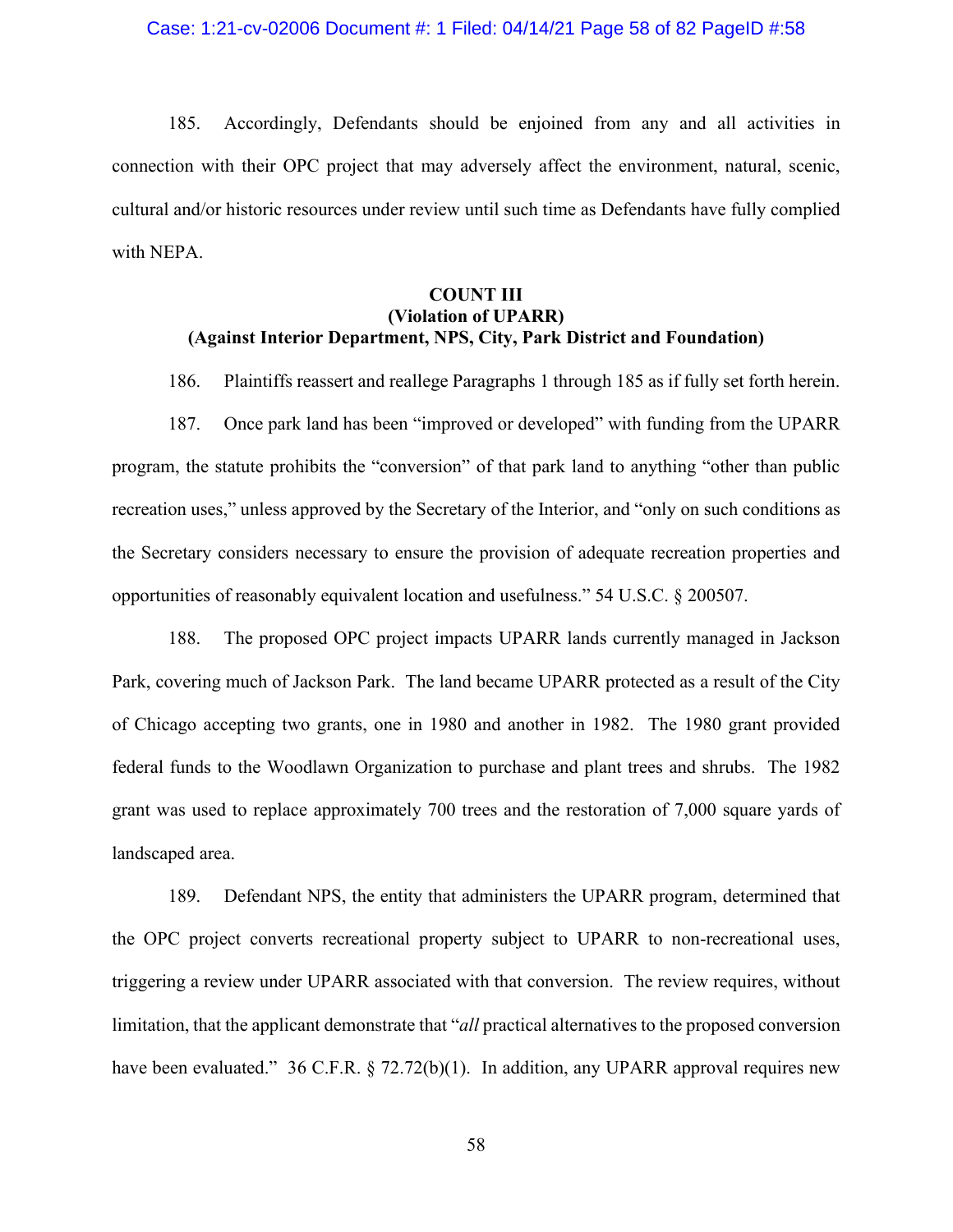#### Case: 1:21-cv-02006 Document #: 1 Filed: 04/14/21 Page 59 of 82 PageID #:59

land be identified for recreational purposes and that there remain "adequate recreation properties and opportunities of reasonably equivalent usefulness and location." 54 U.S.C. § 200507.

190. NPS failed to implement UPARR's stringent requirements here because it never conducted an adequate evaluation that required and ensured that "all practical alternatives to conversion" were reviewed. Instead, the City and Foundation (to which decision making was improperly delegated through the City of Chicago) designated *only* land on the eastern end of the Midway Plaisance—itself a historic property on the National Register of Historic Places—as substitute property, even though it was already used for recreational purposes. Yet the statute states that "[r]eplacement property need not necessarily be directly adjacent to or close by the converted site. This policy provides the administrative flexibility to determine location recognizing that the property should meet existing public recreation needs." 36 C.F.R.  $\S 72.72(b)(3)(ii)$ .

191. Here, the OPC project impacts not only Hyde Park, but South Shore and Woodlawn, with their marked lack of recreational space. But possible alternatives in those locations were not given adequate or proper consideration given the City's (and the Foundation's) predetermined unwillingness to consider alternatives.

192. This predetermined review does not comply with requirements of reviewing "all practical alternatives to the conversion," which the NPS was required to enforce. *Id.* § 72.72(b)(1). Indeed, the City announced publicly that this was their choice in the 2018 Ordinance, and then reiterated that in July 2019, all without any reference to any other alternatives (because none were actually considered).

193. NPS' analysis in regards to the conversion of UPARR recreation land from the expansions of Lake Shore Drive and Stony Island is similarly perfunctory and inadequate. NPS looks to the road closures in Jackson Park for the creation of new parkland—the same road closures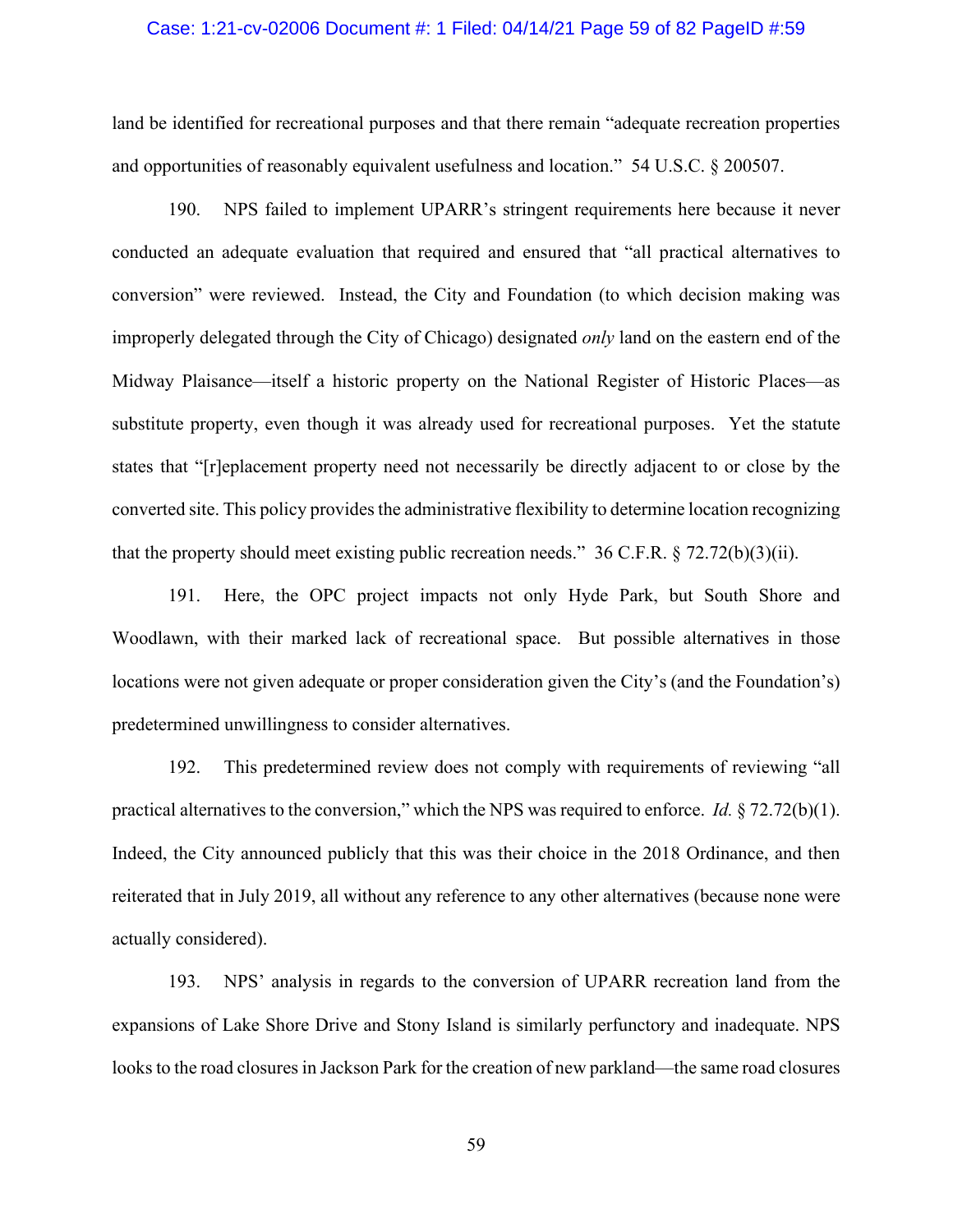#### Case: 1:21-cv-02006 Document #: 1 Filed: 04/14/21 Page 60 of 82 PageID #:60

that it purposefully ignored from its own segmented review in regards to its NEPA review, which treated the construction of the OPC as a local matter (even though those roads were previously considered parkland in conjunction with Jackson Park's National Register nomination).

194. Each of these failures was arbitrary, capricious, an abuse of discretion, and contrary to law. Accordingly, Defendants should be enjoined from any and all activities in connection with their OPC project that may adversely affect the environment, natural, scenic, cultural and/or historic resources under review until such time as Defendants have fully complied with UPARR.

# **COUNT IV (Violation of Section 106 of the National Historic Preservation Act) (Against All Defendants)**

195. Plaintiffs reassert and reallege Paragraphs 1 through 194 as if fully set forth herein. 196. The federal review process performed under Section 106 of the National Historic Preservation Act defined the undertaking as the OPC project and related roadwork. (*See* Exhibit 3 at 1)

197. The Section 106 review properly determined that the undertaking would create adverse impacts upon various historic resources, including but not limited to Jackson Park, the Midway Plaisance and the Chicago Boulevard Historic District.

198. Once any adverse impact is identified, the federal agencies were mandated to examine measures that would avoid, minimize or mitigate those adverse effects on the historic resources.

199. That was not done. Initially, the FHWA improperly adopted a segmented process that excluded from any review of the actions being taken in Jackson Park in regards to the construction of the OPC. The FHWA refused to consider the actions associated with the OPC itself, despite its inclusion as part of the undertaking being reviewed (*see* Exhibit 3 at 1) and the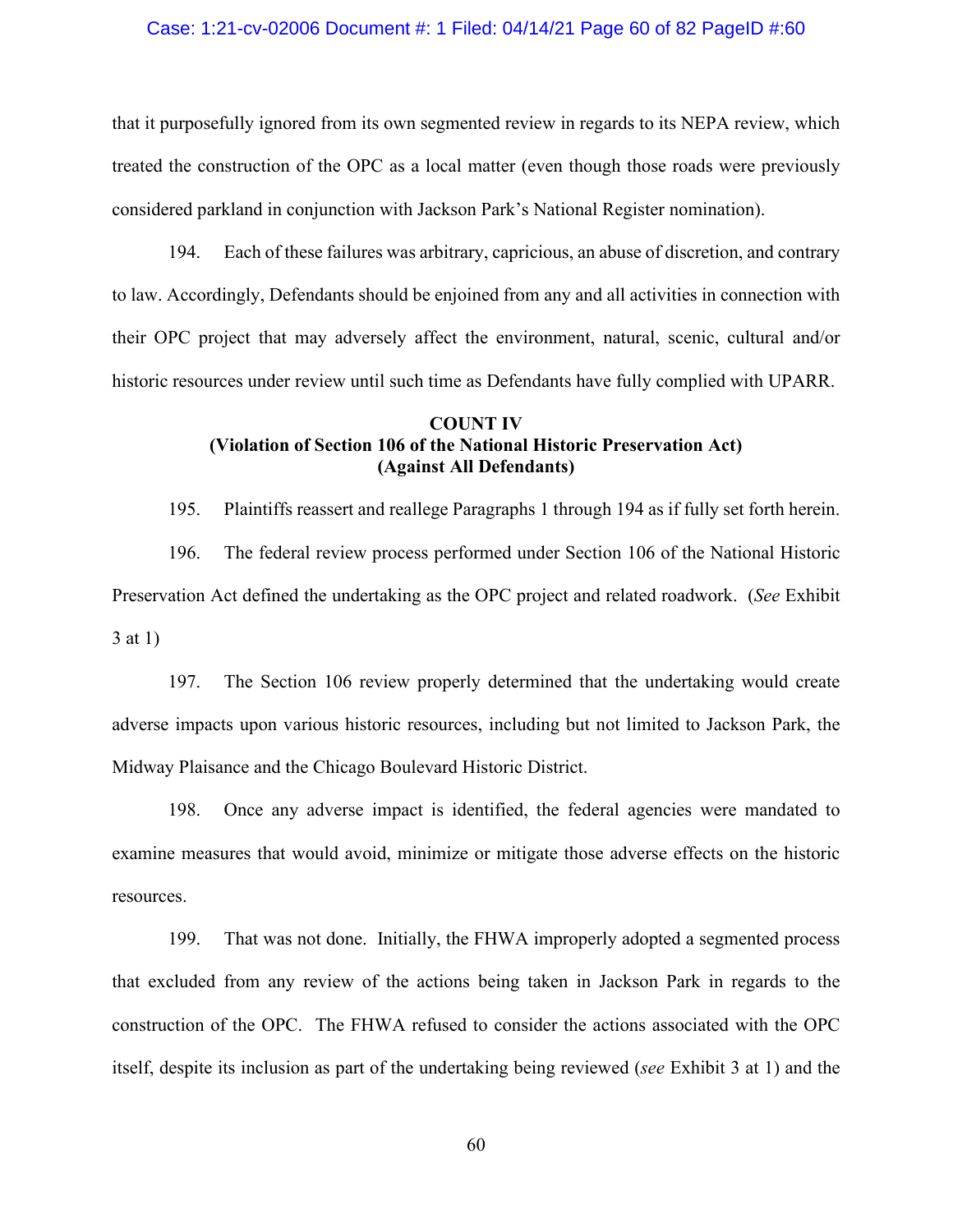### Case: 1:21-cv-02006 Document #: 1 Filed: 04/14/21 Page 61 of 82 PageID #:61

fact that the parts of the project that the FHWA claims it has authority to review are the reasonably foreseeable consequences of the OPC's construction and related roadwork. That itself was erroneous, and requires that the Section 106 process be reopened to properly consider those activities.

200. FHWA made clear that the process to resolve the adverse effects would not include any discussion of avoidance, minimization and mitigation issues in regards to OPC project and related road work on the ground that the agencies supposedly lacked authority to require the City to revise the scope or design or location of the OPC project despite its being part of the undertaking under review, as it noted the following in regards to the OPC project *before* any meetings were held in order to resolve the adverse effects that were just identified:

However, avoidance or minimization measures that have previously been proposed by consulting parties, and dismissed, will not be re-considered. For example, as we noted in our March 17, 2020 letter to the Advisory Council on Historic Preservation, the Federal agencies considered comments from multiple consulting parties suggesting that the Obama Presidential Center (OPC) be relocated outside of Jackson Park to avoid an adverse effect to historic properties. The Federal agencies concluded that they cannot require the City of Chicago to change the location of OPC from Jackson Park to another location nor can they require changes in the scope or design of the OPC site because it is not within the scope of their Federal authorities to do so.

201. This statement embodies the fatally flawed process that led to the predetermined and Final MOA (Exhibit 7). It affirms the FHWA's failure to actually consider avoidance or mitigation measures associated with the OPC, and a decision to not consider such issues even though the meetings to discuss resolution of adverse effects had not even begun. This improperly curtailed the discussion of the adverse effect of the undertaking, and ignored the cumulative impacts of the undertaking, all contrary to the governing statutes and regulatory framework. Further, the FHWA's and the other Defendants' unilateral preclusion of such discussion was done to improperly evade the statutory requirements that allows the public to fully participate in order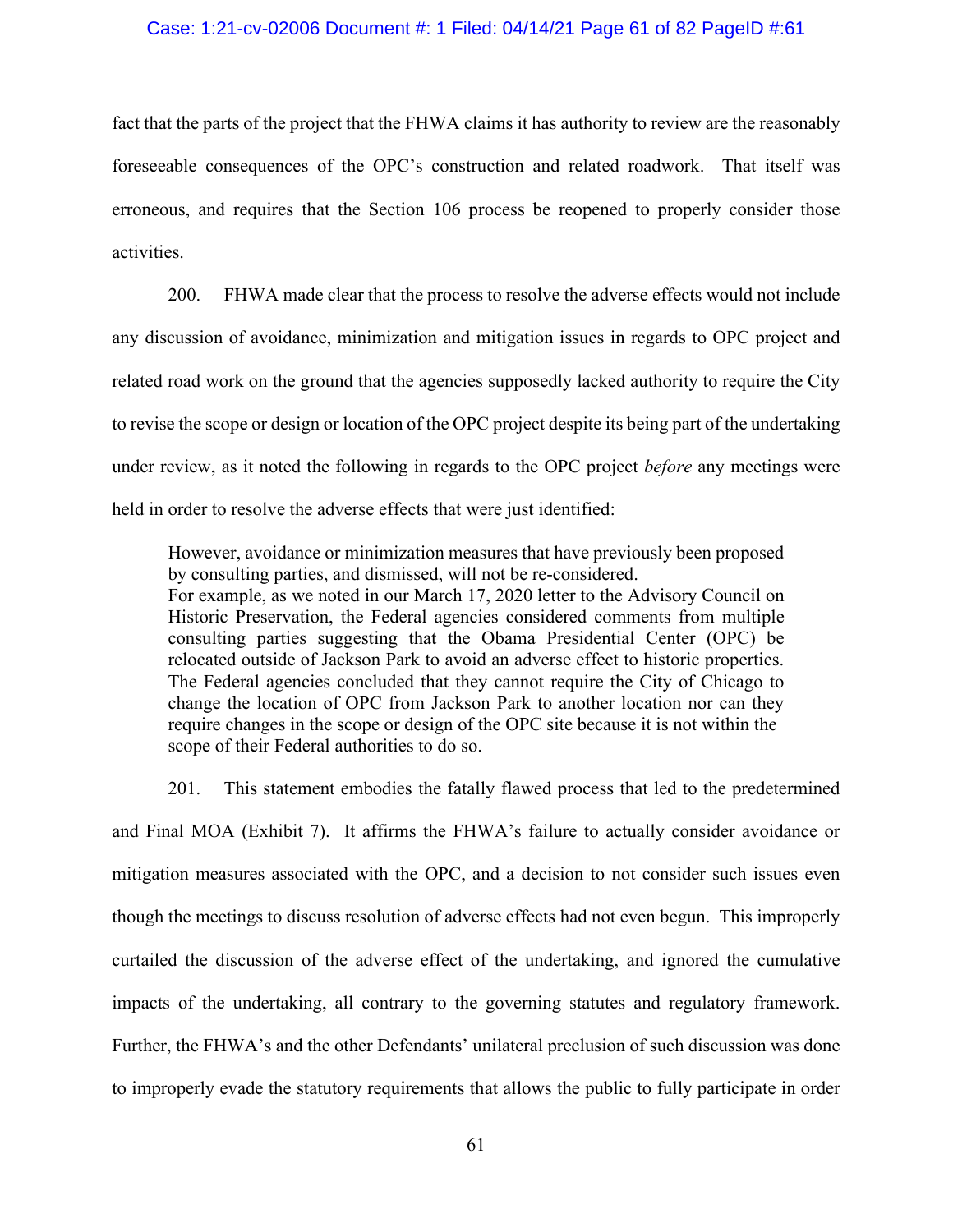#### Case: 1:21-cv-02006 Document #: 1 Filed: 04/14/21 Page 62 of 82 PageID #:62

to explore such concerns and review and discuss avoidance and minimization actions, not solely mitigation. This cursory process also involved delegating federal agency obligations to the applicant and private party in interest, in contravention of the mandated process under Section 106.

202. FHWA's segmentation of the project led to the use of the wrong baseline that paved the way for approving the partial destruction of land inside Jackson Park—applying in essence a carbon copy of the flawed analysis of the Section 4(f) report. But FHWA is precluded as part of the Section 106 process from piggy-backing its own conclusion on the City's wholly inadequate internal reviews and the City's proposed consideration of alternatives, but instead is to hold a public process where the public can participate in such discussions, as exemplified by the City of Chicago's domineering behavior at the meeting in August 2019, discussed above at ¶¶ 81-83. (*See* Exhibit 5 and 7)

203. Furthermore, not only were no avoidance or minimization measures considered by the FHWA in relation to the OPC, the FHWA paid lip service only to such principles relative to the expansion of Lakeshore Drive and Stony Island. The FHWA and others repeatedly refused to consider such alternatives even though numerous participants noted their erroneous construction of the statutory language. Instead, only meager mitigation measures were taken into consideration and implemented, reflected by the fact that numerous consulting parties did not sign the MOA.

204. Each of these failures was arbitrary, capricious, an abuse of discretion, and contrary to law. Accordingly, Defendants should be enjoined from any and all activities in connection with their OPC project that may adversely affect the cultural and/or historic resources under review until such time as Defendants have fully complied with Section 106.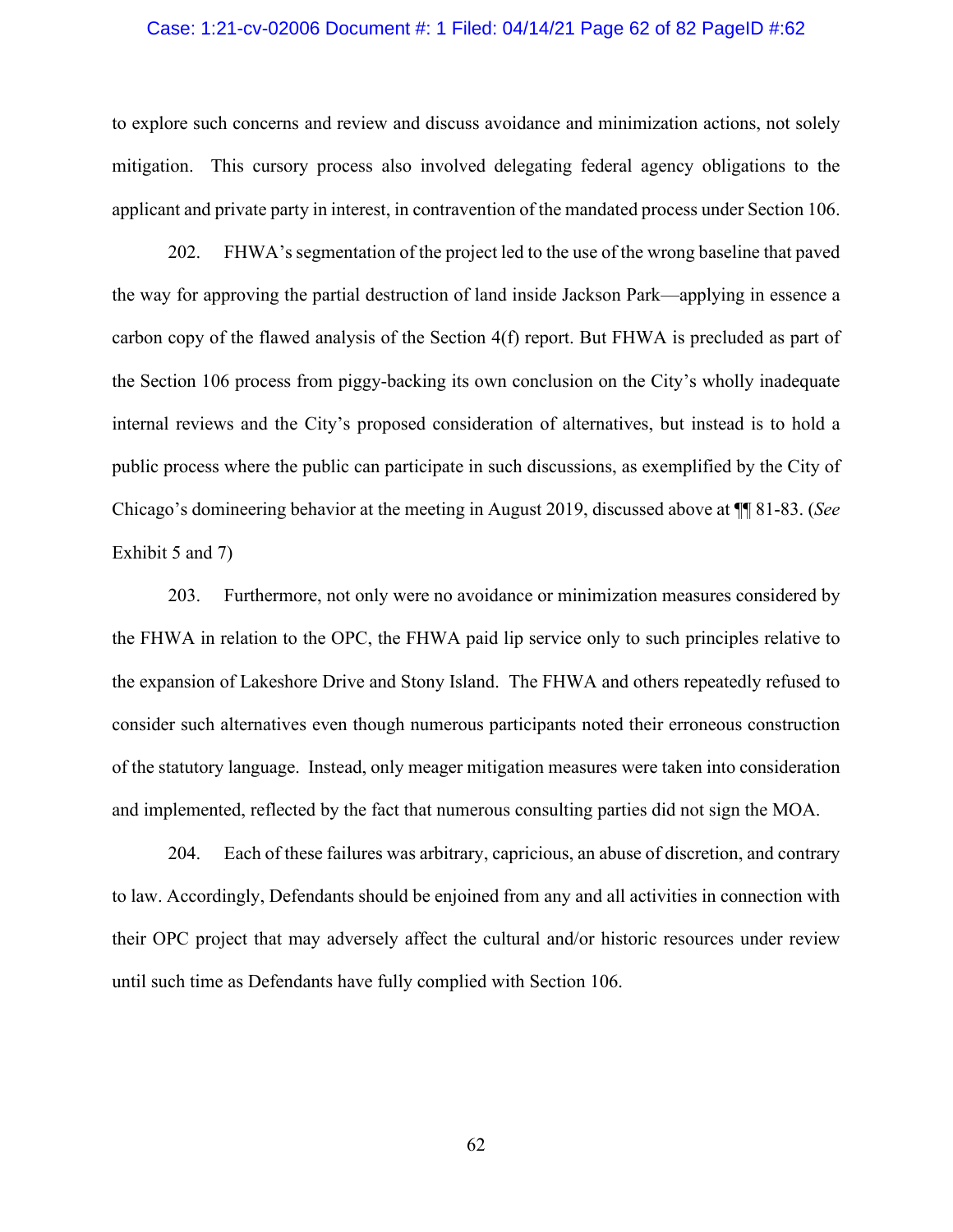# **COUNT V (Violations of Rivers and Harbor Act and Clean Water Act) Regarding Permits and Modifications to GLFER (Against Corps Defendants, City and Park District)**

205. Plaintiffs reassert and reallege Paragraph 1 through 204 as if fully set forth herein.

206. The Great Lakes Fishery and Ecosystem Restoration Project at Jackson Park originated as a restoration of ecological systems, designed to combat climate change and to ensure that the park would be become a year-round habitat and migratory haven.

207. The project was carefully designed so as to address issues of climate change and its direct impact on the South Side of Chicago. The specific and thoughtful elements of the GLFER project were designed to create improvements in air and water quality, and increase the density of park vegetation. As noted in a recent publication, "[t]he rebuilding of ecosystems with native terrestrial and aquatic plantings improves water quality and reduces the urban heat island effect. The park will be a cool refuge that will aid in moderating temperatures in the dense surrounding neighborhoods."

208. The GLFER was not cobbled together haphazardly, but instead involved years of planning and five years of implementation. The careful planning involved significant efforts to develop a fabric of interconnected relationships that comprised the project so as to enhance the ability to deal with general environmental concerns as well as specific issues including but not limited to ecology, conservation, sustainability, climate change, and historic preservation.

209. The GLFER project has been led by Defendant Army Corps of Engineers, and is and has been a major project within Jackson Park. Because of the nature of the GLFER project and the Corps involvement, and because of the proposed OPC and its impacts on the GLFER project, certain modifications to permits have been requested by the applicants to the Army Corps,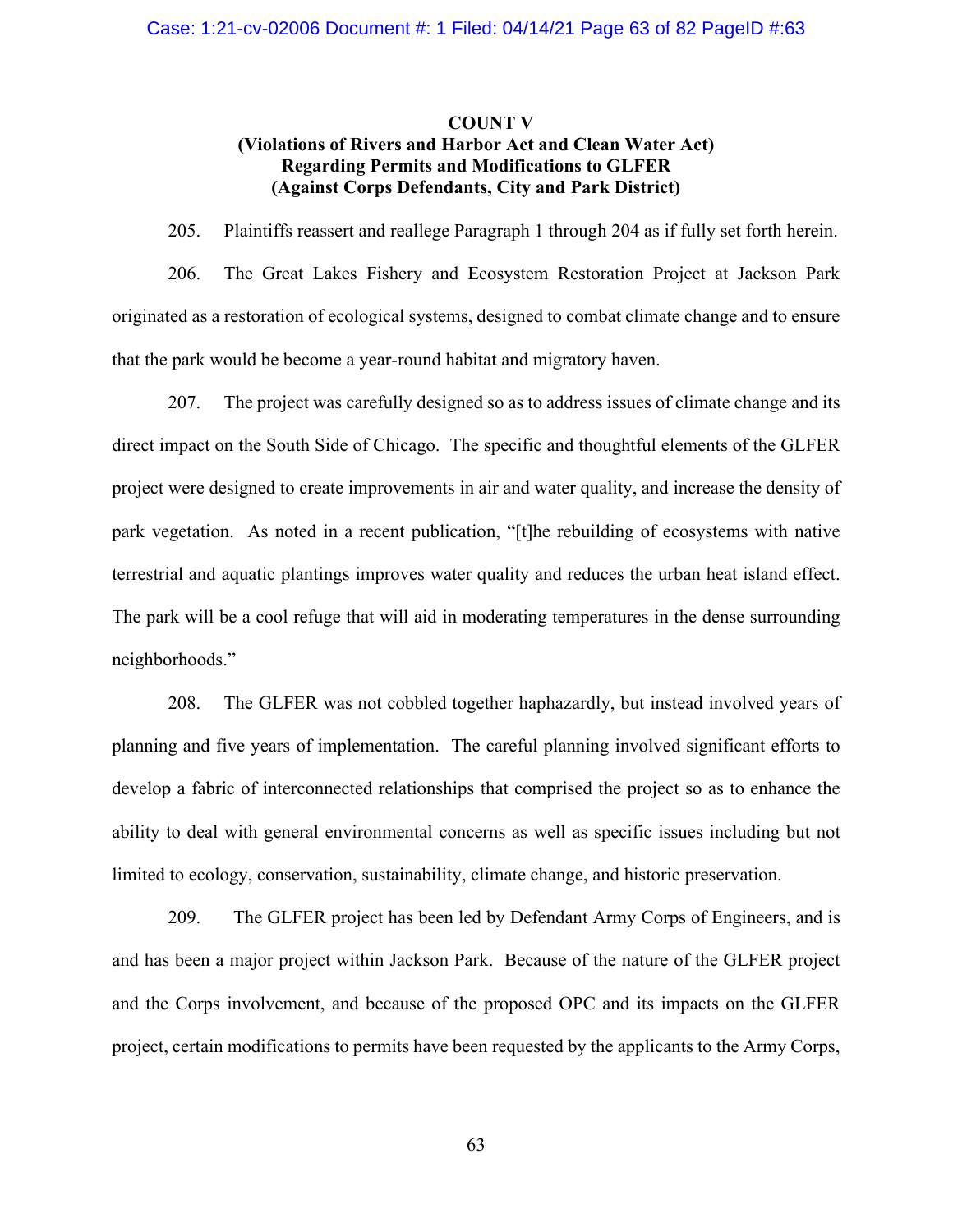#### Case: 1:21-cv-02006 Document #: 1 Filed: 04/14/21 Page 64 of 82 PageID #:64

including modifications pursuant to Section 408 of the Rivers and Harbors Act and Section 404 of the Clean Water Act.

210. Section 408 of the Rivers and Harbors Act provides that modification can only be given when the following circumstances are met: "the Secretary of the Army may, on recommendation of the Chief of Engineers, grant permission for the alteration of a public work so long as that alteration is not injurious to the public interest and will not impair the usefulness of the work." As set forth below, this standard has not been met.

211. Originally, notice of a request for comments associated with the modifications being requested by the applicant under Section 408 was dated April 1, 2020 but was not made known through the typical public notice forum that has been utilized such as the City of Chicago's website where other federal review notices were published. Despite a lack of adequate notice , the deadline for comments was set for May 1, 2020. (Exhibit 13) Various complaints led to an extension of 15 days, but this fundamental lack of notice and opportunity to comment was prejudicial.

212. After the comment period, no further meetings or follow up regarding the issues was made by the Corps, despite the significant impacts on the GLFER project (described *supra* and below). Instead, in January 2021, approval letters appear to have been issued and later posted to the City of Chicago's website which granted modifications under Sections 404 and 408. (Exhibits 14 and 15 respectively)

213. Beyond the procedural failures noted above, the Corps approval process is compounded by other errors that make the decisions regarding the modifications under Sections 408 erroneous and unsupported, as they are both injurious to the public interest and impair the usefulness of the GLFER project. To that point, and by way of example, the admitted temporary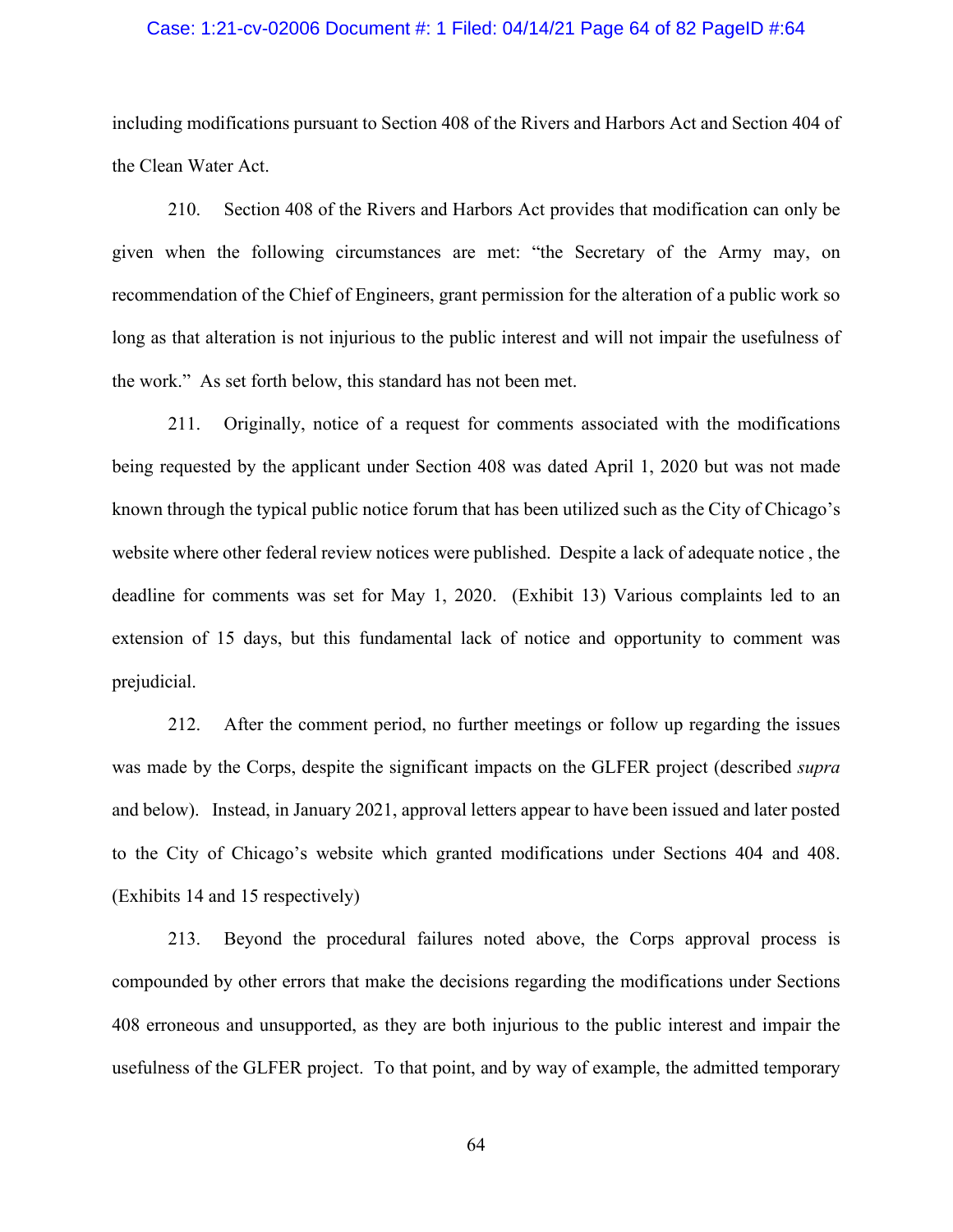#### Case: 1:21-cv-02006 Document #: 1 Filed: 04/14/21 Page 65 of 82 PageID #:65

and permanent proposed changes permanently disrupt those carefully considered and integrated actions discussed below.

214. For instance, the Corps identifies the purpose of the GLFER project as "to restore ecological health to natural areas of Jackson Park while preserving the historical and cultural integrity of the Park." (Application 19-17 at 2) Those goals are undermined by the OPC project, leaving the project injurious to the public and impairing the usefulness of the project.

215. For example, while identifying the purpose of the GLFER project as promoting ecological health, such efforts are permanently undermined by the massive clear cutting of mature trees described earlier.

216. Furthermore, the GLFER project also was designed to address the historic significance of the Olmsted design, which was done to strike a balance between historic preservation and ecological concerns. Indeed, in preparing the plans for GLFER, the Corps sought and received approval from the State Historic Preservation Office that the GLFER plans for planting and lagoon restoration were in accordance with the Olmstedian features of the park as defined in the 1905 plan. The State Historic Preservation Office singled out certain defining features, including the roadway configuration, as particularly significant and deserving of protection. However, the construction of the OPC, which now demands modification to the GLFER project, permanently disrupts both those historic preservation concerns and the ecological concerns through, *inter alia*, the destruction the roadway system, destruction of the Midway Plaisance, removal of berms, the destruction of trees and the expansion of Lakeshore Drive and Stony Island. Accordingly, the usefulness of GLFER is being impaired.

217. Furthermore, the Corps admits that there will be permanent damage to the GLFER project, but claims such damage will be mitigated by already planned but incomplete work. This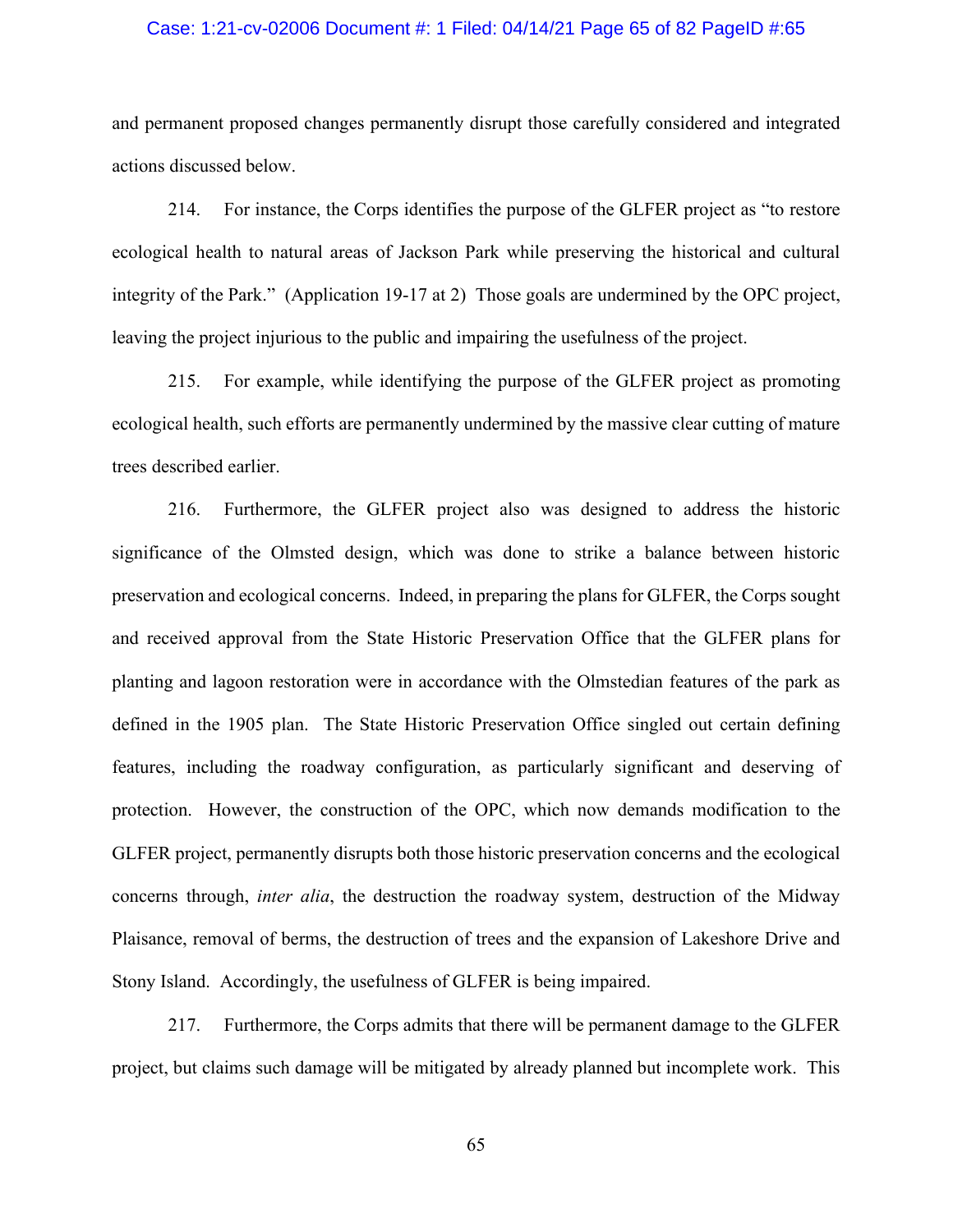#### Case: 1:21-cv-02006 Document #: 1 Filed: 04/14/21 Page 66 of 82 PageID #:66

analysis is fatally flawed and ignores impairment of the usefulness of the GLFER project because such "mitigation" improperly assumes that the only issue is acreage, not the specific purpose, placement, or value of the GLFER project areas to be permanently destroyed, whether or not they are "replaced" elsewhere. The GLFER areas did not have a uniform, cookie-cutter design. Years were spent, and millions of dollars spent, in the effort to specifically develop and implement the GLFER project which is based on the working interrelationship of various features and elements designed to work together to meet the various and critical environmental, ecological, historical and other goals. Contrary to the current suggestion, it fully undermines the conditions, purposes and outputs of the GLFER project to simply take out one part and plug something else in elsewhere. This further establishes the arbitrary and capricious decision making engaged in by Corps.

218. Relatedly, the approvals ignore the changed reality since the GLFER project was conceived and designed in 2012-14, given that the OPC project will involve the construction of roadway improvements (i.e the tearing out of Cornell Drive between  $59<sup>th</sup>$  and  $63<sup>rd</sup>$ ), relocating utilities, resurfacing and connection of walking paths. To proceed as if the context is the same as it was in 2012-14 is factually inaccurate and analytically invalid particularly given the interconnected development of the original GLFER project.

219. Further, the lagoons played an important role in the GLFER project, which will dramatically and permanently change as a result of the OPC and requested modification. Changes that are ignored include the fact that the OPC design plan envisions collecting storm water on the site and directing it to the west lagoon. This feature will have a significant impact on a major portion of the GLFER project acreage and interfere with the project's goals and output.

220. Similarly, the approval of Section 404 permit (Exhibit 15) related to the expansions of Lake Shore Drive and other related actions fail for similar reasons. For example, the creation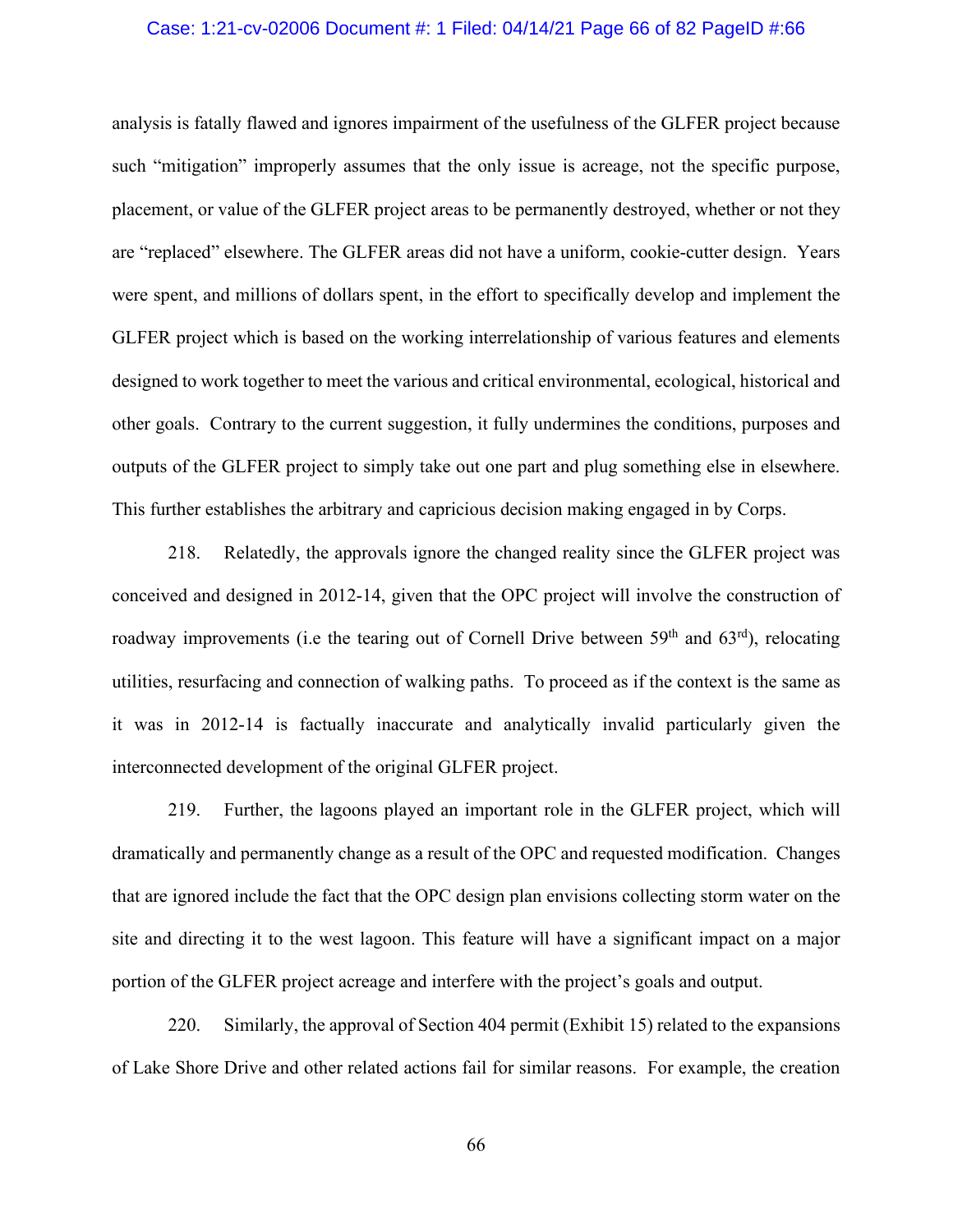### Case: 1:21-cv-02006 Document #: 1 Filed: 04/14/21 Page 67 of 82 PageID #:67

of a berm and adjacent narrow area of GLFER plantings on the west side of S. Lake Shore Drive between the 59<sup>th</sup> street bridge and the approach to Hayes Drive was a carefully considered and important design element of the GLFER project. That berm is to be permanently destroyed by another of the "roadway improvements" planned to accommodate the desires of the Obama Foundation to close a portion of Cornell Drive—the addition of one southbound lane of Lake Shore Drive in exactly that area. This is a prime example of a GLFER design element that cannot be merely relocated, and is an impairment of its usefulness.

221. The removal and destruction of the berm (and its replacement with an expanded expressway) removes and destroys the ecological and aesthetic bases for the creation of the berm and the adjacent GLFER planting (as well as impacting the other elements of the GLFER project to which these are interrelated). The grant of the Section 404 permit and the modification under Section 408 all ignore these impacts to the GLFER project, and are detrimental to the public interests served by the project.

222. As such, all of the benefits the GLFER project noted, i.e., "conservation, economic development, historic properties, cultural resources, environmental impacts, water quality, flood hazards, residual risk, and induced damages, etc." are severely and negatively impacted from a public benefit standpoint by the temporary and permanent alterations which are at issue, and leave the approvals of those permit modifications arbitrary and capricious.

223. The decision to issue the permits and modifications was arbitrary, capricious, an abuse of discretion, and contrary to law. Accordingly, Defendants should be enjoined from any and all activities in connection with their OPC project that may adversely affect the environment, natural, scenic, cultural and/or historic resources under review until such time as Defendants have fully complied with applicable federal regulations.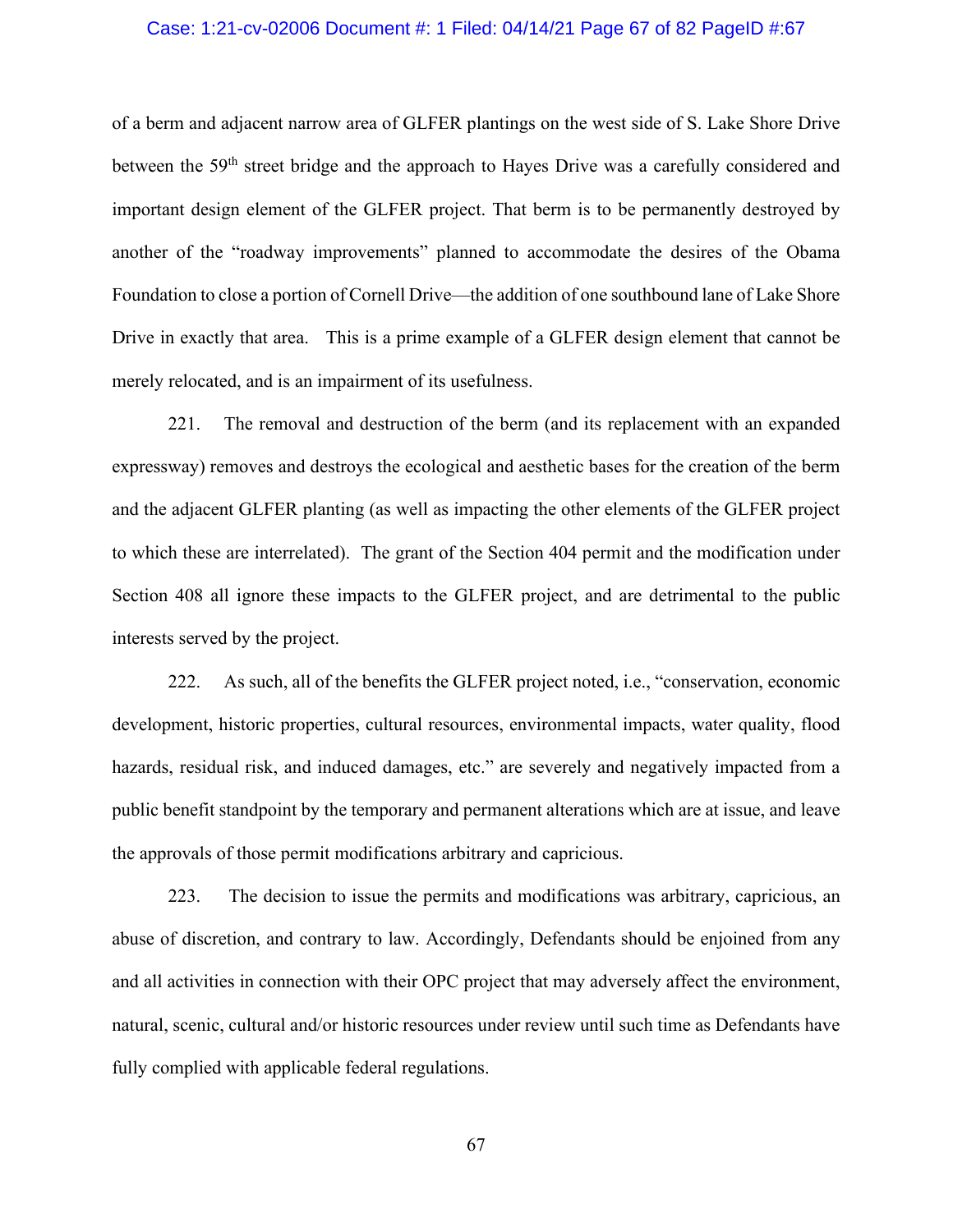# **COUNT VI (Public Trust Violation – Against City, Park District and Foundation)**

224. Plaintiffs reassert and reallege Paragraphs 1 through 223 as if fully set forth herein.

225. The following cause of action arises generally from a common set of operative facts that inform and underlie the other causes of actions set forth herein involving the conduct of the various federal reviews. As such, and as a matter of judicial efficiency and economy—consistent with principles of supplemental jurisdiction under 28 U.S.C. § 1367(a)—Plaintiffs bring this cause of action, and its other state law cause of actions, here as part of this lawsuit.

226. Jackson Park was established through an 1869 grant by the Illinois legislature to a public commission which provides in relevant part that the demised property "shall be held, managed and controlled by [the Commissioners] and their successors as a public park, for the recreation, health and benefit of the public, and free to all persons forever."

227. Jackson Park is by grant a protected public trust property under Illinois law. Public trust property is held by the City and Park District in trust for the public at large who owns fractional interests in such property.

228. As trustees over the public trust property, the City and Park District are subject to a well-established set of fiduciary duties, including but not limited to duties of diligence, loyalty, care and candor, imposed upon their actions in the management and control of the public trust property. These duties have been violated as described earlier and below.

229. As an initial matter, the City and Park District have at no time performed their fiduciary duty in their decisions to transfer this public trust property to the Obama Foundation for the completion of the OPC. In addition, as applied to the use and disposition of this public trust property, the City expressly and improperly delegated its decision-making authority regarding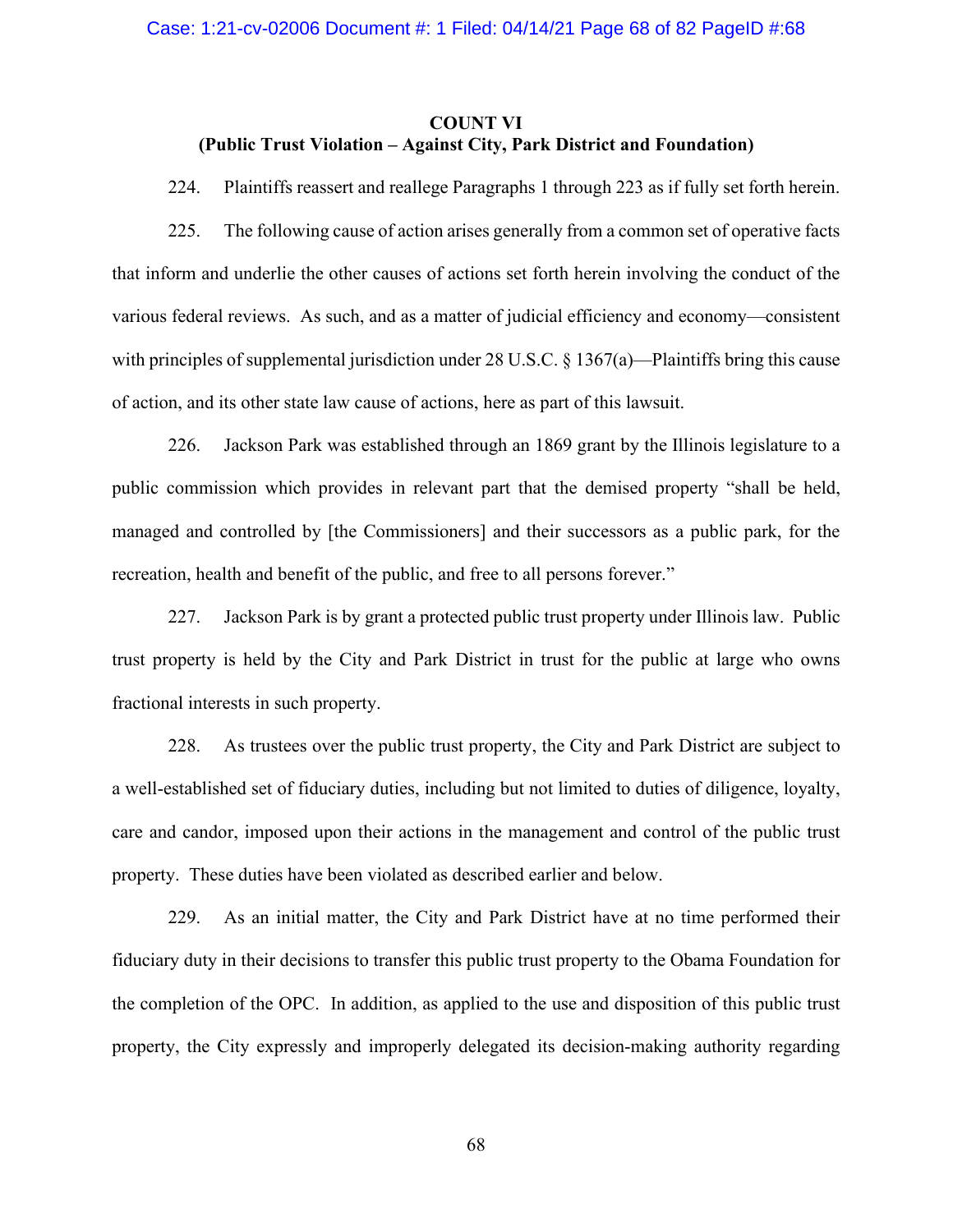#### Case: 1:21-cv-02006 Document #: 1 Filed: 04/14/21 Page 69 of 82 PageID #:69

location and related issues to the Obama Foundation, a private party, in violation of its nondelegable duties of loyalty and care over Jackson Park.

230. This lack of diligence and insider favoritism is further confirmed by the utter unwillingness of the City at any time to consider alternatives to Jackson Park for the siting of the OPC. Indeed, the choice of land was made exclusively by the Obama Foundation, which dictated its demands to the City solely to advocate and maximize its interests. Avoidance of diligence measures was embraced and facilitated by then Mayor Rahm Emanuel, former President Obama's Chief of Staff in 2009 and 2010, during his term of office from 2011 to 2019. That continued with the currently administration, who continued to advocate and advance the position of the Foundation through the conclusion of the federal review process.

231. The breach of the City's fiduciary duties of loyalty and care has had more serious consequences in light of the COVID pandemic that has wreaked havoc upon the economic wellbeing of the City, the reduction of its population, the increased size of its public debt, and the closure of much of its educational and artistic institutions. The flawed delegation of decisions over Jackson Park to the Obama Foundation makes it all the more important for the City and Park District to reevaluate the initial pat assumptions about the viability of the OPC, the levels of attendance, the costs of its operation, and the wealth of other economic and social calculations said to justify the initial public commitment of massive resources to the OPC.

232. The City's breach of its fiduciary duties is further evidenced by its creation of a one-sided "use" agreement that was approved and attached to the 2018 Ordinance. That disguised arrangement was drafted specifically to avoid the use of the word "lease", while still giving virtually total use and control of public trust property to a private entity (the Obama Foundation). The 2015 Ordinance had made clear the City's initial intention to lease the land to the Foundation.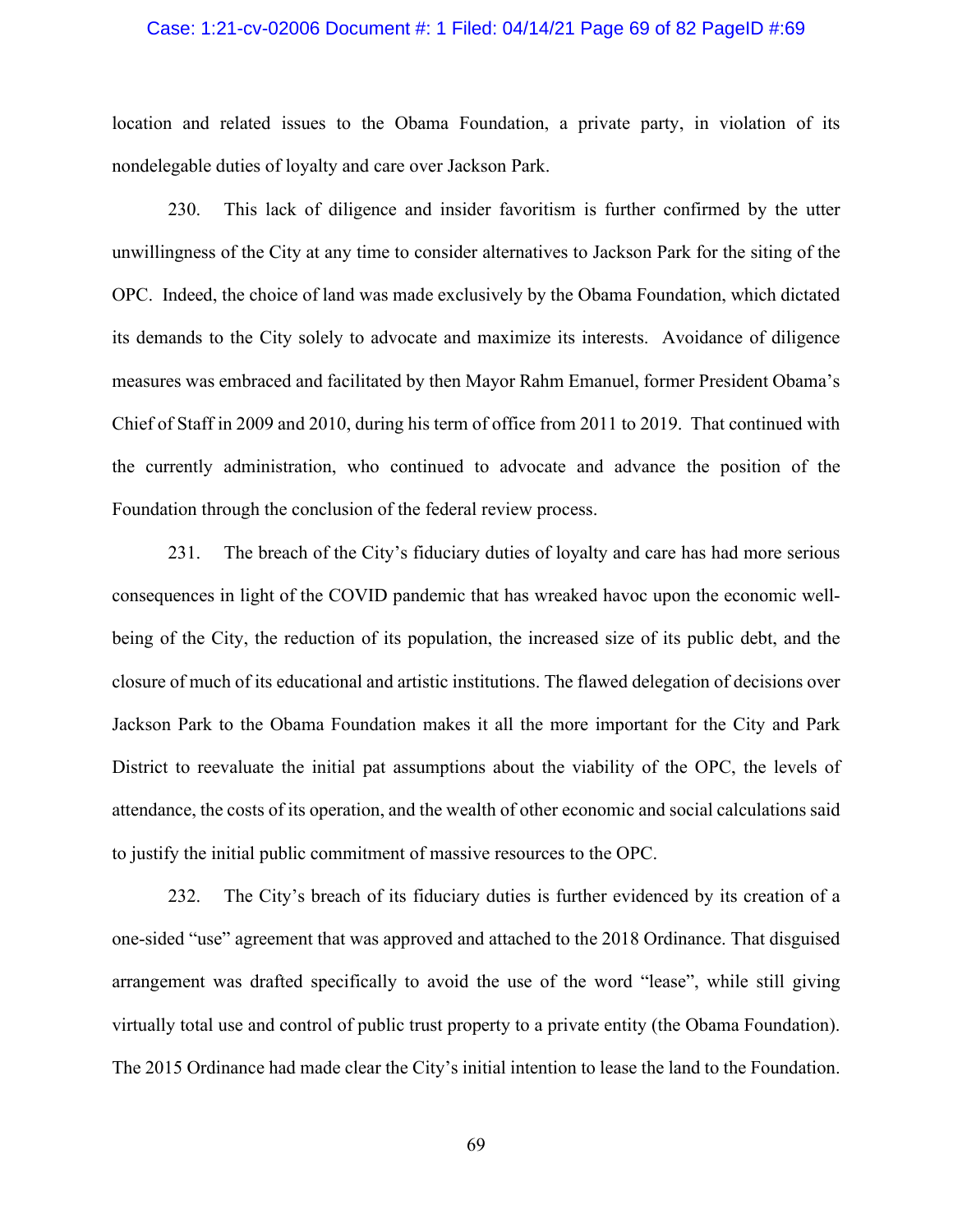#### Case: 1:21-cv-02006 Document #: 1 Filed: 04/14/21 Page 70 of 82 PageID #:70

The 2018 "use" agreement never defines the term "use", nor even states whether that use is "exclusive." But in its broader context, its unmistakable intention is to confer on the Obama Foundation the same rights that it would receive under a standard ninety-nine-year exclusive lease of the same key acreage in Jackson Park. (*See* Exhibit 2 hereto, §§ 6.4, 6.11)

233. The private party here, once the OPC is constructed, will also have exclusive control over the area, in direct breach of the legislative grant governing the disposition of public trust property. Nor at any point did either the City or the Obama Foundation make the required appraisal of the fair market value of the property transferred, but settled on the derisory \$10 figure to disguise an outright transfer of the property in violation of public trust law, as a prelude to the wholesale destruction of land within Jackson Park. The sham "use" agreement with the Obama Foundation was done to support the ostensible claim that the City would maintain "title" to the land, even though it has only a reversion over the 99-year lease/use agreement, which represents virtually all the economic value of the subject property.

234. The giveaway of public property is further compounded by the City's decision to expend close to \$200 million dollars for the ostensible purpose of "improving" the road system that only takes place to accommodate the unwise placement of the OPC in Jackson Park. The City and Park District also appear to provide the Foundation an open checkbook by agreeing to foot the bill for any and all environmental liabilities that will occur at the proposed location, owing to rising lake levels and other environmental perils.

235. The flawed transactions that the City and Park District have entered into with the Obama Foundation require a heightened degree of scrutiny given both the lack of diligence and self-evident insider favoritism described above.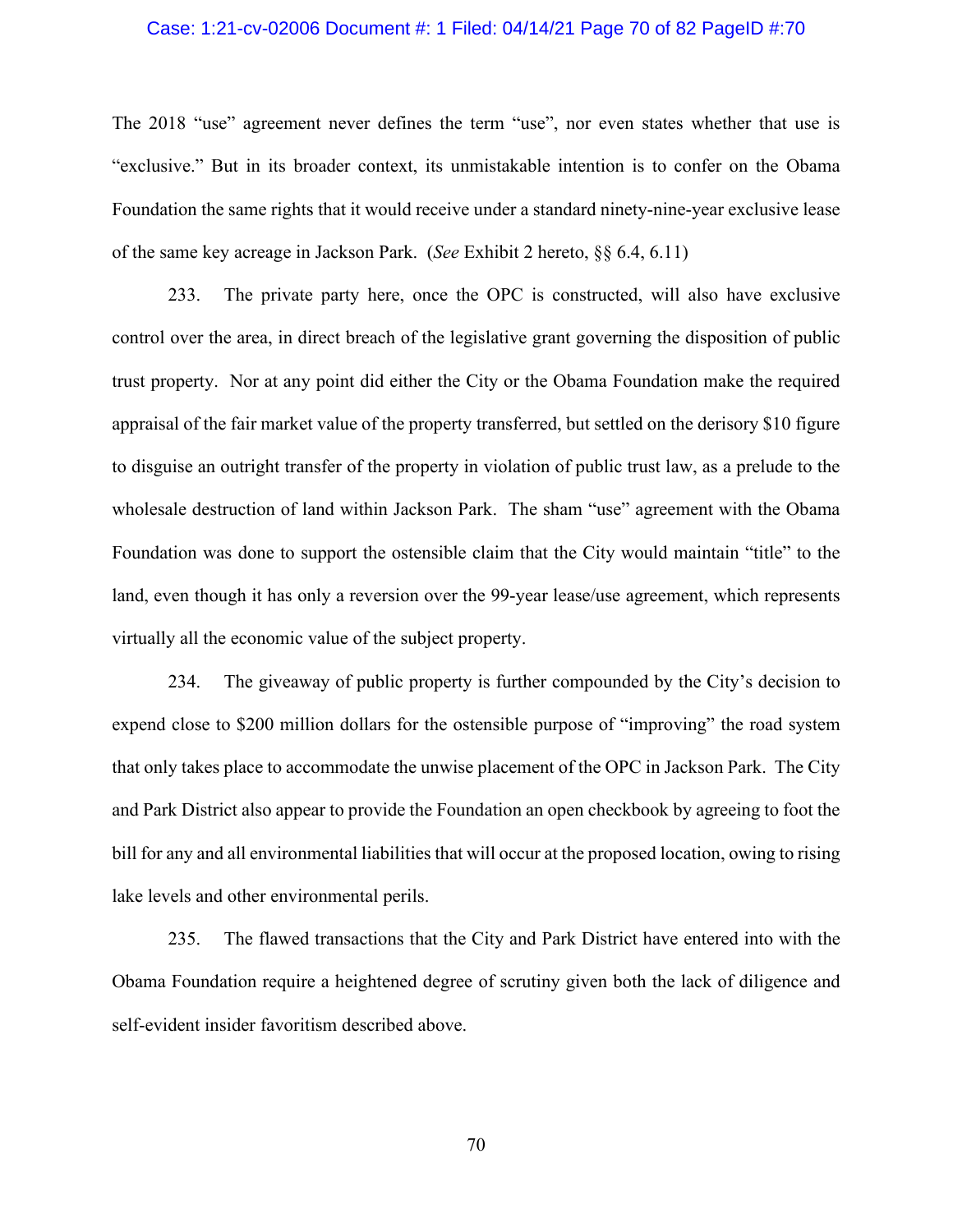#### Case: 1:21-cv-02006 Document #: 1 Filed: 04/14/21 Page 71 of 82 PageID #:71

236. As a result of the breach of these duties, the ordinance authorizing the giveaway to the Obama Foundation should be voided and of no effect, and all the transactions undone so that the full title of the subject property once again vests with the City and Park District as they did before these transactions were undertaken in 2015.

# **COUNT VII (***Ultra Vires* **– Against City and Park District)**

237. Plaintiffs reassert and reallege Paragraphs 1 through 236 as if fully set forth herein.

238. The acts of the City of Chicago and the Park District relative to the transfer of property for the OPC and to the Obama Foundation were illegal and outside the scope of lawful authority.

239. Those illegal activities began with the transfer of the subject property in Jackson Park from the Park District to the City of Chicago (as demanded by the Obama Foundation), which was done in an apparent effort to circumvent the applicable limitations imposed upon the divestment of public property to a private entity. That transaction was undertaken only to allay justifiable concerns that a transfer directly from the Park District to the Foundation would be struck down as outside the powers of the Park District, given that Illinois law prohibits the Park District from a transfer to a non-governmental entity without an "exchange for other real property of substantially equal or greater value." The 2015 Ordinance codifies the demand of the Obama Foundation that the Park District first transfer such property to the City, who then acted as if it were free of the need to receive adequate consideration from the transferee, and transferred control over such property to the Foundation. Such purposeful circumvention does not excuse blatant disregard of applicable statutory requirements, and requires that the illegal transfer be nullified.

240. Similarly, the 2018 Ordinance later adopted by the City of Chicago suggests that the relationship between the Obama Foundation and the government was not captured by the lease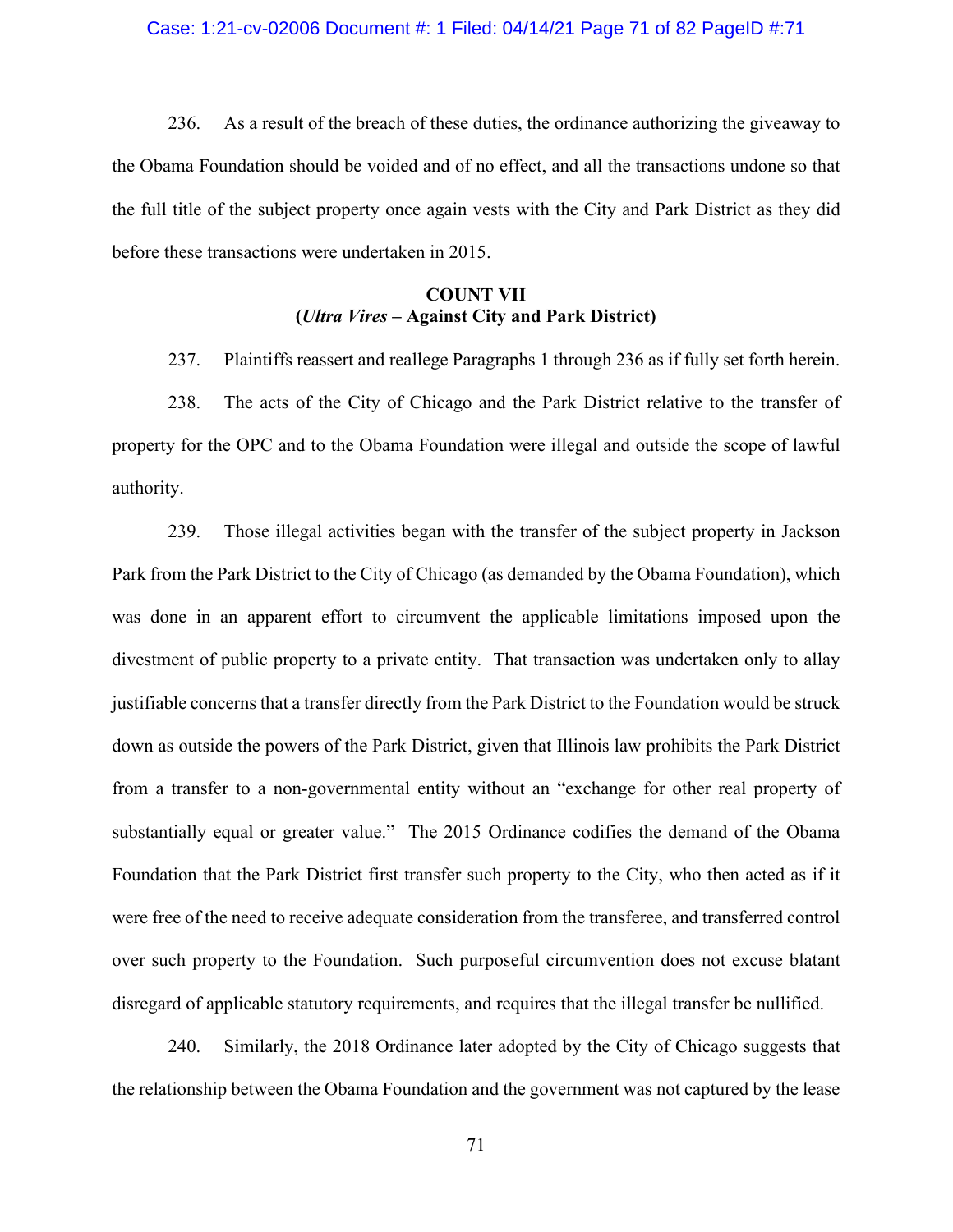### Case: 1:21-cv-02006 Document #: 1 Filed: 04/14/21 Page 72 of 82 PageID #:72

referred to in the 2015 ordinance. Instead, artificial language was utilized to create the fiction that the City would enter into a defective use agreement (see ¶¶ 232-33, supra), which is also a form of *ultra vires* activity that runs afoul of the explicit command of 50 ILCS 605/1, and requires that for a public-to-public transfer—here between the Park District and the City—a public transferee must use and occupy the land. The City, however, is not occupying the transferred land, given that it has transferred exclusive possession to the Obama Foundation under the fictitious use agreement. Consequently, that last transaction must be set aside because neither the Park District nor the City had any right to effectuate that transfer.

241. In addition, this purported transfer does not comport with conditions found in the Illinois Museum Act, which also requires that a lease be utilized by the City. That statute cannot be evaded by the City's repeated and erroneous claim that relationship with the Obama Foundation is not one of lessor and lessee. *See* 70 ILCS 1290/1.

# **COUNT VIII (Violation of Illinois Constitution Article VIII, Section 1) (Against City, Park District and Obama Foundation)**

242. Plaintiffs reassert and reallege Paragraphs 1 through 241 as if fully set forth herein.

243. Article VIII, Section 1 of the Illinois Constitution states as follows: "(a) Public funds, property or credit shall be used only for public purposes."

244. Here, public property in the form of world-renowned Jackson Park has been transferred to a private party (namely the Obama Foundation). That transfer has been done at the direction of the Obama Foundation and for its sole benefit. The Foundation will be controlling the land and buildings, and it will create significant public upheaval through road work, the destruction of the integrity of Jackson Park, as well as the GLFER project.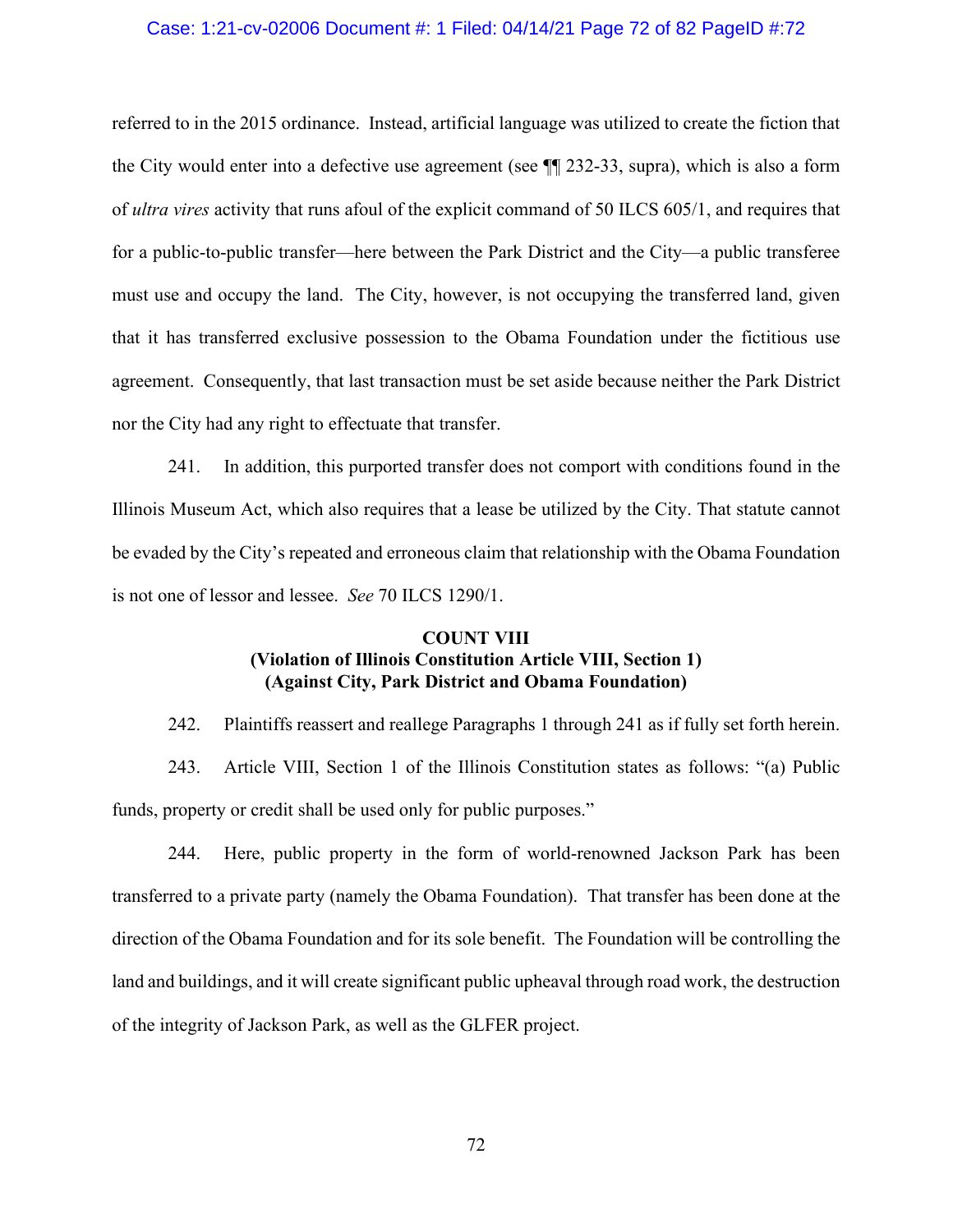#### Case: 1:21-cv-02006 Document #: 1 Filed: 04/14/21 Page 73 of 82 PageID #:73

245. Put differently, the transfer of property to the Foundation is not "used only for public purposes" but rather for the benefit of a private entity at the expense of the public.

### **COUNT IX (Violation of Illinois Constitution Takings Clause) (Against City, Park District and Obama Foundation)**

246. Plaintiffs reassert and reallege Paragraphs 1 through 245 as if fully set forth herein.

247. Article I, Section 15 of the Illinois Constitution prohibits the taking of certain property, as it sets forth the following: "Private property shall not be taken or damaged for public use without just compensation as provided by law. Such compensation shall be determined by a jury as provided by law."

248. Here, the transfer of property to the Obama Foundation by the City of Chicago comprises the most usable and critical portions of Jackson Park, as well as the destruction of approximately 1000 mature and established trees and represents the transfer and damage of public trust property.

249. The Plaintiffs and other citizens of Illinois have a beneficial fractional ownership interest in such public trust property.

250. The giveaway and damage of the public trust property outlined above has been done without payment of any compensation, let alone just compensation. To the contrary, the most usable and critical acres of the Jackson Park were given away to the Obama Foundation for \$10. Furthermore, there has not been compensation for the damage to the landscape, destruction of the integrity of the park, the loss of hundreds of trees, the Women's Garden, and the roadways that comprise this special and unique Olmsted park. As such, Article, Section 15 has been violated.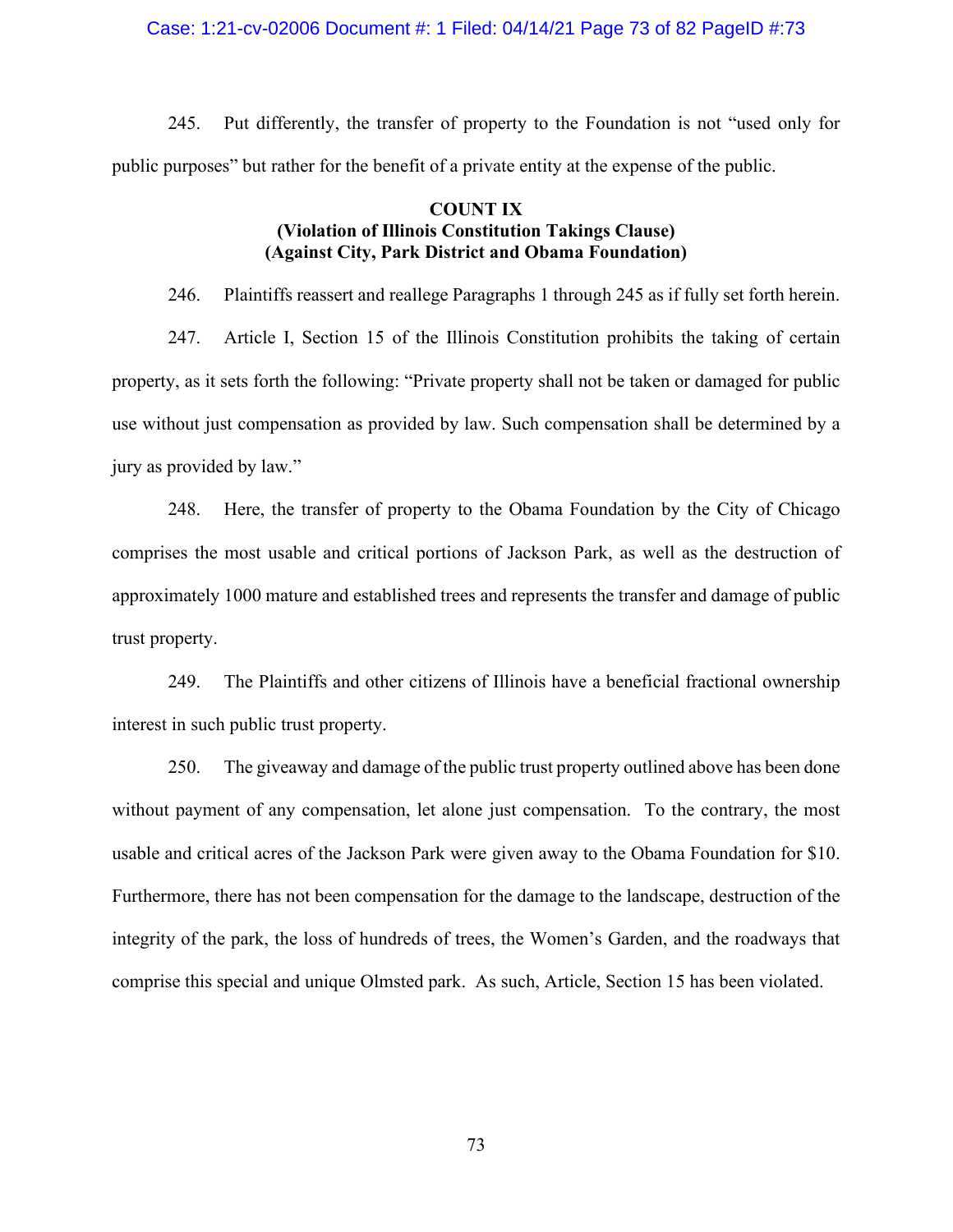# **COUNT X (Improper Delegation Of Authority Under Federal Statutes) (Against All Defendants)**

251. Plaintiffs reassert and reallege Paragraphs 1 through 250 as if fully set forth herein.

252. Throughout the federal review process associated with the Section 106 review, Section 4(f), UPARR and NEPA, the agency Defendants unlawfully delegated decision-making authority to the applicant (the City of Chicago) in various ways. Making such matters worse, even though the applicant in name is the City of Chicago, in fact the Obama Foundation is the real party in interest, given the abdication of authority by the City of Chicago to the Foundation, leading to the proposed destruction of land within Jackson Park, which has necessitated these federal agency reviews.

253. Such impermissible delegation of legislative authority left the applicant and real party in interest largely in control of all public meetings held during the review process, where its dominant position allowed it to dictate the outcomes, by, among other actions, drafting and/or editing key reports in order to advance its predetermined decision to take off the table from the outset all avoidance alternatives or minimization measures.

254. In so doing, the federal agencies have violated Article I, Section 1 of the U.S. Constitution, by delegating their authority to private parties who are not entitled to play a role in deciding on the devolution and management of public lands.

# **COUNT XI (Illinois Constitution – Improper Delegation of Authority) (Against City, Park District and Obama Foundation)**

255. Plaintiffs reassert and reallege Paragraphs 1 through 254 as if fully set forth herein.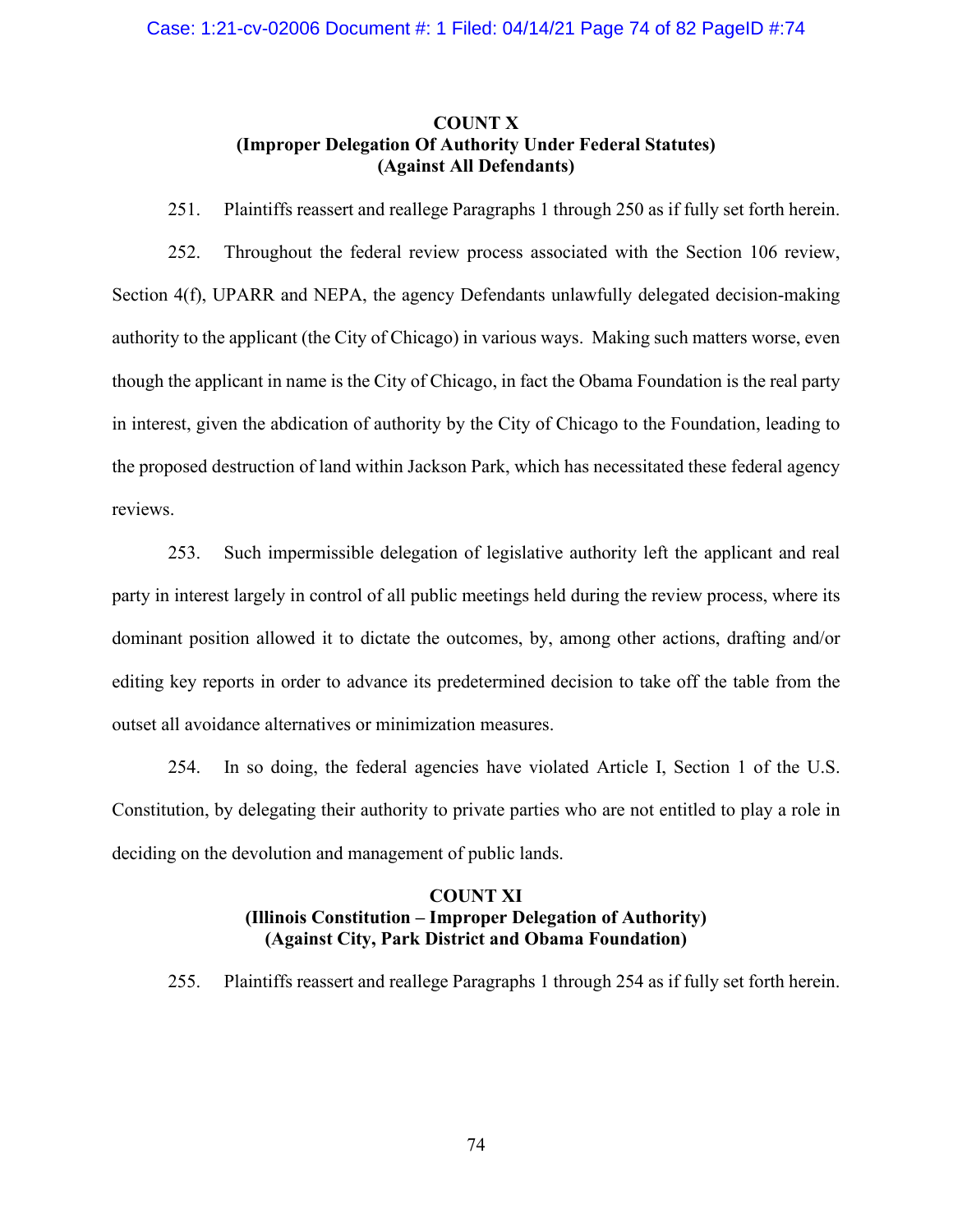#### Case: 1:21-cv-02006 Document #: 1 Filed: 04/14/21 Page 75 of 82 PageID #:75

256. As the 2015 Ordinance makes clear, the City of Chicago delegated its decisionmaking authority over the location and design to a private party, the Obama Foundation. The 2015 Ordinance provides in part:

WHEREAS, While the City Council is **confident** in the quality and thoroughness of both UIC's and UChicago's proposals, *the City defers to the sound judgment of the President and his Foundation as to the ultimate location of the Presidential Library.* (Emphasis supplied)

257. Pursuant to this delegation of legislative authority, the private entity later selected Jackson Park, including precisely where in Jackson Park, and all material related and foreseeable elements of such location and design, all of which later was rubber stamped by the City and Park District as they included that location, roadwork and the like in their 2018 ordinance which they advanced through the federal review processes described above through its recent conclusion.

258. The delegation of legislative authority from a legislative body to a private party violates the separation of powers and is unconstitutional under Article II, Section 1 of the Illinois Constitution which provides: "The legislative, executive and judicial branches are separate. No branch shall exercise powers properly belonging to another."

# **COUNT XII (Violation of Illinois Constitution Article I, Section 2) (Against City, Park District and Obama Foundation)**

259. Plaintiffs reassert and reallege Paragraph 1 through 258 as if fully set forth herein.

260. Plaintiffs have a fractional beneficial interest in public trust property including that in Jackson Park.

261. Article I, Section 2 provides in relevant part the following: "No person shall be deprived of life, liberty or property without due process of law nor denied the equal protection of the law."

75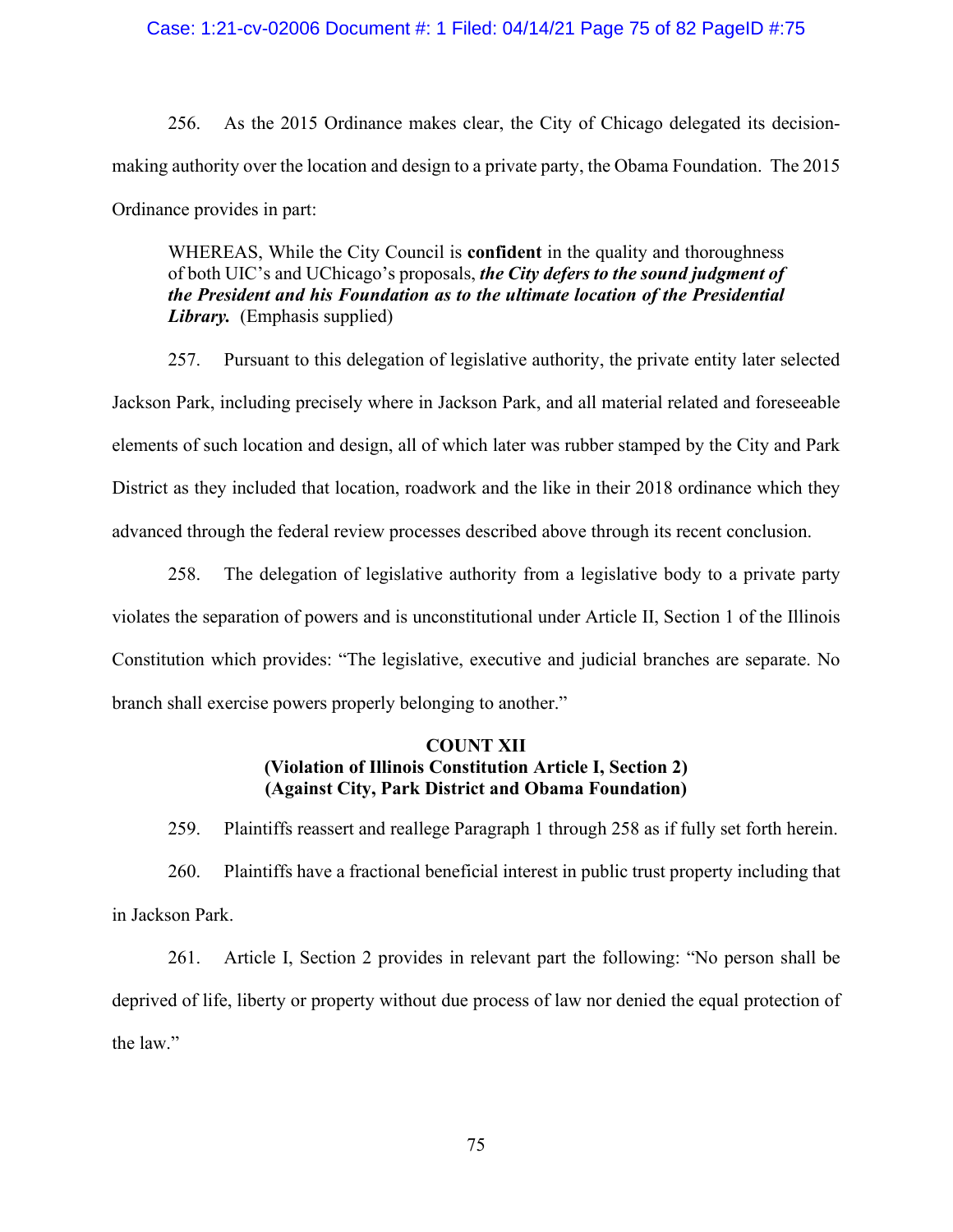### Case: 1:21-cv-02006 Document #: 1 Filed: 04/14/21 Page 76 of 82 PageID #:76

262. In allowing a private foundation to control critical decision making, by rubber stamping those demands in transferring critical elements of public trust land to the private entity, the City failed to provide procedural and substantive due process protections guaranteed to Illinois residents under the Illinois Constitution.

263. Furthermore, the conduct of this process and its acceleration during the ongoing coronavirus pandemic further curtailed the ability of Plaintiffs to meaningfully participate in the various meetings and reviews, further curtailing their rights.

## **COUNT XIII (Violation of Illinois Constitution Article I, Section 16) (Against City and Obama Foundation)**

264. Plaintiffs reassert and reallege Paragraph 1 through 263 as if fully set forth herein.

265. Article I, Section 16 provides as follows: "No ex post facto law, or law impairing the obligation of contracts or making an irrevocable grant of special privileges or immunities, shall be passed."

266. Here, the City's approval of a 99-year use agreement provides an irrevocable and special privilege to the Obama Foundation, supplying perpetual and largely full control over a large portion of Jackson Park. In this capacity, the 2018 Ordinance and agreements which approved the Use Agreement and transfer to the Obama Foundation violate Article 1, Section 16.

### **COUNT XIV (Violation of Section 110(k) of the National Historic Preservation Act) (Against All Defendants)**

267. Plaintiffs reassert and reallege Paragraphs 1 through 223 as if fully set forth herein.

268. Under Section 110(k) of the National Historic Preservation Act, it is incumbent upon all federal agencies who receive requests for funds, permits and licenses to ensure that no

76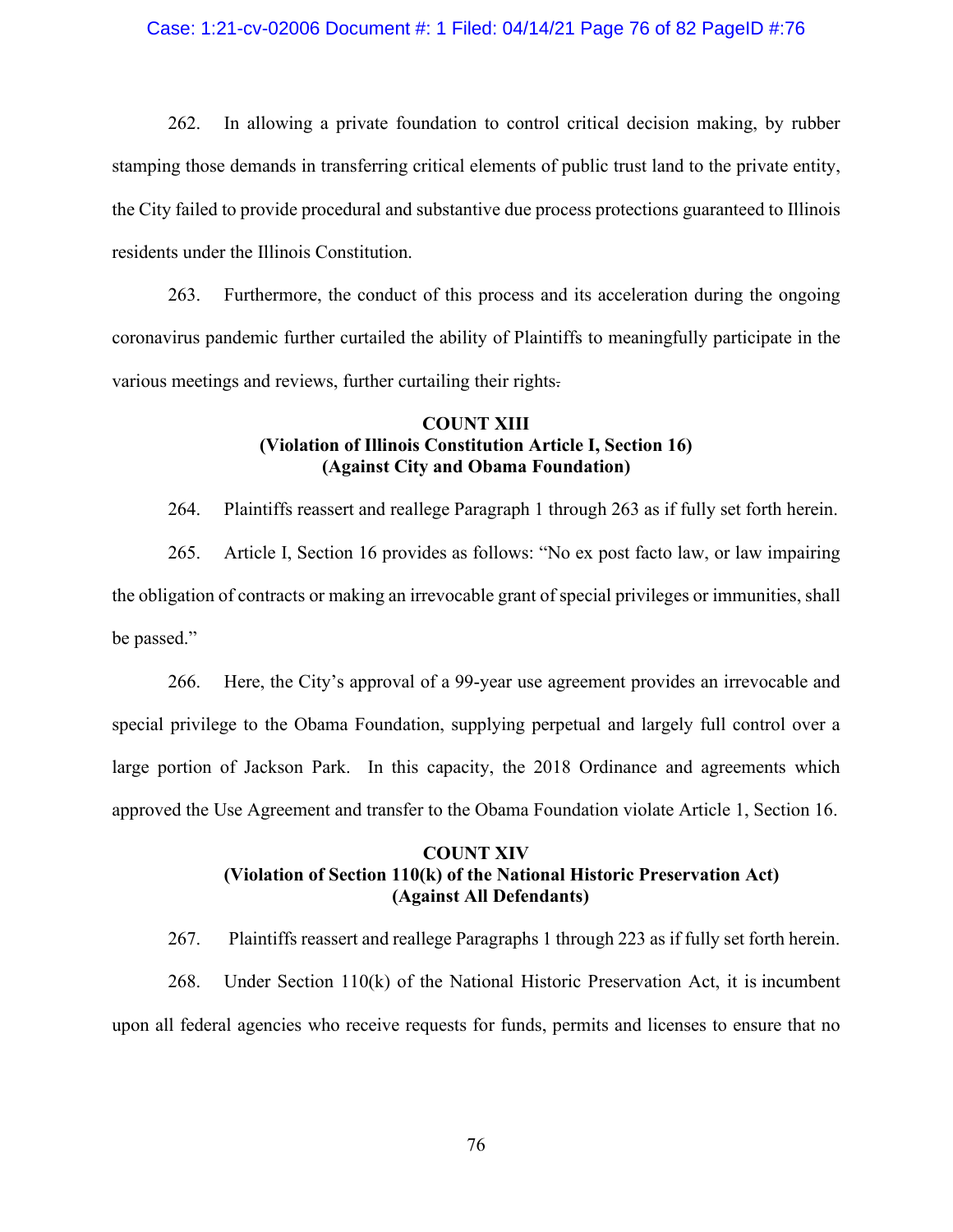#### Case: 1:21-cv-02006 Document #: 1 Filed: 04/14/21 Page 77 of 82 PageID #:77

funds or permits are awarded to applicants who commit or allow acts of anticipatory demolition. The applicable statute provides as follows:

Each Federal agency shall ensure that the agency will not grant a loan, loan guarantee, permit, license, or other assistance to an applicant that, with intent to avoid the requirements of Section 306108 of this title, has intentionally significantly adversely affected a historic property to which the grant would relate, or having legal power to prevent it, has allowed the significant adverse effect to occur, unless the agency, after consultation with the Council, determines that circumstances justify granting the assistance despite the adverse effect created or permitted by the applicant.

54 U.S.C. § 306113.

269. Here, the City, Park District and Foundation have requested federal funding for roadwork from the Federal Highway Administration in the amount of at least \$175 million, as well as federal permits from the Army Corps of Engineers.

270. Since December of 2017, the federal reviews for the OPC have been ongoing, starting with the review under Section 106 of the NHPA. The City, the Park District, and the Foundation were well aware of and participating in these federal reviews, and further recognized that no adverse actions were to be taken against historic and environmental resources that were under review.

271. Nonetheless, not later than August 6, 2018, the City and the Park District in fact took such actions, which involved not only the intentional destruction of trees but the intentional demolition of an athletic field in Jackson Park, all to accommodate the OPC, and all well before the federal review process concluded. (Exhibit 16)

272. The trees and field that were intentionally destroyed were within the Jackson Park Historic Landscape District and Midway Plaisance, and listed in the National Register of Historic Places.

77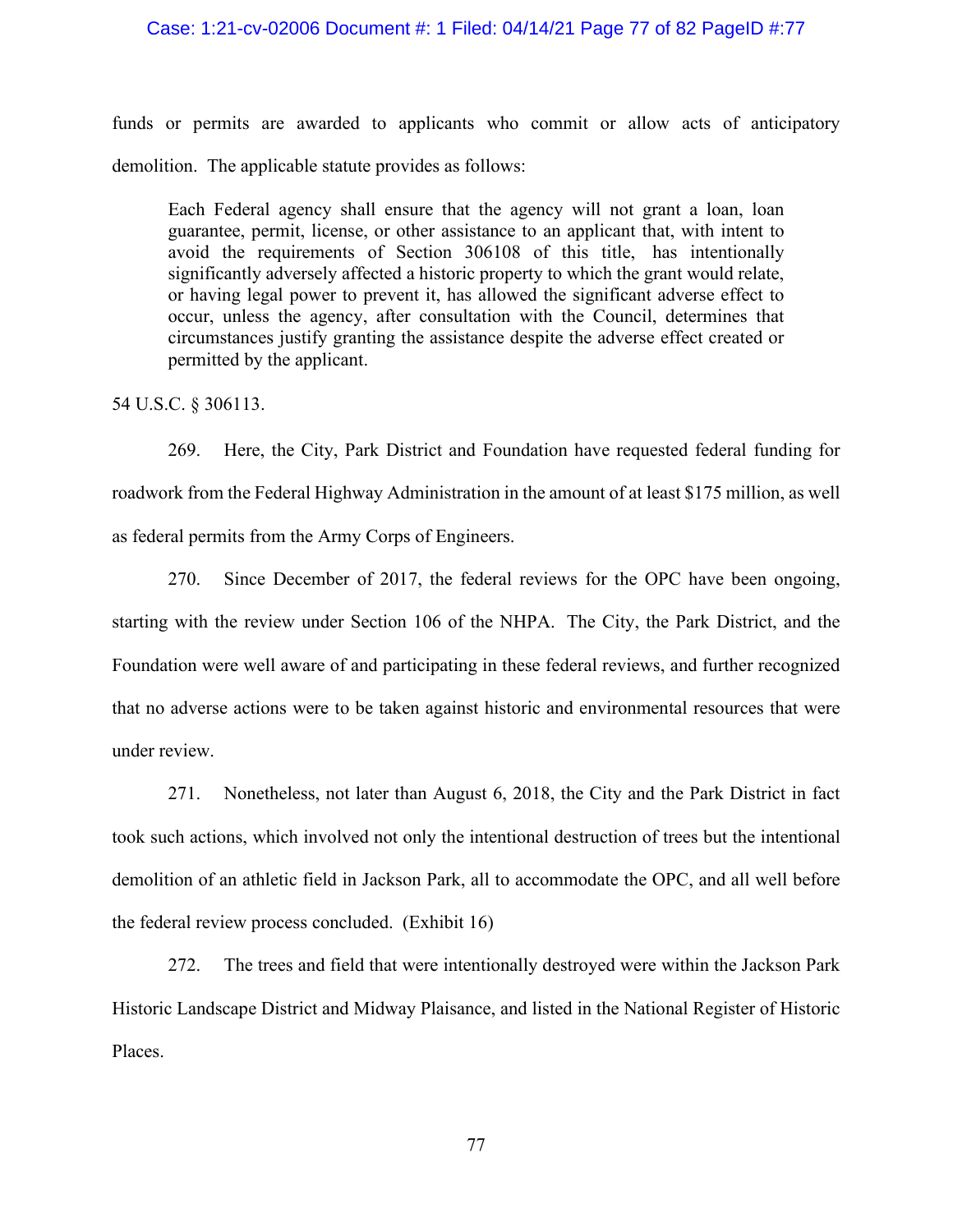273. The work performed by City and the Park District in this regard was unquestionably

for the benefit of the Obama Foundation and to advance the OPC, which is part of the undertaking

under review. Such acts were contemplated and performed pursuant to a "Donation Agreement"

dated February 26, 2018 between Chicago Park District and the Obama Foundation which

provided, *inter alia,*

WHEREAS, the Foundation is tasked with finding, planning and construction of the Obama Presidential Center ("OPC") in Jackson Park on land owned by the Park District that will be transferred to the City of Chicago pursuant to Park District Board and City Council approval, in recognition of the long-standing ties the former President has with the community and;

WHEREAS, the site selected for the OPC would necessitate the relocation of an existing multi-use artificial turf field with a running track (the "Original Field"), and;

WHEREAS, the Park District has designated an area within Jackson Park as described on attached Exhibit A ("Field Site"), as land for the relocation, construct [sic] and operation of the Field, and;

WHEREAS, the Foundation has agreed to fund the construction of a replacement Field on the Field Site (the "Project"), as further described in the plans set forth in Exhibit B, attached and incorporated by this reference, and;

WHEREAS, The Foundation agrees to donate an amount not to exceed \$3,500,000.00 to the Park District to assist with the construction of the Project; ...

274. The Donation Agreement goes on to detail the work that the Park District will

perform to demolish the existing track and field in Jackson Park and to build a new track and field,

all solely to accommodate the Obama Center. (See Exhibit 17)

275. The acts taken by the City, Park District and Foundation constitute anticipatory

demolition in violation of Section 110(k).

276. As a result of such actions, the statutory prohibition precludes the FHWA from approving the federal funds requested for the roadwork, "unless the agency, after consultation with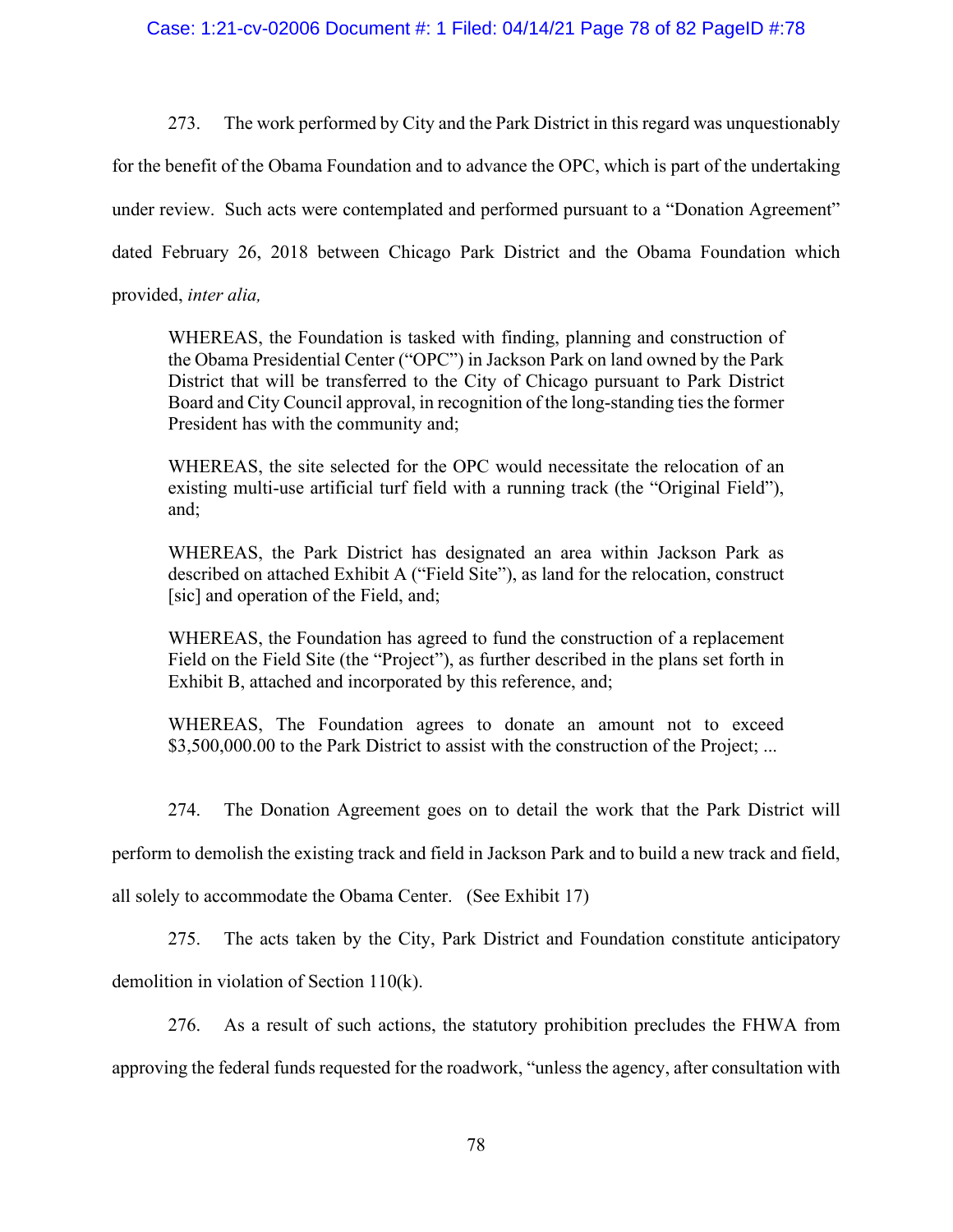#### Case: 1:21-cv-02006 Document #: 1 Filed: 04/14/21 Page 79 of 82 PageID #:79

the [Advisory Council on Historic Preservation], determines that circumstances justify granting the assistance despite the adverse effect created or permitted by the applicant." 54 U.S.C. § 306113.

277. Although Section 110(k) does authorize the approval of federal funding and permits under limited circumstances, notwithstanding anticipatory demolition, any such approval requires a special consultation process that was not followed here:

[T]he agency official shall notify the Council and provide documentation specifying the circumstances under which the adverse effects to the historic property occurred and the degree of damage to the integrity of the property. This documentation shall include any views obtained from the applicant, SHPO/THPO, an Indian tribe if the undertaking occurs on or affects historic properties on tribal lands, and other parties known to be interested in the undertaking.

36 C.F.R. § 800.9(c)(2), The FHWA did not invoke this process, and thus the FHWA's authorization of federal transportation funding for the project is unlawful in violation of Section  $110(k)$ .

278. Similarly, Section 110(k) prohibits the Army Corps from authorizing any permits relating to the OPC project unless and until the Corps goes through the special consultation process spelled out in the regulations. The Army Corps failed to invoke the special consultation process, and thus any permits issued by the Corps related to components of the OPC project are unlawful in violation of Section 110(k) of the NHPA.

279. Each of these failures was arbitrary, capricious, an abuse of discretion, and contrary to law. Accordingly, Defendants should be enjoined from any and all activities in connection with the OPC project that may adversely affect the cultural and/or historic resources until such time as Defendants have fully complied with Section 110(k).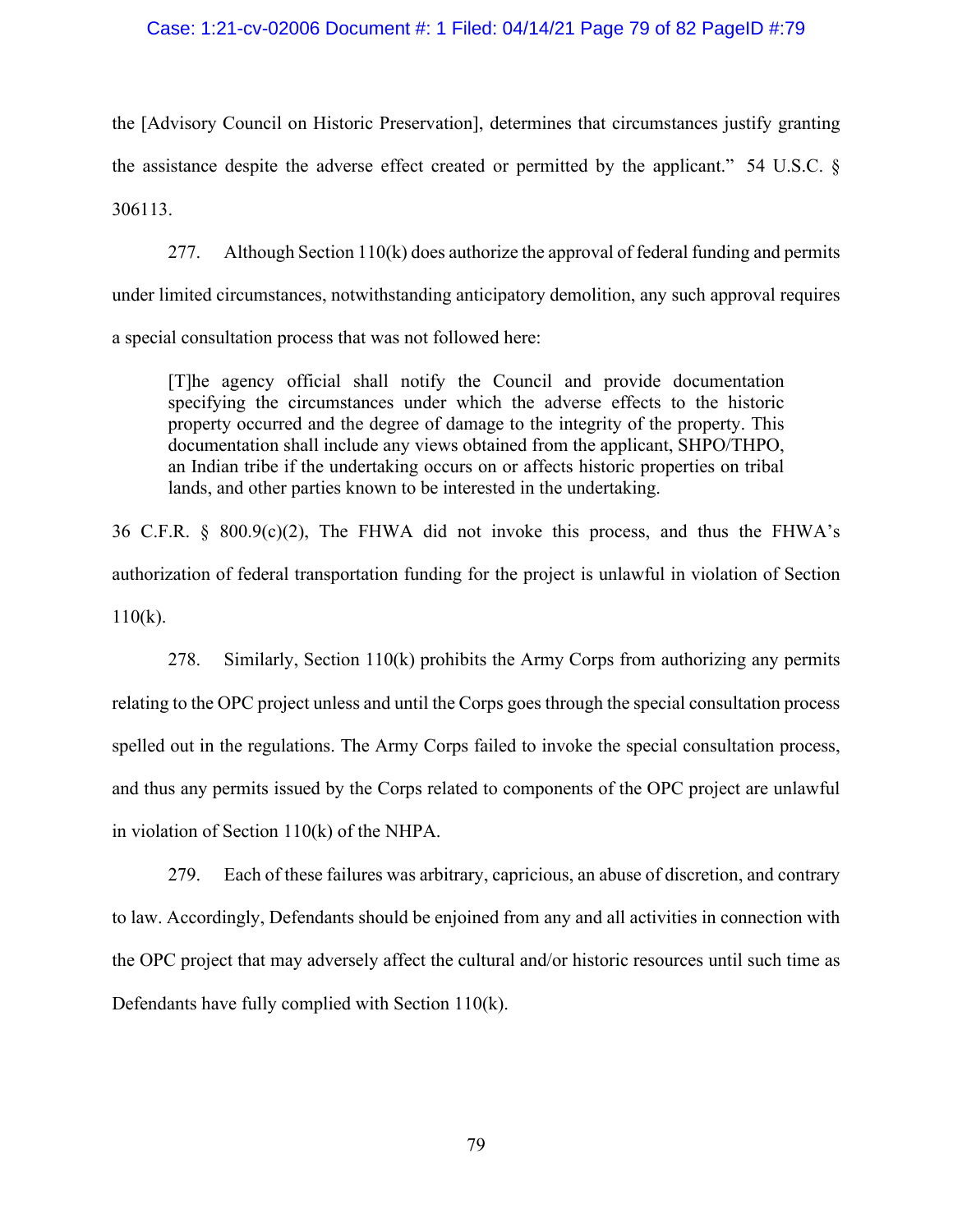### **COUNT XV (In the Alternative to Counts I, II and IV Violation of Illinois State Agency Historic Preservation Resources Act) (Against All State Officials, City, Park District and Obama Foundation)**

280.Plaintiffs reassert and reallege Paragraphs 1 through 122 as if fully set forth herein.

281. The Illinois State Agency Historic Resources Preservation Act was enacted "to provide Illinois State government leadership in preserving, restoring, and maintaining the historic resources of the State." 20 ILCS 3420/1.

282. A historic resource is defined to include any property that is listed on the National Register of Historic Places. 20 ILCS 3420/3(c).

283. Jackson Park, the Midway Plaisance and the Chicago Boulevard Historic District are historic resources under this statute.

284. The construction of the OPC, including but not limited to the construction of the various OPC buildings, the closure of the Olmsted roads, destruction of the Women's Garden and the expansion of roads that will further destroy Jackson Park and the Midway Plaisance, represent undertakings (as defined in the Act) which will adversely affect these historic resources.

285. These undertakings are being carried out pursuant to a state permit, including an Illinois DNR Water Resources Permit, as well as other local municipal funding sources.

286. The Act provides that when an undertaking occurs that involves an adverse effect on a historic resource, there must be a review of alternatives so that the adverse effects can be avoided. The Act expressly provides as follows:

the State agency shall consult with the Director and shall discuss alternatives to the proposed undertaking which could eliminate, minimize, or mitigate its adverse effect. During the consultation process, the State agency shall explore all feasible and prudent plans which eliminate, minimize, or mitigate adverse effects on historic resources. Grantees, permittees, licensees, or other parties in interest and representatives of national, State, and local units of government and public and private organizations may participate in the consultation process. The process may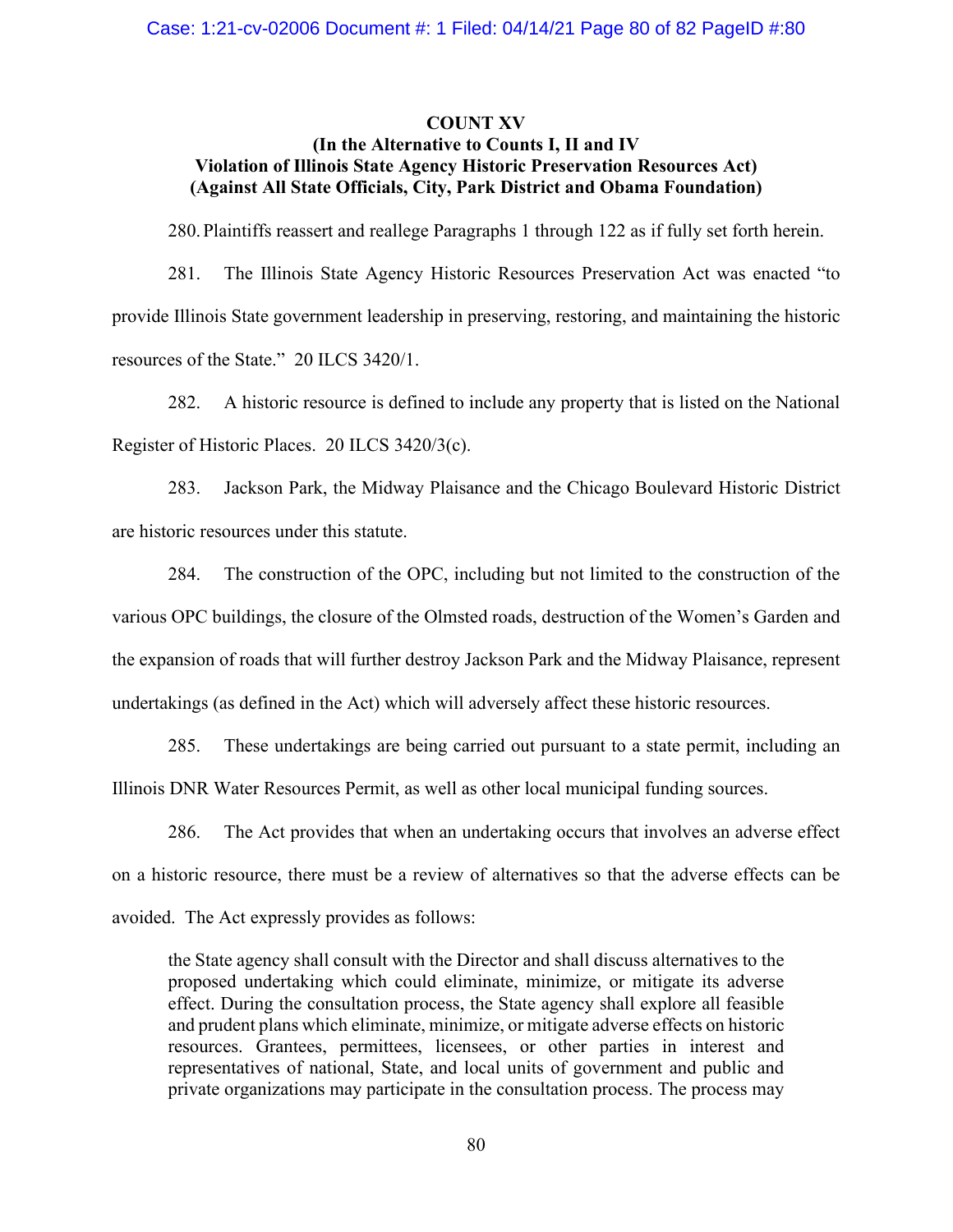#### Case: 1:21-cv-02006 Document #: 1 Filed: 04/14/21 Page 81 of 82 PageID #:81

involve on-site inspections and public informational meetings pursuant to regulations issued by the Department of Natural Resources.

20 ILCS 3420/4(d).

287. Notwithstanding the adverse effects of the OPC project, none of the required Illinois reviews have been performed by state or city officials. Even though the partial destruction of Jackson Park and the construction of the OPC has been characterized as a "local" action under their jurisdiction, they have not undertaken any review of those actions.

288. This Court must therefore order that state and local officials, pursuant to the Illinois Act, "explore all feasible and prudent plans which eliminate, minimize, or mitigate adverse effects on historic resources," and must begin as soon as possible.

WHEREFORE Plaintiffs respectfully request the following relief:

- a. A declaration that the Defendants have failed to comply fully with the requirements of Section 4(f) of the Department of Transportation Act, 23 U.S.C. § 138(a), the National Environmental Policy Act, 42 U.S.C. §§ 4321-4347, Section 106 of the National Historic Preservation Act, 54 U.S.C. § 306108, and the Urban Park and Recreation Recovery Act ("UPARR") (54 U.S.C. § 200507), Section 408 of the Rivers and Harbors Act, Section 404 of the Clean Water Act as well as other violations of the U.S. and Illinois Constitutions which must be remedied prior to any further financing, contracting or construction of the Obama Presidential Center;
- b. Declare that the transfer of land and partial destruction of Jackson Park violates the public trust doctrine, the Illinois constitution and is *ultra vires*;
- c. Issue injunctive relief prohibiting all Defendants from any further acquisition of properties, contracting, financing or construction of the Obama Presidential Center until the Defendants have fully complied with the requirements of Section 4(f),